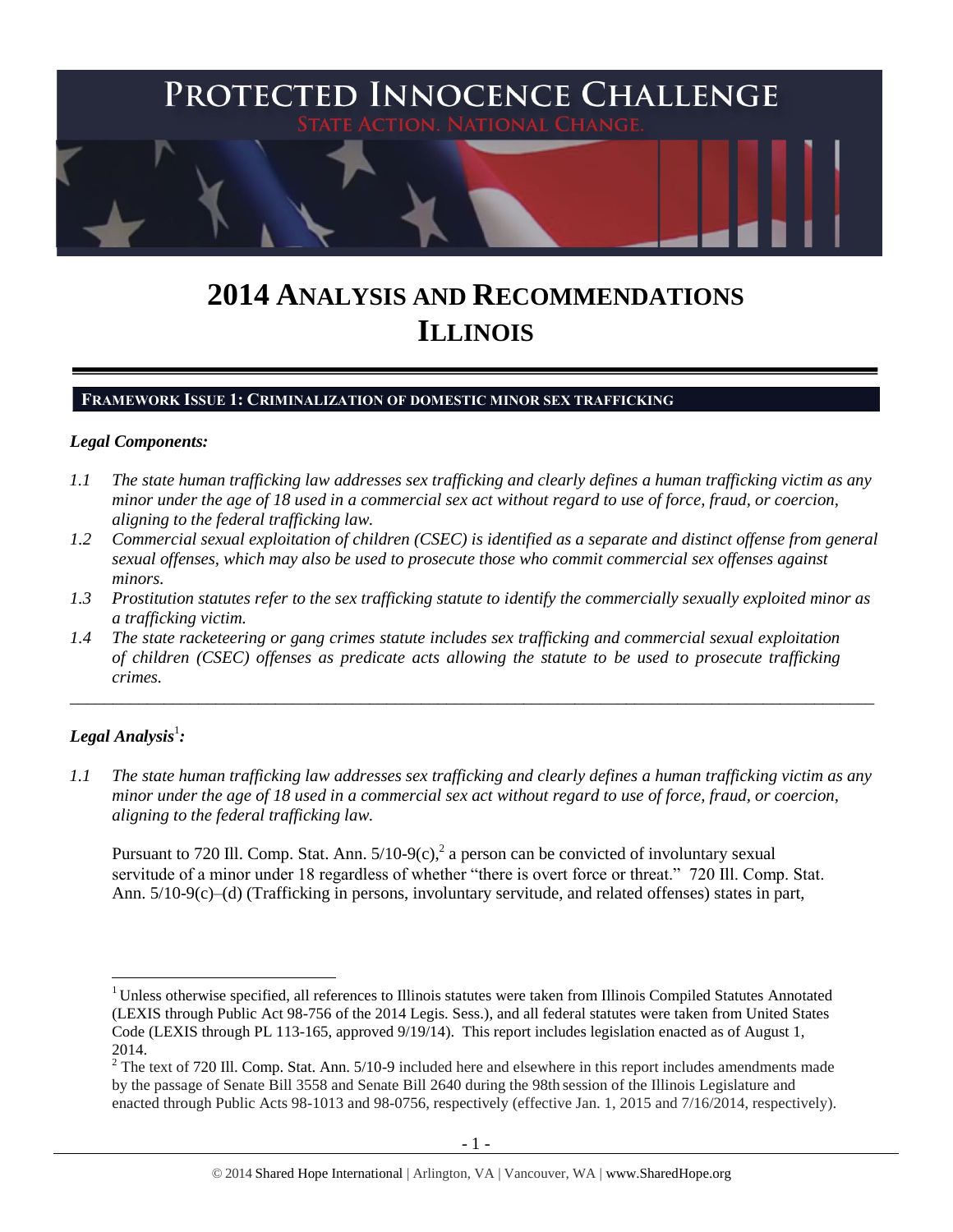(c) Involuntary sexual servitude of a minor. A person commits involuntary sexual servitude of a minor when he or she knowingly recruits, entices, harbors, transports, provides, or obtains<sup>3</sup> by any means, or attempts to recruit, entice, harbor, provide, or obtain by any means, another person under 18 years of age, knowing that the minor will engage in commercial sexual activity,<sup>4</sup> a sexually-explicit performance, $5$  or the production of pornography, or causes or attempts to cause a minor to engage in one or more of those activities and:

(1) there is no overt force or threat and the minor is between the ages of 17 and 18 years;

- (2) there is no overt force or threat and the minor is under the age of 17 years; or
- (3) there is overt force or threat.

. . . .

(d) Trafficking in persons. A person commits trafficking in persons when he or she knowingly: (1) recruits, entices, harbors, transports, provides, or obtains by any means, or attempts to recruit, entice, harbor, transport, provide, or obtain by any means, another person, intending or knowing that the person will be subjected to involuntary servitude<sup>6</sup>; or

<span id="page-1-0"></span>(2) benefits, financially or by receiving anything of value, from participation in a venture that has engaged in an act of . . . involuntary sexual servitude of a minor.

. . . .

 $\overline{a}$ 

If the victim is 17 years of age and there was no overt force or threat, a conviction under subsection (c) is punishable as a Class 1 felony by imprisonment for  $4-15$  years<sup>7</sup> and a possible fine not to exceed \$25,000. 720 Ill. Comp. Stat. Ann. 5/10-9(c); 730 Ill. Comp. Stat. Ann. 5/5-4.5-30(a), 5/5-4.5-50(b). If the victim is under the

engages in a conspiracy to subject another person to forced labor or services obtained or maintained through any of the following means, or any combination of these means and:

- (2) physically restrains or threatens to physically restrain another person;
- (3) abuses or threatens to abuse the law or legal process;
- (4) knowingly destroys, conceals, removes, confiscates, or possesses any actual or purported passport other immigration document, or any other actual or purported government identification document, of another person; or

(6) uses any scheme, plan, or pattern intended to cause the person to believe that, if the person did not perform the labor or services, that person or another person would suffer serious harm or physical restraint. 720 Ill. Comp. Stat. Ann. 5/10-9(b).

"'Services' means activities resulting from a relationship between a person and the actor in which the person performs activities under the supervision of or for the benefit of the actor. Commercial sexual activity and sexuallyexplicit performances are forms of activities that are "services" under this Section." Comp. Stat. Ann. 5/10-9(a)(8). <sup>7</sup> Pursuant to 730 Ill. Comp. Stat. Ann. 5/5-8-2(a), a judge may sentence any offender to an "extended term" if certain aggravating circumstances are present. These aggravating circumstances include the following: receipt of compensation for the crime, prior criminal history, offense caused or threatened harm, or the offender held a position of trust with the victim. 730 Ill. Comp. Stat. Ann. 5/5-5-3.2. Extended terms result in imprisonment as follows: Class X felony: 30–60 years; Class 1 felony: 15–30 years; Class 2 felony: 7–14 years; Class 3 felony: 5– 10 years; and Class 4 felony: 3–6 years. 730 Ill. Comp. Stat. Ann. 5/5-4.5-25(a), 5/5-4.5-30(a), 5/5-4.5-35(a), 5/5- 4.5-40(a), 5/5-4.5-45(a). Additionally, this report assumes no prior convictions or aggravating factors, and only addresses base penalties. However, the passage of Senate Bill 1005 during the 2013 regular session of the Illinois Legislature includes several aggravating factors for extended-term sentencing. These factors increase minor sex trafficking and commercial sexual exploitation of children sentences.

 $3720$  Ill. Comp. Stat. Ann.  $5/10-9(a)(7)$  defines "obtain" as "in relation to labor or services, to secure performance thereof."

 $4720$  Ill. Comp. Stat. Ann.  $5/10-9(a)(2)$  defines "commercial sexual activity" as "any sex act on account of which anything of value is given, promised to, or received by any person."<br>
<sup>5</sup> 720 Ill. Comp. Stat. Ann. 5/10-9(a)(9) defines "sexually-explicit performance" as "a live, recorded, broadcast

<sup>(</sup>including over the Internet), or public act or show intended to arouse or satisfy the sexual desires or appeal to the prurient interests of patrons."<br><sup>6</sup> "A person commits the offense of involuntary servitude when he or she knowingly subjects, attempts to subject, or

<sup>(1)</sup> causes or threatens to cause physical harm to any person;

<sup>(5)</sup> uses intimidation, or uses or threatens to cause financial harm to or exerts financial control over any person; or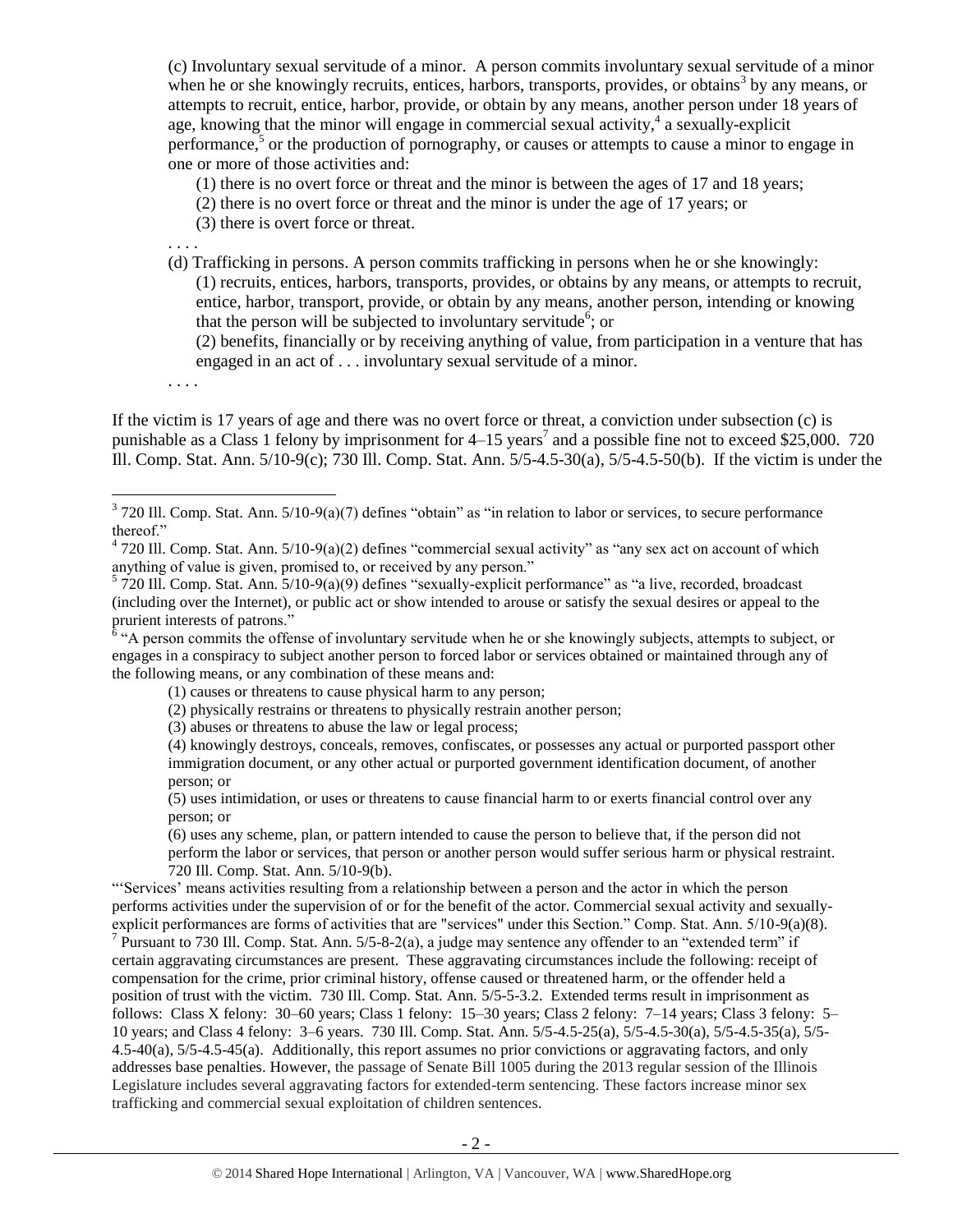age of 17 or if there was no overt force or threat, however, a conviction is punishable as a Class X felony by imprisonment for 6–30 years and a possible fine not to exceed \$25,000. 720 Ill. Comp. Stat. Ann. 5/10-9(c); 730 Ill. Comp. Stat. Ann. 5/5-4.5-25(a), 5/5-4.5-50(b). A conviction under subsection (d) is punishable as a Class 1 felony by imprisonment for 4–15 years and a possible fine not to exceed \$25,000. 720 Ill. Comp. Stat. Ann. 5/10-9(d); 730 Ill. Comp. Stat. Ann. 5/5-4.5-30(a), 5/5-4.5-50(b).

*1.2 Commercial sexual exploitation of children (CSEC) is identified as a separate and distinct offense from general sexual offenses, which may also be used to prosecute those who commit commercial sex offenses against minors.*

The following state laws make CSEC a distinct crime in Illinois:

1. 720 Ill. Comp. Stat. Ann.  $5/11-14.1(a)^8$  (Solicitation of a sexual act) provides,

<span id="page-2-1"></span><span id="page-2-0"></span>Any person who offers a person not his or her spouse any money, property, token, object, or article or anything of value for that person or any other person not his or her spouse to perform any act of sexual penetration<sup>9</sup>... or any touching or fondling of the sex organs of one person by another person for the purpose of sexual arousal or gratification, commits solicitation of a sexual act.

A conviction under this statute, when the victim is under 18, is punishable as a Class 4 felony by imprisonment for 1–3 years and a possible fine up to \$25,000. 720 Ill. Comp. Stat. Ann. 5/11-14.1(b); 730 Ill. Comp. Stat. Ann. 5/5-4.5-45(a), 5/5-4.5-50(b).

2. 720 Ill. Comp. Stat. Ann. 5/11-14.4(a) (Promoting juvenile prostitution) states,

Any person who knowingly performs any of the following acts commits promoting juvenile prostitution:

(1) advances prostitution as defined in Section 11-0.1 [720 ILCS 5/11-0.1 (Definitions)],<sup>10</sup> where the minor engaged in prostitution, or any person engaged in prostitution in the place, is under 18

 $\overline{a}$ 

any contact, however slight, between the sex organ or anus of one person and an object or the sex organ, mouth, or anus of another person, or any intrusion, however slight, of any part of the body of one person or of any animal or object into the sex organ or anus of another person, including, but not limited to, cunnilingus, fellatio, or anal penetration. Evidence of emission of semen is not required to prove sexual penetration.

<sup>10</sup> 720 Ill. Comp. Stat. Ann. 5/11-0.1 (Definitions) defines "advance prostitution" as,

(1) Soliciting for a prostitute by performing any of the following acts when acting other than as a prostitute or a patron of a prostitute:

(B) Arranging or offering to arrange a meeting of persons for the purpose of prostitution.

 $8$  The text of 720 Ill. Comp. Stat. Ann.  $5/11$ -14.1 included here and elsewhere in this report includes amendments made by the passage of Senate Bill 3558 during the 98th session of the Illinois Legislature and enacted by P.A. 98- 1013, effective Jan. 1, 2014.

 $9^9$  720 Ill. Comp. Stat. Ann. 5/11-0.1 (Definitions) defines "sexual penetration" as,

<sup>(</sup>A) Soliciting another for the purpose of prostitution.

<sup>(</sup>C) Directing another to a place knowing the direction is for the purpose of prostitution.

<sup>(2)</sup> Keeping a place of prostitution by controlling or exercising control over the use of any place that could offer seclusion or shelter for the practice of prostitution and performing any of the following acts when acting other than as a prostitute or a patron of a prostitute:

<sup>(</sup>A) Knowingly granting or permitting the use of the place for the purpose of prostitution.

<sup>(</sup>B) Granting or permitting the use of the place under circumstances from which he or she could reasonably know that the place is used or is to be used for purposes of prostitution.

<sup>(</sup>C) Permitting the continued use of the place after becoming aware of facts or circumstances from which he or she should reasonably know that the place is being used for purposes of prostitution.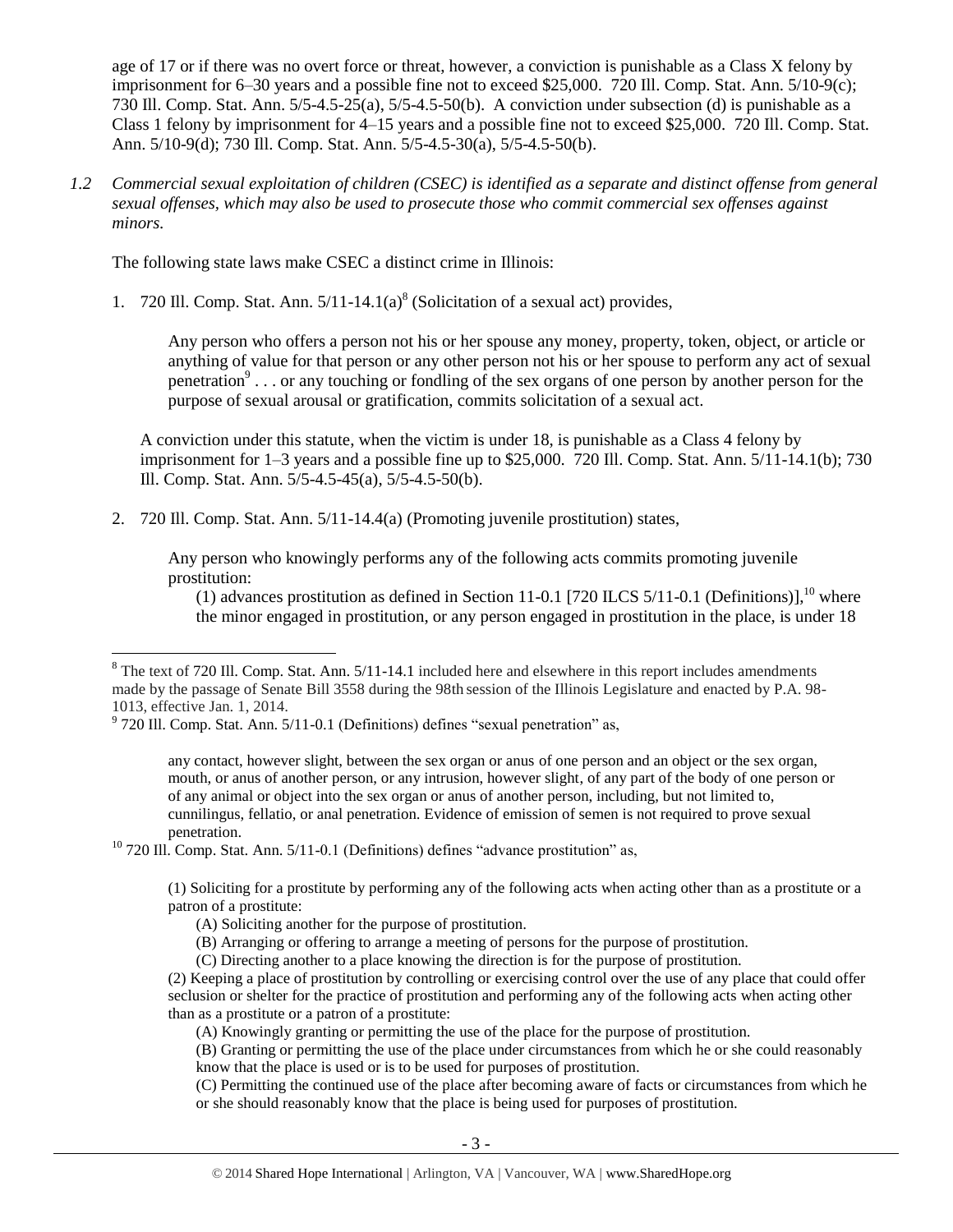years of age . . . at the time of the offense;

(2) profits from prostitution by any means where the prostituted person<sup>11</sup> is under 18 years of age . . . at the time of the offense;

(3) profits from prostitution by any means where the prostituted person is under 13 years of age at the time of the offense;

(4) confines a child under the age of 18 . . . against his or her will by the infliction or threat of imminent infliction of great bodily harm or permanent disability or disfigurement or by administering to the child . . . without his or her consent or by threat or deception and for other than medical purposes, any alcoholic intoxicant or a drug [as defined by certain statutes] and:

(A) compels the child . . . to engage in prostitution;

(B) arranges a situation in which the child . . . may practice prostitution; or

(C) profits from prostitution by the child . . . .

A conviction under (a)(1) or (a)(2) of this statute is generally punishable as a Class 1 felony by imprisonment for 4–15 years and a possible fine up to  $$25,000$ .<sup>12</sup> 720 Ill. Comp. Stat. Ann.  $5/11$ -14.4(d); 730 Ill. Comp. Stat. Ann. 5/5-4.5-30(a), 5/5-4.5-50(b). A conviction under (a)(3) of this statute is generally punishable as a Class X felony by imprisonment for 6–30 years and a possible fine up to \$25,000. 720 Ill. Comp. Stat. Ann. 5/11-14.4(d); 730 Ill. Comp. Stat. Ann. 5/5-4.5-25(a), 5/5-4.5-50(b). A conviction under (a)(4) of this statute is punishable as a Class X felony by imprisonment for 6–60 years and a possible fine up to \$25,000. 720 Ill. Comp. Stat. Ann. 5/11-14.4(d); 730 Ill. Comp. Stat. Ann. 5/5-4.5-25(a), 5/5-4.5-  $50(b).^{13}$ 

<span id="page-3-0"></span>3. 720 Ill. Comp. Stat. Ann. 5/11-18.1(a), (a-5) (Patronizing a minor engaged in prostitution) states,

(a) Any person who engages in an act of sexual penetration<sup>14</sup> as defined in Section 11-0.1 of this Code [720 ILCS 5/11-0.1] with a person engaged in prostitution who is under 18 years of age . . . commits patronizing a minor engaged in prostitution.

(a-5) Any person who engages in any touching or fondling, with a person engaged in prostitution who . . . is under 18 years of age . . . of the sex organs of one person by the other person, with the intent to achieve sexual arousal or gratification, commits patronizing a minor engaged in prostitution.

 $11$  720 Ill. Comp. Stat. Ann.  $5/11-14.4(f)$  (Promoting juvenile prostitution) defines "prostituted person" as "any person who engages in, or agrees or offers to engage in, any act of sexual penetration as defined in Section 11-0.1 [Definitions] of this Code for any money, property, token, object, or article or anything of value, or any touching or fondling of the sex organs of one person by another person, for any money, property, token, object, or article or anything of value, for the purpose of sexual arousal or gratification."

<sup>&</sup>lt;sup>12</sup> A conviction under (a)(1) is elevated to being punishable as a Class X felony if it occurs "within 1,000 feet of real property comprising a school." 720 Ill. Comp. Stat. Ann. 5/11-14.4(d).

 $^{13}$  Pursuant to 720 Ill. Comp. Stat. Ann.  $5/11$ -14.4(d),

A second or subsequent violation of subdivision (a)(1), (a)(2), or (a)(3), or any combination of convictions under subdivision (a)(1), (a)(2), or (a)(3) and Sections 11-14 (prostitution), 11-14.1 (solicitation of a sexual act), 11-14.3 (promoting prostitution), 11-15 (soliciting for a prostitute) [Repealed], 11-15.1 (soliciting for a juvenile prostitute) [Repealed], 11-16 (pandering) [Repealed], 11-17 (keeping a place of prostitution) [Repealed], 11-17.1 (keeping a place of juvenile prostitution) [Repealed], 11-18 (patronizing a prostitute), 11-18.1 (patronizing a juvenile prostitute), 11-19 (pimping) [Repealed], 11-19.1 (juvenile pimping or aggravated juvenile pimping) [Repealed], or 11-19.2 (exploitation of a child) [Repealed] of this Code, is a Class X felony.

<sup>&</sup>lt;sup>14</sup> See supra note [9](#page-2-0) for the definition of "sexual penetration."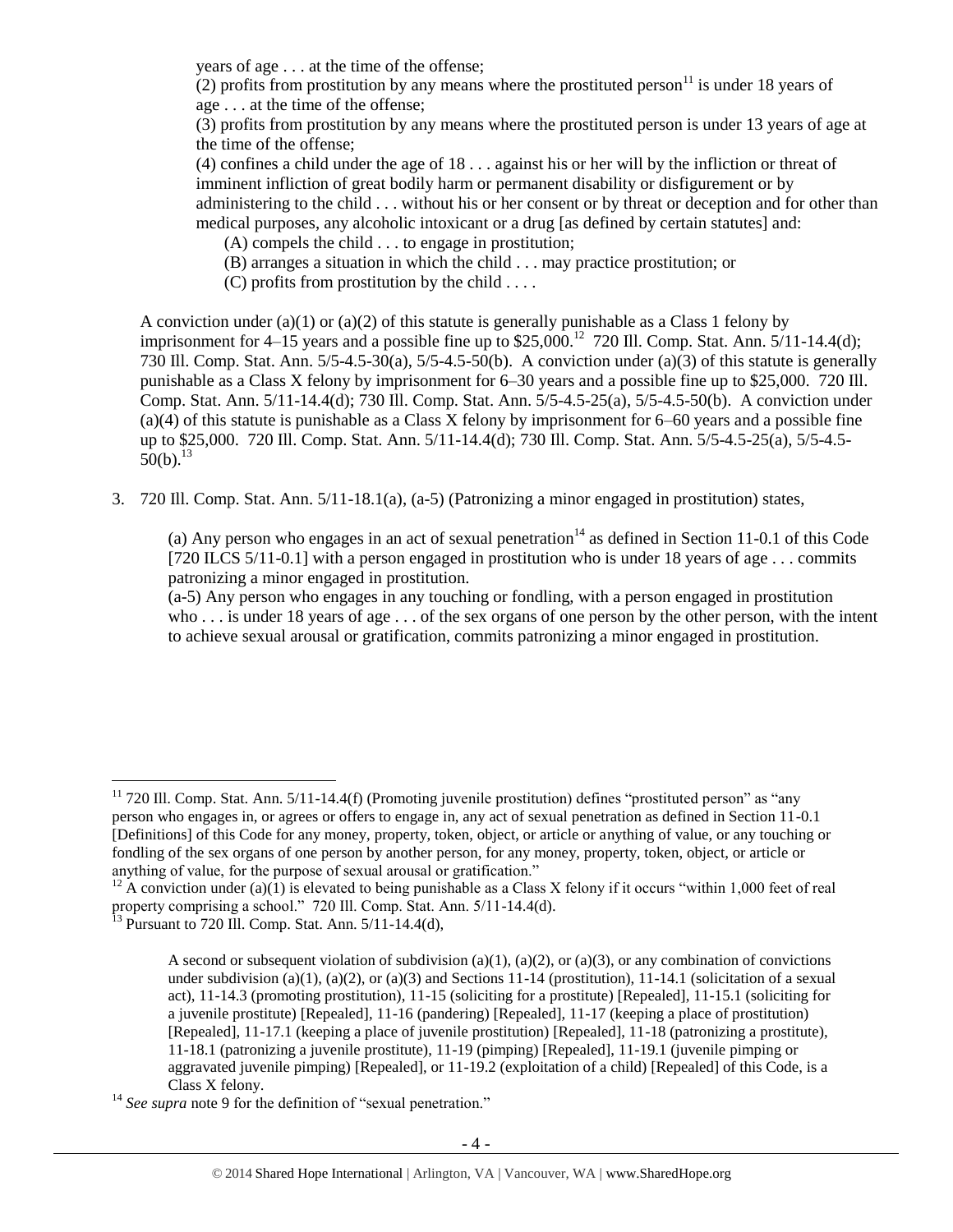A conviction under this statute is punishable as a Class 3 felony by imprisonment for 2–5 years and a possible fine up to \$25,000.<sup>15</sup> 720 Ill. Comp. Stat. Ann. 5/11-18.1(c); 730 Ill. Comp. Stat. Ann. 5/5-4.5-40(a), 5/5-4.5-50(b).

4. 720 Ill. Comp. Stat. Ann. 5/11-9.1A(a), (f) (Permitting sexual abuse of a child) states,

<span id="page-4-1"></span>(a) A person responsible for a child's welfare<sup>16</sup> commits permitting sexual abuse of a child<sup>17</sup> if the person has actual knowledge<sup>18</sup> of and permits an act of sexual abuse<sup>19</sup> upon the child, or permits the child to engage in prostitution as defined in [720 Ill. Comp. Stat. Ann.  $\frac{5}{11}$ -14]<sup>20</sup> . . . .

(f) A person may not be charged with the offense of permitting sexual abuse of a child under this Section until the person who committed the offense is charged with criminal sexual assault, aggravated criminal sexual assault, predatory criminal sexual assault of a child, criminal sexual abuse, aggravated criminal sexual abuse, or prostitution.

A conviction under this statute is punishable as a Class 1 felony by imprisonment for 4–15 years and a possible fine up to \$25,000. 720 Ill. Comp. Stat. Ann. 5/11-9.1A(g); 730 Ill. Comp. Stat. Ann. 5/5-4.5-  $30(a)$ ,  $5/5-4.5-50(b)$ .

5. 720 Ill. Comp. Stat. Ann. 5/11-25(a) (Grooming) states,

 $\overline{a}$ 

A person commits the offense of grooming when he or she knowingly uses a computer on-line service, Internet service, local bulletin board service, or any other device capable of electronic data storage or transmission to seduce, solicit, lure, or entice, or attempt to seduce, solicit, lure, or entice, a child, a child's guardian, or another person believed by the person to be a child or a child's guardian, to commit any sex offense as defined in [730 Ill. Comp. Stat. Ann.  $150/2$ ]<sup>21</sup> or to otherwise engage in any unlawful sexual conduct<sup>22</sup> with a child or with another person believed by the person to be a child.

<span id="page-4-0"></span>A conviction is punishable as a Class 4 felony by imprisonment for 1–3 years and a possible fine up to \$25,000. 720 Ill. Comp. Stat. Ann. 5/11-25(b); 730 Ill. Comp. Stat. Ann. 5/5-4.5-45(a), 5/5-4.5-50(b).

6. 720 Ill. Comp. Stat. Ann. 5/11-26(a) (Traveling to meet a minor) states,

<sup>&</sup>lt;sup>15</sup> A conviction is elevated to being punishable as a Class 2 felony by imprisonment for  $3-7$  years and a possible fine up to \$25,000 if it occurs "within 1,000 feet of real property comprising a school." 720 Ill. Comp. Stat. Ann. 5/11- 18.1(c); 730 Ill. Comp. Stat. Ann. 5/5-4.5-35(a), 5/5-4.5-50(b).

 $16$  720 Ill. Comp. Stat. Ann. 5/11-9.1A(b) defines "person responsible for the child's welfare" as "the child's parent, step-parent, legal guardian, or other person having custody of a child, who is responsible for the child's care at the time of the alleged sexual abuse."

 $17$  720 Ill. Comp. Stat. Ann. 5/11-9.1A(b) defines "child" as "a minor under the age of 17 years."

<sup>&</sup>lt;sup>18</sup> 720 Ill. Comp. Stat. Ann. 5/11-9.1A(b) defines "actual knowledge" as "credible allegations made by the child."  $19$  720 Ill. Comp. Stat. Ann.  $5/11-9.1A(b)$  defines "sexual abuse" as "criminal sexual abuse or criminal sexual assault as defined in Section 11-1.20 [Criminal sexual assault], 11-1.30 [Aggravated criminal sexual assault], 11-1.40 [Predatory criminal sexual assault of a child], 11-1.50 [Criminal sexual abuse], or 11-1.60 [Aggravated criminal sexual abuse] of this Code." 720 Ill. Comp. Stat. Ann.  $5/11-9.1A(b)$  (citations omitted).

<sup>&</sup>lt;sup>20</sup> Pursuant to 720 Ill. Comp. Stat. Ann  $5/\overline{11}$ -14(a), "Any person who knowingly performs, offers or agrees to perform any act of sexual penetration . . . for anything of value, or any touching or fondling of the sex organs of one person by another person, for anything of value, for the purpose of sexual arousal or gratification commits an act of prostitution." *See supra* note [9](#page-2-0) for the definition of "sexual penetration."

 $^{21}$  *See infra* Section 2.10 for a full list of offenses classified as "sex offenses," which includes juvenile prostitution.  $22$  720 Ill. Comp. Stat. Ann. 5/11-0.1 (Definitions) defines "sexual conduct" as "any knowing touching or fondling by the victim or the accused, either directly or through clothing, of the sex organs, anus, or breast of the victim or the accused, or any part of the body of a child under 13 years of age, or any transfer or transmission of semen by the accused upon any part of the clothed or unclothed body of the victim, for the purpose of sexual gratification or arousal of the victim or the accused."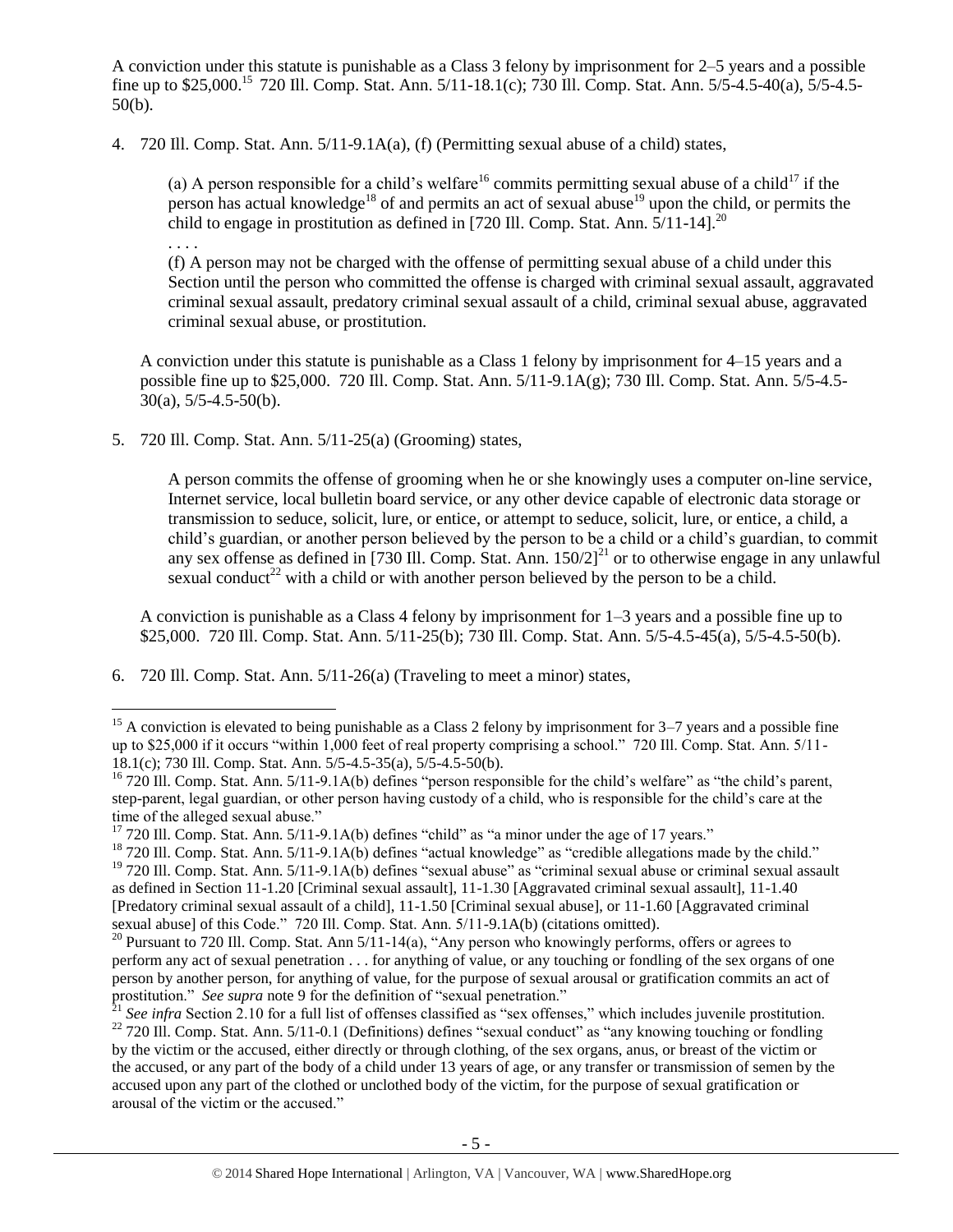A person commits the offense of traveling to meet a minor when he or she travels any distance either within this State, to this State, or from this State by any means, attempts to do so, or causes another to do so or attempt to do so for the purpose of engaging in any sex offense as defined in [730 Ill. Comp. Stat. Ann.  $150/2$ ],<sup>23</sup> or to otherwise engage in other unlawful sexual conduct<sup>24</sup> with a child or with another person believed by the person to be a child after using a computer on-line service, Internet service, local bulletin board service, or any other device capable of electronic data storage or transmission to seduce, solicit, lure, or entice, or to attempt to seduce, solicit, lure, or entice, a child or a child's guardian, or another person believed by the person to be a child or a child's guardian, for such purpose.

A conviction is punishable as a Class 3 felony by imprisonment for 2–5 years and a possible fine up to \$25,000. 720 Ill. Comp. Stat. Ann. 5/11-26(b); 730 Ill. Comp. Stat. Ann. 5/5-4.5-40(a), 5/5-4.5-50(b).

Sexual offense laws that may apply in cases of commercial sexual exploitation of a child include the following:

1. 720 Ill. Comp. Stat. Ann. 5/11-9.1(a), (a-5) (Sexual exploitation of a child) states,

(a) A person commits sexual exploitation of a child if in the presence or virtual presence,  $^{25}$  or both, of a child<sup>26</sup> and with knowledge that a child or one whom he or she believes to be a child would view his or her acts, that person:

(1) engages in a sexual act; $^{27}$  or

(2) exposes his or her sex organs, anus or breast for the purpose of sexual arousal or gratification of such person or the child or one whom he or she believes to be a child.

(a-5) A person commits sexual exploitation of a child who knowingly entices, coerces, or persuades a child to remove the child's clothing for the purpose of sexual arousal or gratification of the person or the child, or both.

A conviction under this statute is punishable as a Class A misdemeanor by less than 1 year imprisonment and a possible fine up to \$2,500. 720 Ill. Comp. Stat. Ann. 5/11-9.1(c)(1); 730 Ill. Comp. Stat. Ann. 5/5- 4.5-55(a), (e). If the victim is under 13 or the offender has previously been convicted of a sex offense.<sup>28</sup> however, a conviction is punishable as a Class 4 felony by imprisonment for  $1-3$  years and a possible fine up to \$25,000. 720 Ill. Comp. Stat. Ann. 5/11-9.1(c)(2), (3); 730 Ill. Comp. Stat. Ann. 5/5-4.5-45(a), 5/5-  $4.5 - 50(b)$ .

<sup>&</sup>lt;sup>23</sup> See infra Section 2.10 for a full list of offenses classified as "sex offenses," which includes juvenile prostitution.

<sup>&</sup>lt;sup>24</sup> See supra note [22](#page-4-0) for the definition of "sexual conduct."

 $25$  720 Ill. Comp. Stat. Ann.  $5/11-9.1(b)$  defines "virtual presence" as

an environment that is created with software and presented to the user and or receiver via the Internet, in such a way that the user appears in front of the receiver on the computer monitor or screen or hand held portable electronic device, usually through a web camming program. "Virtual presence" includes primarily experiencing through sight or sound, or both, a video image that can be explored interactively at a personal computer or hand held communication device, or both.

 $26$  720 Ill. Comp. Stat. Ann. 5/11-9.1(b) defines "child" as "a person under 17 years of age."

 $27$  720 Ill. Comp. Stat. Ann. 5/11-9.1(b) defines "sexual act" as "masturbation, sexual conduct or sexual penetration as defined in [720 Ill. Comp. Stat. Ann. 5/11-0.1]."

 $^{28}$  720 Ill. Comp. Stat. Ann.  $5/11-9.1$ (b) defines "sex offense" as "any violation of Article 11 of this Code or Section 12-16.2 of this Code." *See infra* Section 2.10 for a list of Article 11 offenses that are included within the classification of the term, "sex offense."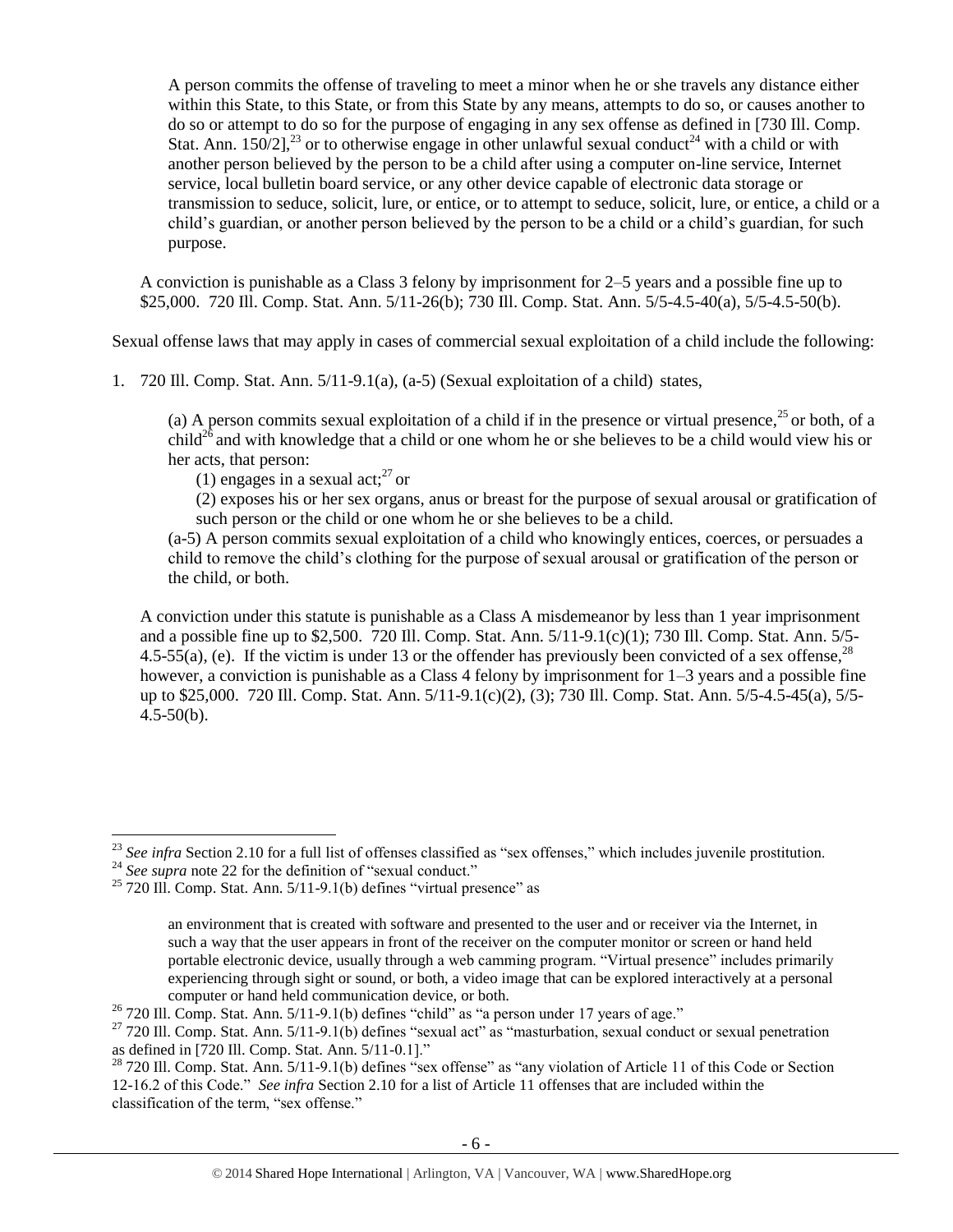2. 720 Ill. Comp. Stat. Ann.  $5/11$ -1.40(a)<sup>29</sup> (Predatory criminal sexual assault of a child) states that "[a] person commits predatory criminal sexual assault of a child if that person commits an act of sexual penetration or an act of contact, however slight between the sex organ or anus of one person and the part of the body of another,<sup>30</sup> and the accused is 17 years of age or older, and  $\dots$  the victim is under 13 years of age."

A conviction under this statute is generally punishable as a Class X felony by imprisonment for 6–60 years and a possible fine up to \$25,000. 720 Ill. Comp. Stat. Ann. 5/11-1.40(b)(1); 730 Ill. Comp. Stat. Ann. 5/5- 4.5-50(b). If the offender was "armed with a firearm," 15 years will be added to the sentence; if the offender "personally discharges a firearm during the commission of the offense," 20 years will be added to the sentence; if the offender permanently disables or causes life threatening injury to the victim, the sentence increases to 50 years to life imprisonment; and if a controlled substance is given without the victim's consent, the sentence increases to imprisonment for 50–60 years. 720 Ill. Comp. Stat. Ann. 5/11- 1.40(b)(1), (1.1). Finally, pursuant to 720 Ill. Comp. Stat. Ann. 5/11-1.40(1.2), "A person convicted of predatory criminal sexual assault of a child committed against 2 or more persons regardless of whether the offenses occurred as the result of the same act or of several related or unrelated acts shall be sentenced to a term of natural life imprisonment."<sup>31</sup>

- 3. 720 Ill. Comp. Stat. Ann. 5/11-1.60(7)(c), (d) (Aggravated criminal sexual abuse) provides,
	- (c) A person commits aggravated criminal sexual abuse if:

(1) that person is 17 years of age or over and: (i) commits an act of sexual conduct<sup>32</sup> with a victim who is under 13 years of age; or (ii) commits an act of sexual conduct with a victim who is at least 13 years of age but under 17 years of age and the person uses force or threat of force to commit the act; or

. . . .

 $\overline{a}$ 

(d) A person commits aggravated criminal sexual abuse if that person commits an act of sexual penetration<sup>33</sup> or sexual conduct with a victim who is at least 13 years of age but under 17 years of age and the person is at least 5 years older than the victim.

A conviction is punishable as Class 2 felony by imprisonment for 3–7 years and a possible fine up to \$25,000. 720 III. Comp. Stat. Ann. 5/11-1.60(7)(g); 730 III. Comp. Stat. Ann. 5/5-4.5-35(a), 5/5-4.5-50(b).

4. 720 Ill. Comp. Stat. Ann. 5/11-6(a), (a-5) (Indecent solicitation of a child) states,

(a) A person of the age of 17 years and upwards commits indecent solicitation of a child if the person, with the intent that the offense of aggravated criminal sexual assault, criminal sexual assault, predatory criminal sexual assault of a child, or aggravated criminal sexual abuse be committed, knowingly solicits<sup>34</sup> a child<sup>35</sup> or one whom he or she believes to be a child to perform an act of sexual penetration<sup>36</sup>

 $29$  The text of 720 Ill. Comp. Stat. Ann.  $5/11$ -1.40 included here and elsewhere in this report includes amendments made by the passage of House Bill 804 during the 98th session of the Illinois Legislature and enacted by P.A. 98- 0370, effective Jan. 1, 2014.

<sup>30</sup> *See supra* note [9](#page-2-0) for the definition of "sexual penetration."

 $31$  An offender will also face natural life imprisonment if he has previously been convicted under 720 Ill. Comp. Stat. Ann. 5/11-1.20 (Criminal sexual assault), 5/11-1.30 (Aggravated criminal sexual assault), or any law in another state that is substantially equivalent. 720 Ill. Comp. Stat. Ann. 5/11-1.40(b)(2).

<sup>&</sup>lt;sup>32</sup> See supra note [22](#page-4-0) for the definition of "sexual conduct."

<sup>&</sup>lt;sup>33</sup> See supra note [9](#page-2-0) for the definition of "sexual penetration."

 $34$  720 Ill. Comp. Stat. Ann. 5/11-6(b) defines "solicit" as "to command, authorize, urge, incite, request, or advise another to perform an act by any means including, but not limited to, in person, over the phone, in writing, by computer, or by advertisement of any kind."

 $\frac{35}{20}$  720 Ill. Comp. Stat. Ann.  $\frac{5}{11-6(b)}$  defines "child" as "a person under 17 years of age."

<sup>36</sup> *See supra* note [9](#page-2-0) for the definition of "sexual penetration."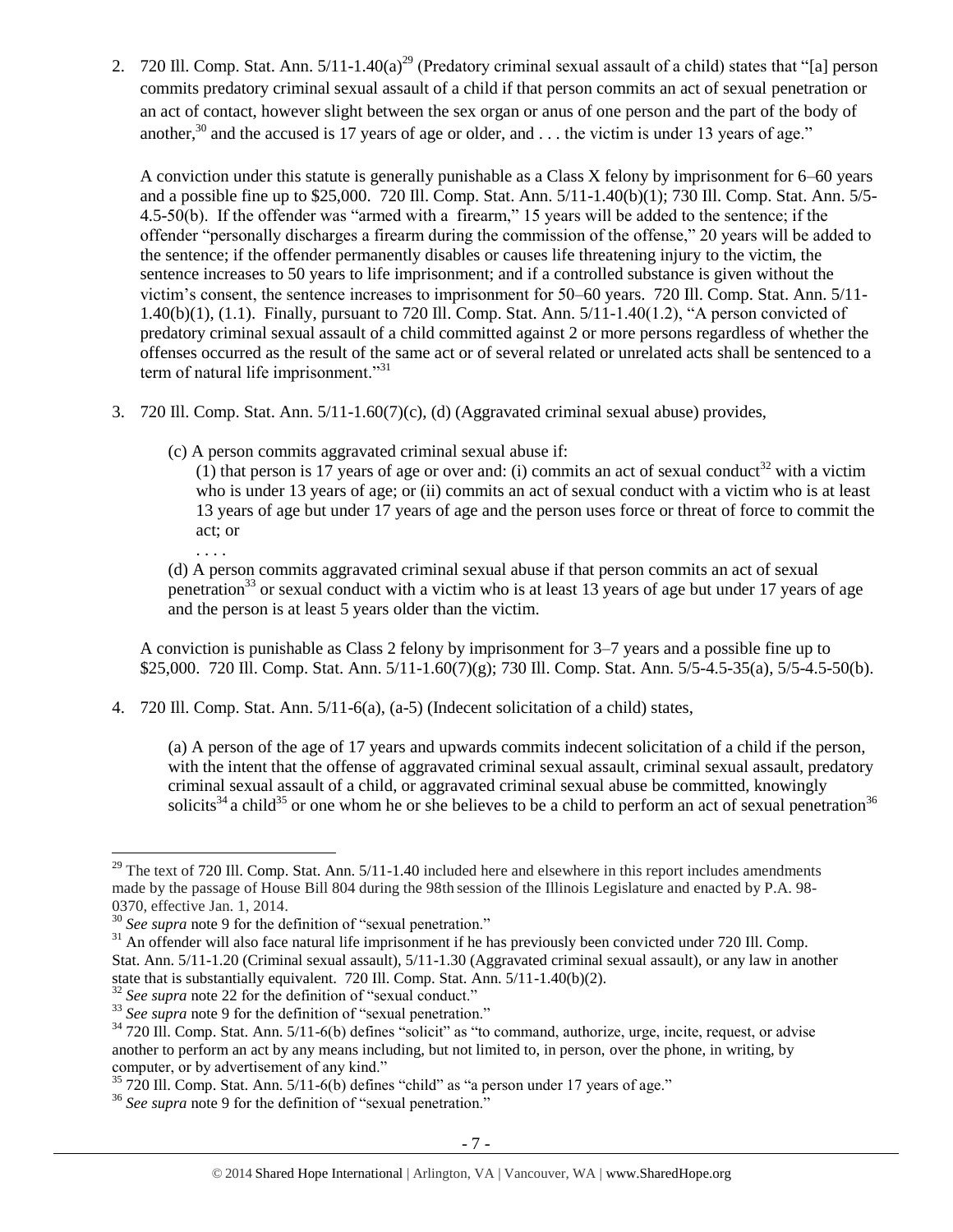or sexual conduct<sup>37</sup> as defined in [720 Ill. Comp. Stat. Ann.  $5/11$ -0.1]. (a-5) A person of the age of 17 years and upwards commits indecent solicitation of a child if the person knowingly discusses an act of sexual conduct or sexual penetration with a child or with one whom he or she believes to be a child by means of the Internet with the intent that the offense of aggravated criminal sexual assault, predatory criminal sexual assault of a child, or aggravated criminal sexual abuse be committed.

A conviction under subsection (a) of this statute with the intent to commit predatory criminal sexual assault of a child or aggravated criminal sexual assault is punishable as a Class 1 felony by imprisonment for 4–15 years and a possible fine up to \$25,000; a conviction under subsection (a) with the intent to commit criminal sexual assault is punishable as a Class 2 felony by imprisonment for 3–7 years and a possible fine up to \$25,000; and a conviction under subsection (a) with the intent to commit aggravated criminal sexual abuse is punishable as a Class 3 felony by imprisonment for 2–5 years and a possible fine up to \$25,000. 720 Ill. Comp. Stat. Ann. 5/11-6(c)(1)–(3); 730 Ill. Comp. Stat. Ann. 5/5-4.5-30(a), 5/5-4.5-35(a), 5/5-4.5-40(a), 5/5-4.5-50(b). A conviction under subsection (a-5) of this statute is punishable as a Class 4 felony by imprisonment for 1–3 years and a possible fine up to \$25,000. 720 Ill. Comp. Stat. Ann. 5/11-6(c); 730 Ill. Comp. Stat. Ann. 5/5-4.5-45(a), 5/5-4.5-50(b).

5. 720 Ill. Comp. Stat. Ann. 5/11-6.6(a) (Solicitation to meet a child) states,

A person of the age of 18 or more years commits the offense of solicitation to meet a child if the person while using a computer, cellular telephone, or any other device, with the intent to meet a child<sup>38</sup> or one whom he or she believes to be a child, solicits, entices, induces, or arranges with the child to meet at a location without the knowledge of the child's parent or guardian and the meeting with the child is arranged for a purpose other than a lawful purpose under Illinois law.

A conviction under this statute is punishable as a Class A misdemeanor by imprisonment up to 1 year and a possible fine up to \$2,500, except that, where the offender "believes he or she is 5 or more years older than the child," a conviction is punishable as a Class 4 felony by imprisonment for 1–3 years and a possible fine up to \$25,000. 720 Ill. Comp. Stat. Ann. 5/11-6.6(b); 730 Ill. Comp. Stat. Ann. 5/5-4.5-55(a), (e), 5/5-4.5-  $45(a)$ , 5/5-4.5-50(b).

6. 720 Ill. Comp. Stat. Ann. 5/11-6.5(a) (Indecent solicitation of an adult) states,

A person commits indecent solicitation of an adult if the person knowingly:

- (1) Arranges for a person 17 years of age or over to commit an act of sexual penetration<sup>39</sup> as defined
- in [720 Ill. Comp. Stat. Ann. 5/11-0.1] with a person:
	- (i) Under the age of 13 years; or
	- (ii) Thirteen years of age or over but under the age of 17 years; or
- (2) Arranges for a person 17 years of age or over to commit an act of sexual conduct as defined in Section 11-0.1 with a person:
	- (i) Under the age of 13 years; or
	- (ii) Thirteen years of age or older but under the age of 17 years.

A conviction under subsection (a)(1)(i) is punishable as a Class X felony by imprisonment for  $6-30$  years and a possible fine up to \$25,000; a conviction under subsection  $(a)(1)(ii)$  is punishable as a Class 1 felony by imprisonment for 4–15 years and a possible fine up to \$25,000; a conviction under subsection (a)(2)(i) is punishable as a Class 2 felony by imprisonment for 3–7 years and a possible fine up to \$25,000; and a conviction under subsection  $(a)(2)(ii)$  is punishable as a Class A misdemeanor by imprisonment up to 1 year

<sup>&</sup>lt;sup>37</sup> See supra note [22](#page-4-0) for the definition of "sexual conduct."

 $38\,720\,$  III. Comp. Stat. Ann.  $5/11-6.6$  (c) defines "child" as "any person under 17 years of age."

<sup>39</sup> *See supra* note [9](#page-2-0) for the definition of "sexual penetration."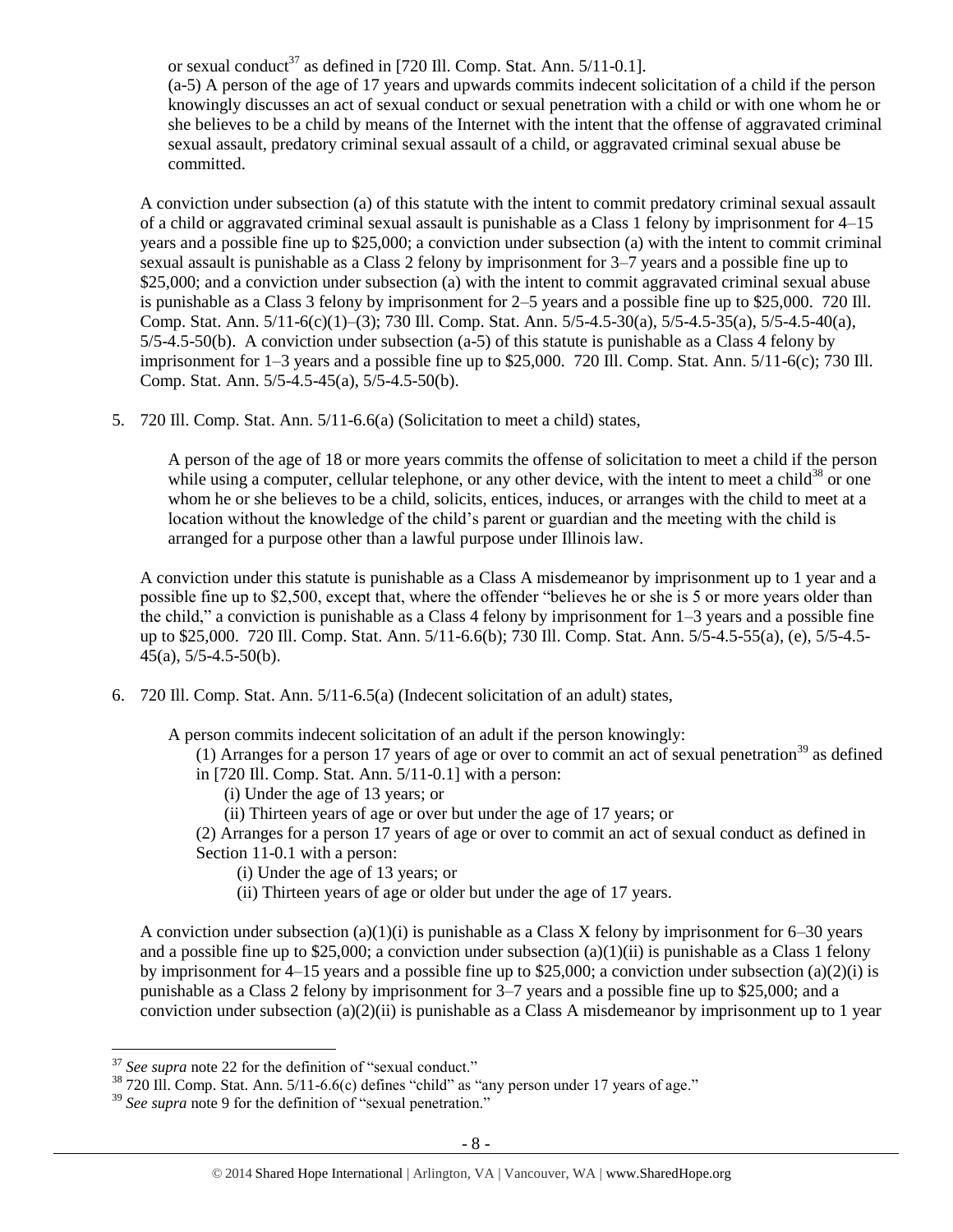and a possible fine up to \$2,500. 720 Ill. Comp. Stat. Ann. 5/11-6.5(b); 730 Ill. Comp. Stat. Ann. 5/5-4.5-  $25(a)$ ,  $5/5-4.5-30(a)$ ,  $5/5-4.5-35(a)$ ,  $5/5-4.5-50(b)$ ,  $5/5-4.5-55(a)$ , (e).

*1.3 Prostitution statutes refer to the sex trafficking statute to identify the commercially sexually exploited minor as a trafficking victim.* 

The Illinois prostitution law does refer to the trafficking law. 720 Ill. Comp. Stat. Ann.  $5/11$ -14(d)<sup>40</sup> (Prostitution) states,

<span id="page-8-0"></span>[I]f it is determined, after a reasonable detention for investigative purposes, that a person suspected of or charged with a violation of this Section is a person under the age of 18, that person shall be immune from prosecution for a prostitution offense under this Section, and shall be subject to the temporary protective custody provisions of [705 Ill. Comp. Stat. Ann. 405/2-5 and 405/2-6]. Pursuant to the provisions of [705 Ill. Comp. Stat. Ann. 405/2-6], a law enforcement officer who takes a person under 18 years of age into custody under this Section shall immediately report an allegation of a violation of [720 Ill. Comp. Stat. Ann. 5/10-9] to the Illinois Department of Children and Family Services State Central Register, which shall commence an initial investigation into child abuse or child neglect within 24 hours . . . .

*1.4 The state racketeering or gang crimes statute includes sex trafficking and commercial sexual exploitation of children (CSEC) offenses as predicate acts allowing the statute to be used to prosecute trafficking crimes.* 

The racketeering statute, 720 Ill. Comp. Stat. Ann. 5/33G-4 (Prohibited activities), states

(a) It is unlawful for any person, who intentionally participates in the operation or management of an enterprise, directly or indirectly, to:

- (1) knowingly do so, directly or indirectly, through a pattern of predicate activity;
- (2) knowingly cause another to violate this Article; or
- (3) knowingly conspire to violate this Article.

 $\overline{a}$ 

Notwithstanding any other provision of law, in any prosecution for a conspiracy to violate this Article, no person may be convicted of that conspiracy unless an overt act in furtherance of the agreement is alleged and proved to have been committed by him, her, or by a coconspirator, but the commission of the overt act need not itself constitute predicate activity underlying the specific violation of this Article.

(b) It is unlawful for any person knowingly to acquire or maintain, directly or indirectly, through a pattern of predicate activity any interest in, or control of, to any degree, of any enterprise, real property, or personal property of any character, including money.

720 Ill. Comp. Stat. Ann. 5/33G-3(f) (Definitions. As used in this Article) defines "pattern of predicate activity" as,

(1) at least 3 occurrences of predicate activity that are in some way related to each other and that have continuity between them, and that are separate acts. Acts are related to each other if they are not isolated events, including if they have similar purposes, or results, or participants, or victims, or are committed a similar way, or have other similar distinguishing characteristics, or are part of the affairs of the same enterprise. There is continuity between acts if they are ongoing over a substantial period, or if they are part of the regular way some entity does business or conducts its affairs; and

 $^{40}$  The text of 720 Ill. Comp. Stat. Ann. 5/11-14 included here and elsewhere in this report includes amendments made by the passage of Senate Bill 1872 during the 98th session of the Illinois Legislature and enacted by P.A. 98- 0538 (effective Aug. 23, 2013).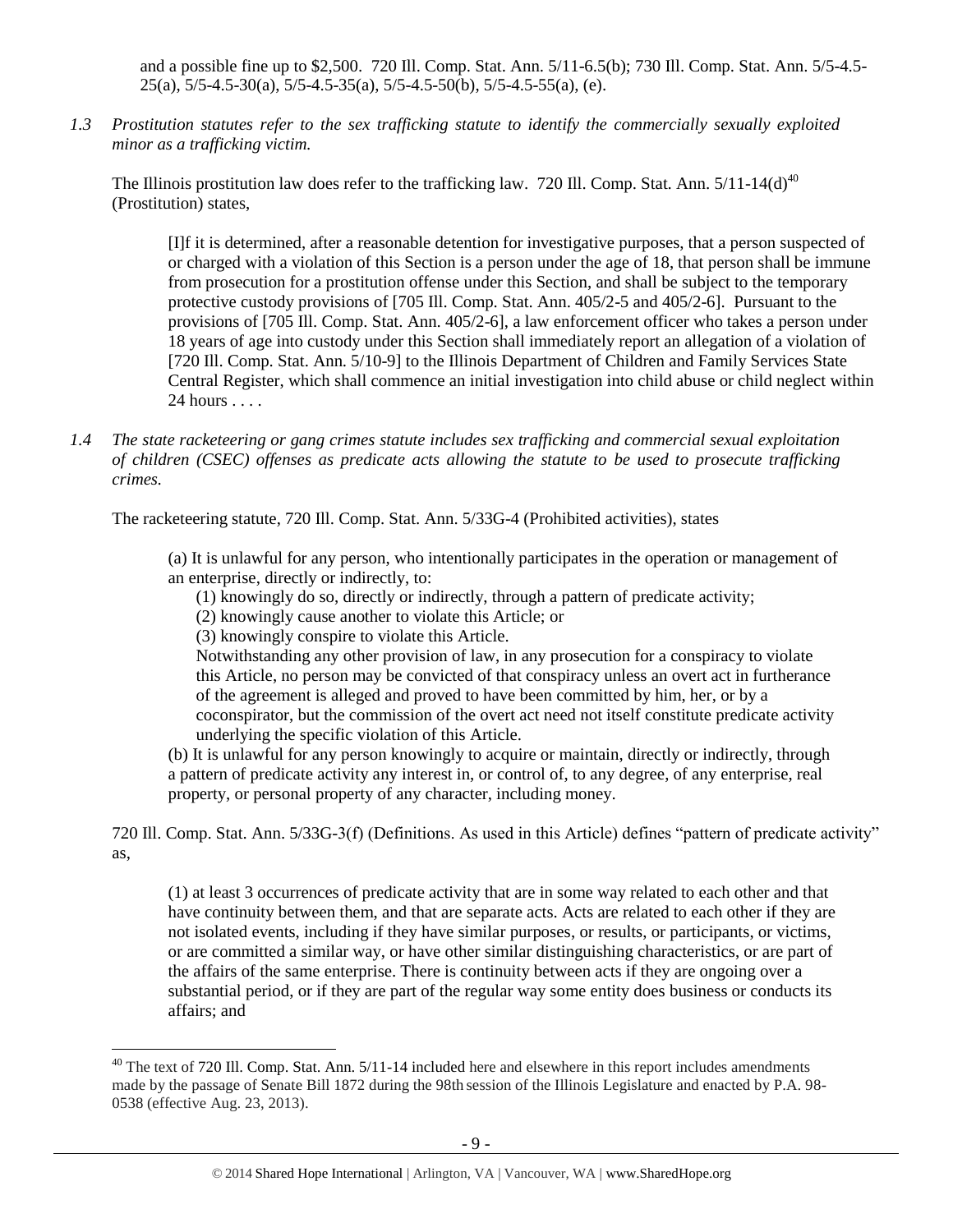(2) which occurs after the effective date of this Article, and the last of which falls within 3 years (excluding any period of imprisonment) after the first occurrence of predicate activity.

720 Ill. Comp. Stat. Ann. 5/33G-3(e) defines "predicate activity" as

any act that is a Class 2 felony or higher and constitutes a violation or violations of any of the following provisions . . . :

(1) under the Criminal Code of  $1961: \ldots 10-1$  (kidnapping),  $10-2$  (aggravated kidnapping),  $10-3.1$ (aggravated unlawful restraint), 10–4 (forcible detention), 10–5(b)(10) (child abduction), 10–9 (trafficking in persons, involuntary servitude, and related offenses), 11–1.20 (criminal sexual assault), 11–1.30 (aggravated criminal sexual assault), 11–1.40 (predatory criminal sexual assault of a child), 11–1.60 (aggravated criminal sexual abuse), 11–6 (indecent solicitation of a child), . . . 11–  $14.3(a)(2)(A)$  and  $(a)(2)(B)$  (promoting prostitution),  $11-14.4$  (promoting juvenile prostitution),  $11-$ 18.1 (patronizing a minor engaged in prostitution; patronizing a juvenile prostitute) $41$ ...

…

 $\overline{a}$ 

Violation of 720 Ill. Comp. Stat. Ann. 5/33G-4(a) is a Class X felony and is punishable by a prison term of 7-30 years "or the sentence applicable to the underlying predicate activity, whichever is higher, and the sentence imposed shall also include restitution, and or a criminal fine, jointly and severally, up to \$250,000 or twice the gross amount of any intended proceeds of the violation, if any, whichever is higher." 720 Ill. Comp. Stat. Ann. 5/33G-5(a). Violation of 720 Ill. Comp. Stat. Ann. 5/33G-4(b) is also a Class X felony "and the sentence imposed shall also include restitution, and or a criminal fine, jointly and severally, up to \$250,000 or twice the gross amount of any intended proceeds of the violation, if any, whichever is higher." Additionally, Illinois's racketeering statute provides for disgorgement. 720 Ill. Comp. Stat. Ann. 5/33G-6 states,

(a) The circuit court shall have jurisdiction to prevent and restrain violations of this Article by issuing appropriate orders, including:

(1) ordering any person to disgorge illicit proceeds obtained by a violation of this Article or divest himself or herself of any interest, direct or indirect, in any enterprise or real or personal property of any character, including money, obtained, directly or indirectly, by a violation of this Article;

Additionally, 720 Ill. Comp. Stat. Ann. 5/33G-4 allows courts to stack convictions:

(e) Any person prosecuted under this Article may be convicted and sentenced either: (1) for the offense of conspiring to violate this Article, and for any other particular offense or offenses that may be one of the objects of a conspiracy to violate this Article; or (2) for the offense of violating this Article, and for any other particular offense or offenses that may constitute predicate activity underlying a violation of this Article.

 $<sup>41</sup>$ Since Illinois's racketeering statute was recently passed, it is unclear whether inclusion of the patronizing offense</sup> as predicate activity indicates an intention to apply this statute to buyers and the courts have not yet had the opportunity to determine its applicability to buyers. For comparison, the federal anti-racketeering provision has been interpreted broadly, reaching "not just [individuals in] upper management but also . . . lower rung participants in the enterprise," provided those "lower rung participants" have "participated in the operation or management of the enterprise itself." *Reves v. Ernst & Young*, 507 U.S. 170, 183-184 (1993). However, the federal law has two components which encourage a broad reading. 18 U.S.C. § 1962(c) states, "It shall be unlawful for any person employed by or associated with any enterprise . . . to conduct or participate, directly or indirectly, in the conduct of such enterprise's affairs through a pattern of racketeering activity . . . ." The two broadest phrases in this statute are "associat[ing] with any enterprise" and "participat[ing] . . . in the conduct of such enterprise's affairs," yet neither of these phrases were incorporated into the Illinois statute, which limits its reach to those who "intentionally participate[] in the operation or management of an enterprise." Courts may interpret the Illinois statute as a codification of the "operation or management test" embraced by the Supreme Court in *Reves*, but even with this broad reading, courts may hesitate to find that a buyer is involved in the "operation or management" of a trafficking enterprise because "*some* part in directing the enterprise's affairs is required" under the Supreme Court's analysis. *Reves*, 507 U.S. at 178 (emphasis in original).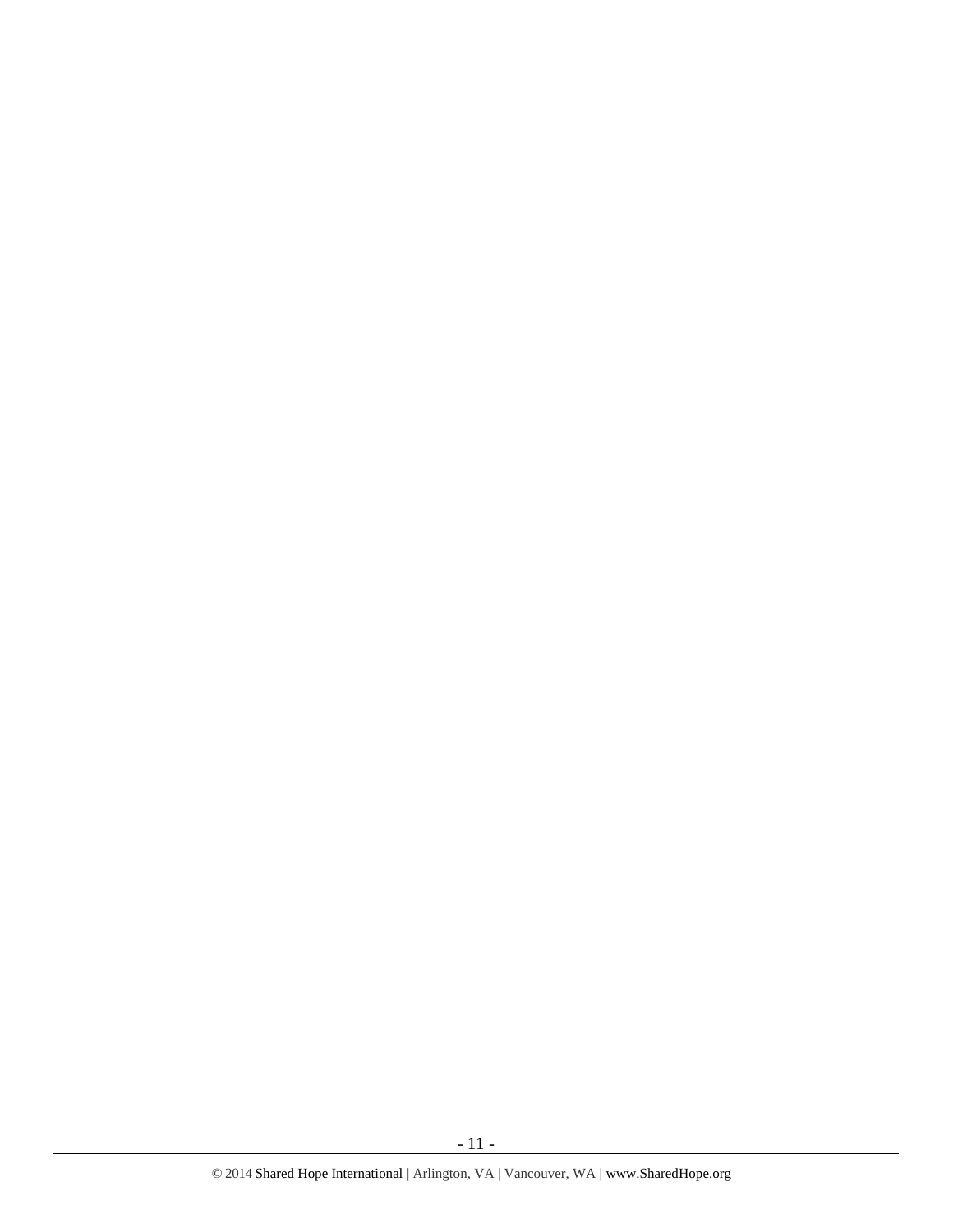#### **FRAMEWORK ISSUE 2: CRIMINAL PROVISIONS FOR DEMAND**

#### *Legal Components:*

- *2.1 The state sex trafficking law can be applied to the buyers of commercial sex acts with a victim of domestic minor sex trafficking.*
- *2.2 Buyers of commercial sex acts with a minor can be prosecuted under commercial sexual exploitation of children (CSEC) laws.*
- *2.3 Solicitation laws differentiate buying sex acts with an adult and buying sex acts with a minor under 18.*
- *2.4 Penalties for buyers of commercial sex acts with minors are as high as federal penalties.*
- *2.5 Using the Internet to lure, entice, or purchase, or attempt to lure, entice, or purchase commercial sex acts with a minor is a separate crime or results in an enhanced penalty for buyers.*
- *2.6 No age mistake defense is permitted for a buyer of commercial sex acts with any minor under 18.*
- *2.7 Base penalties for buying sex acts with a minor under 18 are sufficiently high and not reduced for older minors.*
- *2.8 Financial penalties for buyers of commercial sex acts with minors are sufficiently high to make it difficult for buyers to hide the crime.*
- *2.9 Buying and possessing child pornography carries penalties as high as similar federal offenses.*
- *2.10 Convicted buyers of commercial sex acts with minors and child pornography are required to register as sex offenders.*

\_\_\_\_\_\_\_\_\_\_\_\_\_\_\_\_\_\_\_\_\_\_\_\_\_\_\_\_\_\_\_\_\_\_\_\_\_\_\_\_\_\_\_\_\_\_\_\_\_\_\_\_\_\_\_\_\_\_\_\_\_\_\_\_\_\_\_\_\_\_\_\_\_\_\_\_\_\_\_\_\_\_\_\_\_\_\_\_\_\_\_\_\_\_

#### *Legal Analysis:*

*2.1 The state sex trafficking law can be applied to the buyers of commercial sex acts with a victim of domestic minor sex trafficking.*

720 Ill. Comp. Stat. Ann.  $5/10-9(c)^{42}$  (Trafficking in persons, involuntary servitude, and related offenses) can apply directly to buyers of sex with minors through the term "causes" or following federal precedent through the term "obtain."<sup>43</sup> Pursuant to 720 Ill. Comp. Stat. Ann. 5/10-9(c) (Trafficking in persons, involuntary servitude, and related offenses),

A person commits involuntary sexual servitude of a minor when he or she knowingly recruits, entices, harbors, transports, provides, or obtains<sup>44</sup> by any means, or attempts to recruit, entice, harbor, provide, or obtain by any means, another person under 18 years of age, knowing that the minor will engage in

<sup>42</sup> *See supra* note [2.](#page-0-0)

<sup>&</sup>lt;sup>43</sup> See United States v. Jungers, 702 F.3d 1066 (8<sup>th</sup> Cir. 2013). In this case, the Eighth Circuit specifically addressed whether the federal sex trafficking law, 18 U.S.C. § 1591 (Sex trafficking of children or by force, fraud, or coercion) applies to buyers when it reversed a District of South Dakota ruling that Congress did not intend the string of verbs constituting criminal conduct under 18 U.S.C. § 1591(a)(1) ("recruits, entices, harbors, transports, provides, obtains, or maintains") to reach the conduct of buyers. United States v. Jungers, 834 F. Supp. 2d 930, 931 (D.S.D. 2011). Holding that the conduct of buyers who obtain a child for commercial sex can violate 18 U.S.C. § 1591(a)(1), the Eighth Circuit illustrated through hypothetical buyer scenarios that, under certain circumstances, most of the terms in the string of verbs constituting criminal conduct under 18 U.S.C. § 1591(a)(1) could apply to buyers. While other terms may apply to buyers' conduct under state law as well, the analysis here focuses on the term "obtains" which is most likely to apply in the majority of buyer cases. United States v. Jungers establishes persuasive authority for state courts interpreting the same language used under state law to the extent such interpretation does not conflict with the state constitution.

 $44$  720 Ill. Comp. Stat. Ann.  $5/10-9(a)(7)$  defines "obtain" as "in relation to labor or services, to secure performance thereof."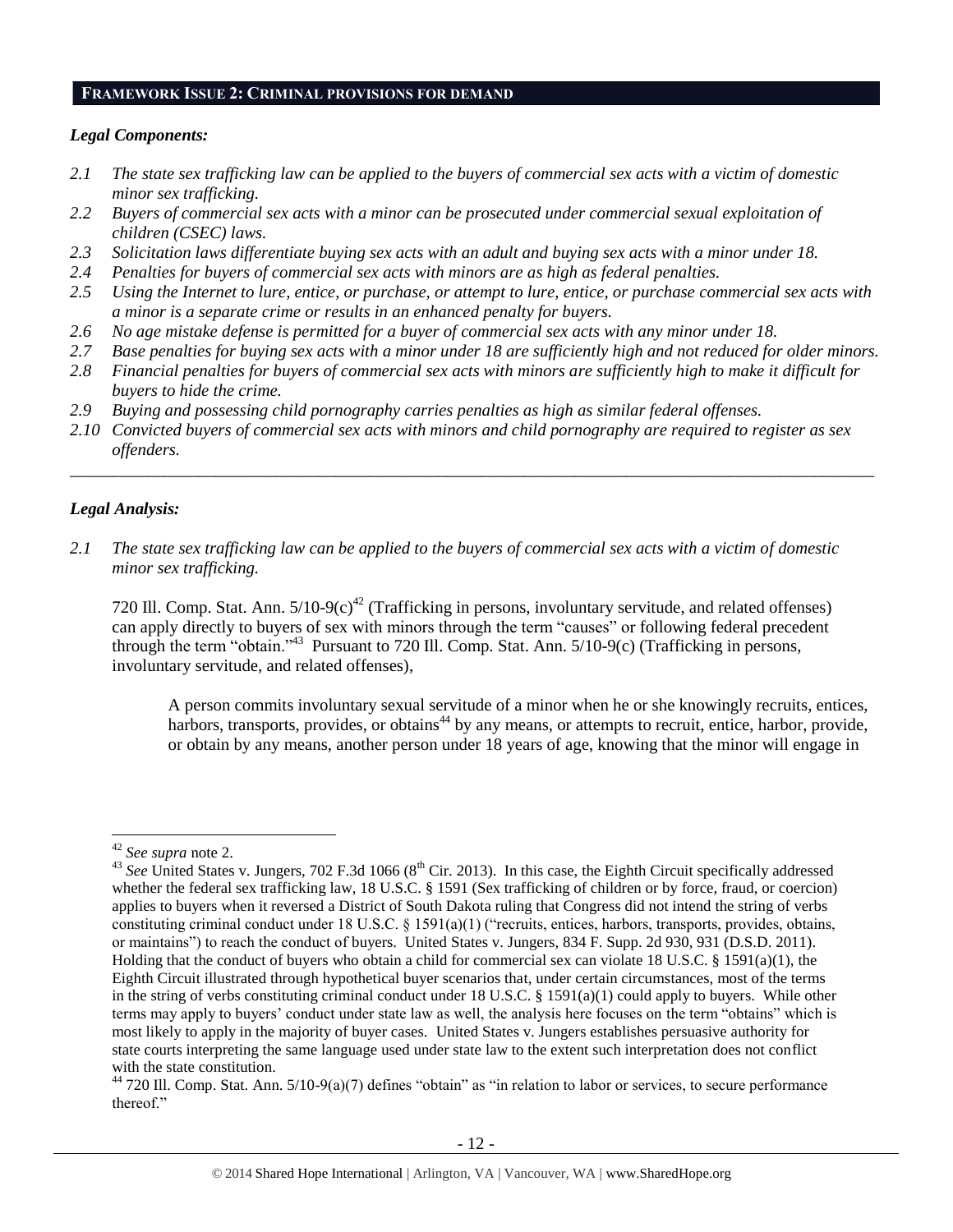commercial sexual activity,<sup>45</sup> a sexually-explicit performance,<sup>46</sup> or the production of pornography, or causes or attempts to cause a minor to engage in one or more of those activities and:

(1) there is no overt force or threat and the minor is between the ages of 17 and 18 years;

(2) there is no overt force or threat and the minor is under the age of 17 years; or . . . .

#### *2.2 Buyers of commercial sex acts with a minor can be prosecuted under commercial sexual exploitation of children (CSEC) laws.*

Several Illinois CSEC laws include the crime of buying sex acts with a minor.

720 Ill. Comp. Stat. Ann. 5/11-18.1(a), (a-5) (Patronizing a minor engaged in prostitution) separately makes it a crime when a buyer "engages in an act of sexual penetration" or "engages in any touching or fondling" with a prostituted person under 18. A conviction under this statute is punishable as a Class 3 felony by imprisonment for 2–5 years and a possible fine up to  $$25,000.<sup>47</sup>$  720 Ill. Comp. Stat. Ann.  $5/11-18.1(c)$ ; 730 Ill. Comp. Stat. Ann.  $5/5 - 4.5 - 40(a)$ ,  $5/5 - 4.5 - 50(b)$ .<sup>48</sup>

Additionally, 720 Ill. Comp. Stat. Ann.  $5/11-14.1(a)^{49}$  (Solicitation of a sexual act), Illinois's age-neutral solicitation statute, imposes a heightened penalty where the person from whom a sexual act is solicited is under 18. As a Class 4 felony, a conviction under 720 Ill. Comp. Stat. Ann. 5/11-14.1(a), where the victim is a minor, is punishable by imprisonment for 1–3 years and a possible fine up to \$25,000. 720 Ill. Comp. Stat. Ann. 5/11- 14.1(b); 730 Ill. Comp. Stat. Ann. 5/5-4.5-45(a), 5/5-4.5-50(b).

A buyer also may be prosecuted under 720 Ill. Comp. Stat. Ann. 5/11-25(a) (Grooming) for soliciting a child to "engage in any unlawful sexual conduct."<sup>50</sup> A conviction under this statute is punishable as a Class 4 felony by imprisonment for 1-3 years and a possible fine up to \$25,000. 720 Ill. Comp. Stat. Ann. 5/11-25(b); 730 Ill. Comp. Stat. Ann. 5/5-4.5-45(a), 5/5-4.5-50(b). If the buyer travels to meet a solicited child, the buyer also may be prosecuted under 720 Ill. Comp. Stat. Ann. 5/11-26(a) (Traveling to meet a minor). A conviction under this statute is punishable as a Class 3 felony by imprisonment for 2–5 years and a possible fine up to \$25,000. 720 Ill. Comp. Stat. Ann. 5/11-26(b); 730 Ill. Comp. Stat. Ann. 5/5-4.5-40(a), 5/5-4.5-50(b).

#### *2.3 Solicitation laws differentiate buying sex acts with an adult and buying sex acts with a minor under 18.*

Illinois makes buying sex with an adult and buying sex with a minor separate crimes. 720 Ill. Comp. Stat. Ann.  $5/11-14.1(a)$ <sup>51</sup> (Solicitation of a sexual act), Illinois's age-neutral solicitation statute, states that it is an offense when someone "offers a person not his or her spouse any money, property, token, object, or article or anything of value for that person or any other person not his or her spouse to perform any act of sexual penetration<sup>52</sup>... or any touching or fondling of the sex organs of one person by another person for the purpose of sexual arousal or gratification." A conviction under this statute, when the victim is under 18, is punishable as a Class 4 felony by imprisonment for 1–3 years and a possible fine up to \$25,000. 720 Ill. Comp. Stat. Ann. 5/11-14.1(b); 730 Ill. Comp. Stat. Ann. 5/5-4.5-45(a), 5/5-4.5-50(b). In contrast, when the victim is 18 or over, a conviction is

<sup>45</sup> 720 Ill. Comp. Stat. Ann. 5/10-9(a)(2) defines "commercial sexual activity" as "any sex act on account of which anything of value is given, promised to, or received by any person."

 $^{46}$  720 III. Comp. Stat. Ann. 5/10-9(a)(9) defines "sexually-explicit performance" as "a live, recorded, broadcast (including over the Internet), or public act or show intended to arouse or satisfy the sexual desires or appeal to the prurient interests of patrons."

<sup>47</sup> *See supra* note [15.](#page-4-1)

<sup>&</sup>lt;sup>48</sup> See supra note [13,](#page-3-0) except that the punishment for conviction is elevated to a Class 2 felony, not a Class X felony.

<sup>49</sup> *See supra* note [8.](#page-2-1)

<sup>&</sup>lt;sup>50</sup> See supra note [22](#page-4-0) for the definition of "sexual conduct."

<sup>51</sup> *See supra* note [8.](#page-2-1)

<sup>52</sup> *See supra* note [9](#page-2-0) for the definition of "sexual penetration."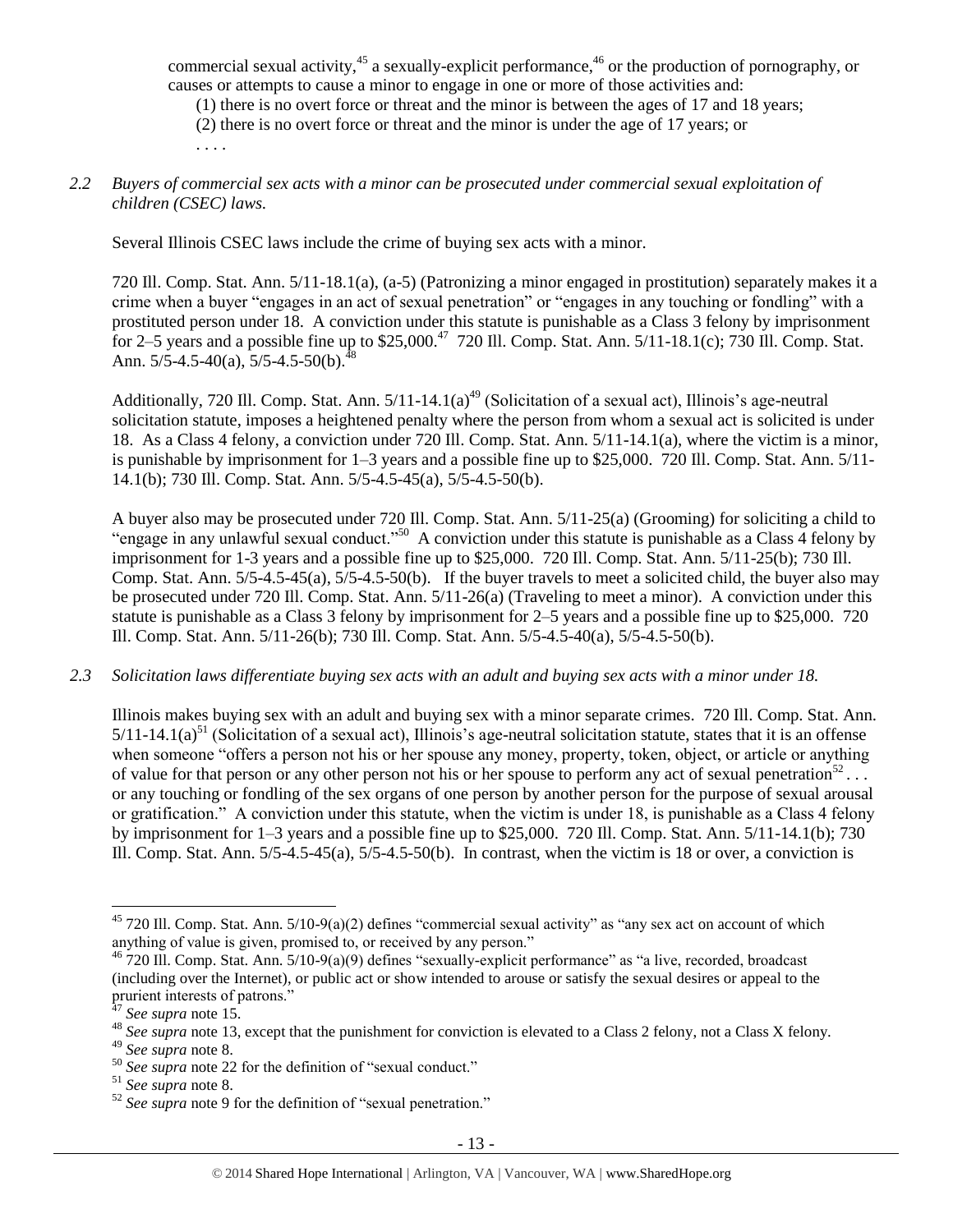punishable as a Class A misdemeanor by imprisonment up to 1 year and a possible fine up to \$2,500. 720 Ill. Comp. Stat. Ann. 5/11-14.1(b); 730 Ill. Comp. Stat. Ann. 5/5-4.5-55(a), (e).

Additionally, 720 Ill. Comp. Stat. Ann. 5/11-18.1(a), (a-5) (Patronizing a minor engaged in prostitution) separately makes it a crime when a buyer "engages in an act of sexual penetration" or "engages in any touching or fondling" with a prostituted person under 18. A conviction under this statute is punishable as a Class 3 felony by imprisonment for  $2-\overline{5}$  years and a possible fine up to \$25,000.<sup>53</sup> 720 Ill. Comp. Stat. Ann. 5/11-18.1(c); 730 Ill. Comp. Stat. Ann. 5/5-4.5-40(a), 5/5-4.5-50(b).<sup>54</sup>

#### *2.4 Penalties for buyers of commercial sex acts with minors are as high as federal penalties.*

Under 720 Ill. Comp. Stat. Ann.  $5/10-9(c)^{55}$  (Trafficking in persons, involuntary servitude, and related offenses), a conviction is punishable as a Class X felony by imprisonment for 6–30 years and a possible fine up to \$25,000, if the victim is under 17. 720 Ill. Comp. Stat. Ann. 5/10-9(c); 730 Ill. Comp. Stat. Ann. 5/5-4.5-  $25(a)$ , 5/5-4.5-50(b).<sup>56</sup>

A conviction under 720 Ill. Comp. Stat. Ann. 5/11-18.1(a), (a-5) (Patronizing a minor engaged in prostitution) is punishable as a Class 3 felony by imprisonment for 2–5 years and a possible fine up to  $$25,000.<sup>57</sup>$  720 III. Comp. Stat. Ann. 5/11-18.1(c); 730 Ill. Comp. Stat. Ann. 5/5-4.5-40(a), 5/5-4.5-50(b).<sup>58</sup>

Buyers also may be prosecuted under 720 Ill. Comp. Stat. Ann. 5/11-25(a) (Grooming), which is punishable as a Class 4 felony by imprisonment for 1–3 years and a possible fine up to \$25,000. 720 Ill. Comp. Stat. Ann. 5/11-25(b); 730 Ill. Comp. Stat. Ann. 5/5-4.5-45(a), 5/5-4.5-50(b). Lastly, a conviction under 720 Ill. Comp. Stat. Ann. 5/11-26(a) (Traveling to meet a minor) is punishable as a Class 3 felony by imprisonment for 2–5 years and a possible fine up to \$25,000. 720 Ill. Comp. Stat. Ann. 5/11-26(b); 730 Ill. Comp. Stat. Ann. 5/5-  $4.5-40(a)$ ,  $5/5-4.5-50(b)$ .

Several sexual offenses could be used to prosecute a buyer of commercial sex acts with a minor but do not specifically criminalize the commercial sexual exploitation of a child, and do not refer to the human trafficking statute to bring these criminal offenses within the ambit of human trafficking under 720 Ill. Comp. Stat. Ann. 5/10-9.

In comparison, if the victim is under the age of 14, a conviction under the TVPA for child sex trafficking is punishable by 15 years to life imprisonment and a fine not to exceed \$250,000. 18 U.S.C. §§ 1591(b)(1),  $3559(a)(1)$ ,  $3571(b)(3)$ . If the victim is between the ages of  $14-17$ , a conviction is punishable by 10 years to life imprisonment and a fine not to exceed \$250,000. 18 U.S.C. §§ 1591(b)(2), 3559(a)(1), 3571(b)(3). A conviction is punishable by mandatory life imprisonment, however, if the buyer has a prior conviction for a federal sex offense<sup>59</sup> against a minor. 18 U.S.C. § 3559(e)(1). To the extent buyers can be prosecuted under

<span id="page-13-0"></span><sup>53</sup> *See supra* note [15.](#page-4-1)

<sup>&</sup>lt;sup>54</sup> See supra note [13,](#page-3-0) except that the punishment for conviction is elevated to a Class 2 felony, not a Class X felony.

<sup>55</sup> *See supra* note [2.](#page-0-0)

<sup>56</sup> *See supra* note [7.](#page-1-0)

<sup>57</sup> *See supra* note [15.](#page-4-1)

<sup>&</sup>lt;sup>58</sup> See supra note [13,](#page-3-0) except that the punishment for conviction is elevated to a Class 2 felony, not a Class X felony.

<sup>&</sup>lt;sup>59</sup> Pursuant to 18 U.S.C. § 3559(e)(2), "federal sex offense" is defined as

an offense under section 1591 [18 USCS § 1591] (relating to sex trafficking of children), 2241 [18 USCS § 2241] (relating to aggravated sexual abuse), 2242 [18 USCS § 2242] (relating to sexual abuse),  $2244(a)(1)$  [18 USCS §  $2244(a)(1)$ ] (relating to abusive sexual contact),  $2245$  [18 USCS § 2245] (relating to sexual abuse resulting in death), 2251 [18 USCS § 2251] (relating to sexual exploitation of children), 2251A [18 USCS § 2251A] (relating to selling or buying of children), 2422(b) [18 USCS § 2422(b)] (relating to coercion and enticement of a minor into prostitution), or 2423(a) [18 USCS § 2423(a)] (relating to transportation of minors).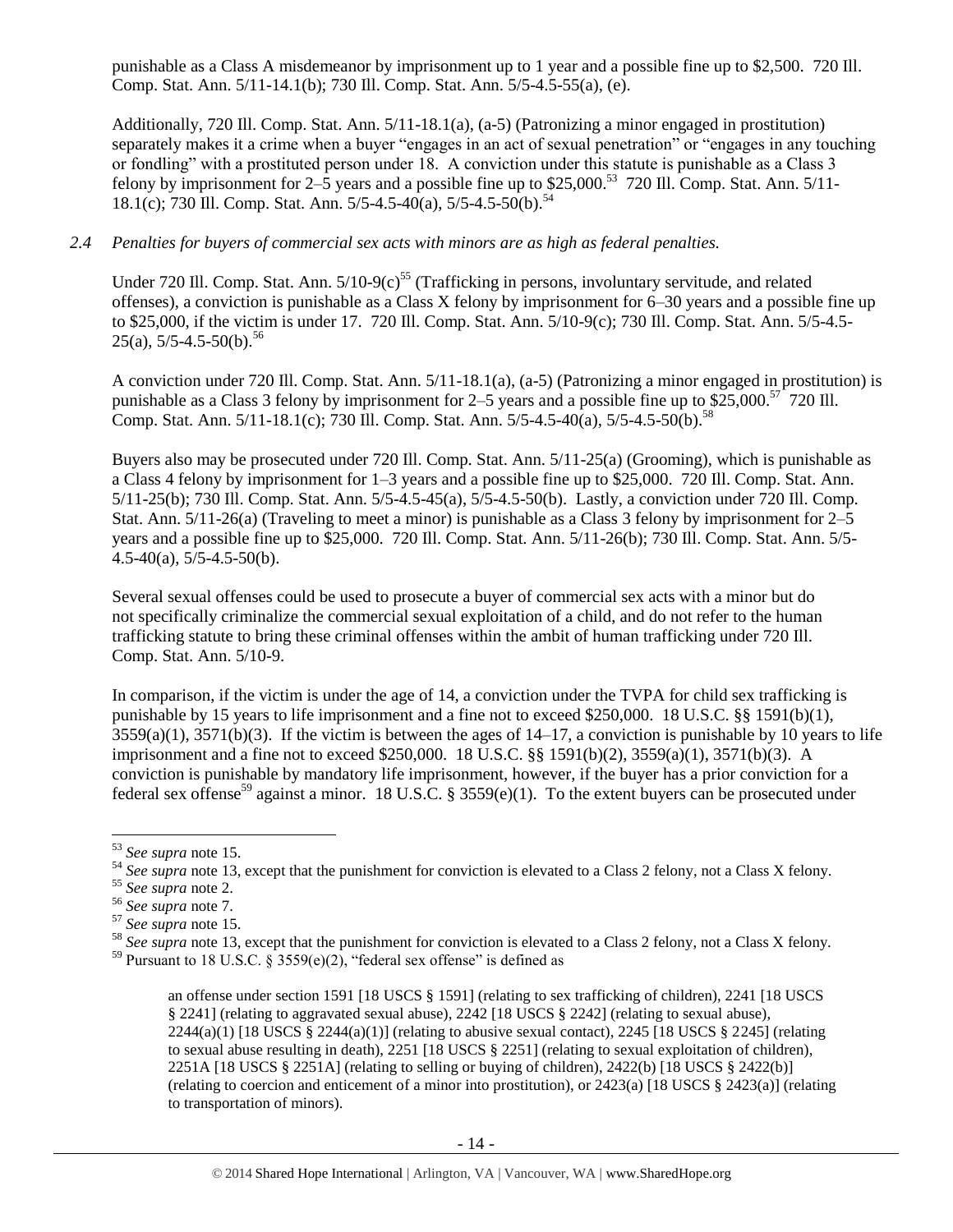other federal CSEC laws,  $60$  a conviction is punishable by penalties ranging from a fine not to exceed \$250,000 to life imprisonment and a fine not to exceed  $$250,000$ .<sup>6</sup>

*2.5 Using the Internet to lure, entice, or purchase, or attempt to lure, entice, or purchase commercial sex acts with a minor is a separate crime or results in an enhanced penalty for buyers.*

Several statutes make it a crime to use the Internet to lure, entice, recruit, or purchase commercial sex acts with a minor. 720 Ill. Comp. Stat. Ann. 5/11-25(a) (Grooming) makes it a crime when a buyer "knowingly uses a computer on-line service, Internet service . . . to seduce, solicit, lure, or entice, or attempt to seduce, solicit, lure, or entice, a child . . . to commit any sex offense as defined in [730 Ill. Comp. Stat. Ann.  $150/2$ ]<sup>62</sup> or to otherwise engage in any unlawful sexual conduct."<sup>63</sup> A conviction under this statute is punishable as a Class 4 felony by imprisonment for 1–3 years and a possible fine up to \$25,000. 720 Ill. Comp. Stat. Ann. 5/11-25(b); 730 Ill. Comp. Stat. Ann. 5/5-4.5-45(a), 5/5-4.5-50(b).

720 Ill. Comp. Stat. Ann. 5/11-26(a) (Traveling to meet a minor) makes it a crime when a buyer travels to meet a child "for the purpose of engaging in any sex offense as defined in [730 Ill. Comp. Stat. Ann.  $150/2$ ],  $64$  or to otherwise engage in other unlawful sexual conduct<sup>65</sup> with a child  $\ldots$  after using a computer on-line service, [or] Internet service." A conviction under this statute is punishable as a Class 3 felony by imprisonment for 2–5 years and a possible fine up to \$25,000. 720 Ill. Comp. Stat. Ann. 5/11-26(b); 730 Ill. Comp. Stat. Ann. 5/5- 4.5-40(a), 5/5-4.5-50(b).

*2.6 No age mistake defense is permitted for a buyer of commercial sex acts with any minor under 18.*

Although 720 Ill. Comp. Stat. Ann. 5/10-9(c) (Trafficking in persons, involuntary servitude, and related offenses), 5/11-25 (Grooming), and 5/11-26 (Traveling to meet a minor) are silent regarding a defense of age mistake, several of Illinois's CSEC laws expressly provide the defense of age mistake to a buyer. Specifically, 720 Ill. Comp. Stat. Ann.  $5/11-14.1(b-5)^{66}$  (Solicitation of a sexual act) and  $5/11-18.1(b)$  (Patronizing a minor engaged in prostitution) provide that a buyer who "reasonably believed" the child was at least 18 may assert such belief as an affirmative defense.

For the offenses that are not applicable to buyers, a mistake of age defense is available for traffickers or facilitators who violate 720 Ill. Comp. Stat. Ann. 5/11-14.4 (Promoting juvenile prostitution). 720 Ill. Comp. Stat. Ann. 5/11-14.4(c).

2.6.1 Recommendation: Amend 720 Ill. Comp. Stat. Ann. 5/11-14.1(b-5) (Solicitation of a sexual act) and 5/11-18.1(b) (Patronizing a minor engaged in prostitution) to eliminate the defense of mistake of age.

<sup>&</sup>lt;sup>60</sup> 18 U.S.C. §§ 2251A(b) (Selling or buying of children), 2251(a) (Sexual exploitation of children), 2423(a) (Transportation of a minor with intent for minor to engage in criminal sexual activity), 2422(a) (Coercion and enticement), 2252(a)(2), (a)(4) (Certain activities relating to material involving the sexual exploitation of minors).

 $61$  18 U.S.C. §§ 2251A(b) (conviction punishable by imprisonment for 30 years to life and a fine), 2251(e) (conviction punishable by imprisonment for 15–30 years and a fine), 2423(a) (conviction punishable by imprisonment for 10 years to life and a fine), 2422(a) (conviction punishable by a fine, imprisonment up to 20 years, or both),  $2252(a)(2)$ , (4) (stating that a conviction under subsection (a)(2) is punishable by imprisonment for  $5-20$ years and a fine, while a conviction under subsection (a)(4) is punishable by imprisonment up to 10 years, a fine, or both); *see also* 18 U.S.C §§ 3559(a)(1) (classifying all of the above listed offenses as felonies), 3571(b)(3) (providing a fine up to \$250,000 for any felony conviction).

See infra Section 2.10 for a list of offenses relevant to buyers that are classified as "sex offenses."

<sup>&</sup>lt;sup>63</sup> See supra note [22](#page-4-0) for the definition of "sexual conduct."

<sup>&</sup>lt;sup>64</sup> See infra Section 2.10 for a list of offenses relevant to buyers that are classified as "sex offenses."

<sup>&</sup>lt;sup>65</sup> See supra note [22](#page-4-0) for the definition of "sexual conduct."

<sup>66</sup> *See supra* note [8.](#page-2-1)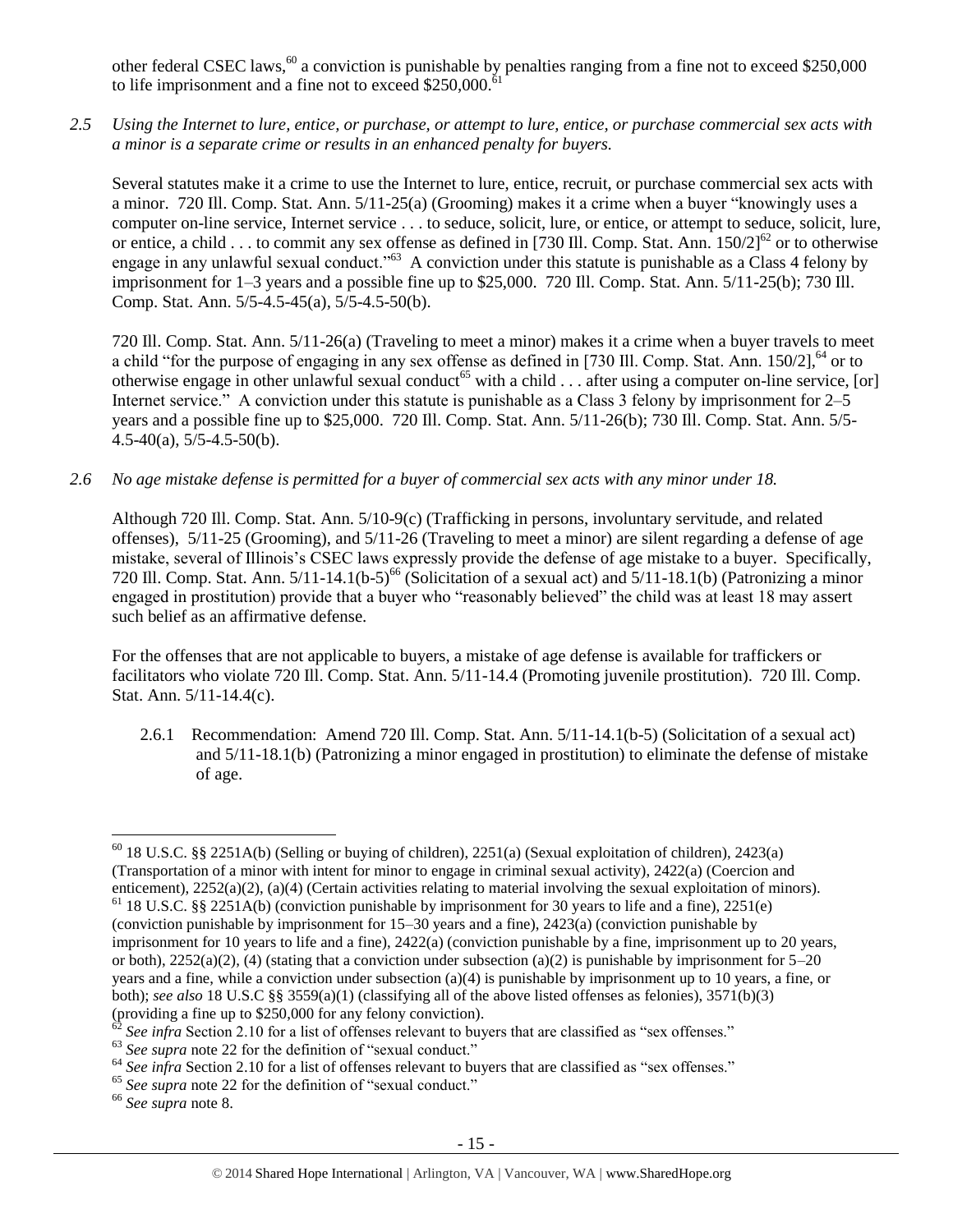- 2.6.2 Recommendation: Amend 720 Ill. Comp. Stat. Ann. 5/10-9(c) (Trafficking in persons, involuntary servitude, and related offenses), 5/11-25 (Grooming), and 5/11-26 (Traveling to meet a minor) to prohibit buyers of commercial sex with children from asserting an age mistake defense.
- *2.7 Base penalties for buying sex acts with a minor under 18 are sufficiently high and not reduced for older minors.*

720 Ill. Comp. Stat. Ann.  $5/10-9(c)^{67}$  (Trafficking in persons, involuntary servitude, and related offenses) staggers its penalties based on the age of the victim and the presence of "overt force or threat" of force. If the minor is under 17 or in the presence of "overt force or threat" of force, a conviction under subsection (c) of this statute is punishable as a Class X felony by imprisonment for 6–30 years and a possible fine up to \$25,000. 720 Ill. Comp. Stat. Ann. 5/10-9(c); 730 Ill. Comp. Stat. Ann. 5/5-4.5-25(a), (e), 5/5-4.5-50(b). If the minor is 17– 18, however, and no force or threat of force is present, a conviction under subsection (c) is punishable as a Class 1 felony by imprisonment for 4–15 years and a possible fine up to \$25,000. 720 Ill. Comp. Stat. Ann. 5/10-9(c); 730 Ill. Comp. Stat. Ann. 5/5-4.5-30(a), (e), 5/5-4.5-50(b).

Illinois CSEC laws do not stagger penalties based on the age of the minor involved.

*2.8 Financial penalties for buyers of commercial sex acts with minors are sufficiently high to make it difficult for buyers to hide the crime.* 

Buyers of sex with minors may be subject to fines, asset forfeiture, restitution, and civil remedies. To the extent that 720 Ill. Comp. Stat. Ann.  $5/10-9(c)^{68}$  (Trafficking in persons, involuntary servitude, and related offenses) applies to a buyer, a convicted buyer may be required to pay a possible fine up to \$25,000. 720 Ill. Comp. Stat. Ann. 5/10-9(c); 730 Ill. Comp. Stat. Ann. 5/5-4.5-50(b). A buyer convicted under 720 Ill. Comp. Stat. Ann. 5/11-18.1(a), (a-5) (Patronizing a minor engaged in prostitution),  $5/11-14.1(a)^{69}$  (Solicitation of a sexual act), 5/11-25(a) (Grooming), or 5/11-26(a) (Traveling to meet a minor), all felonies, also may be required to pay a possible fine up to \$25,000. 720 Ill. Comp. Stat. Ann. 5/11-18.1(c), 5/11-14.1(b), 5/11-25(b), 5/11-26(b); 730 Ill. Comp. Stat. Ann. 5/5-4.5-50(b). Any fine collected for crimes included in 730 Ill. Comp. Stat. Ann. 5/11- 14.1 will be specifically placed in the Specialized Services for Survivors of Human Trafficking Fund.

Additionally, pursuant to 720 Ill. Comp. Stat. Ann.  $5/36-1(a)$ ,  $^{70}$ 

<span id="page-15-0"></span>Any vessel, vehicle, or aircraft may be seized and impounded by the law enforcement agency if the vessel, vehicle, or aircraft is used with the knowledge and consent of the owner in the commission of, or in the attempt to commit as defined in Section 8-4 of this Code, an offense prohibited by: (1) . . . 11-1.20 (criminal sexual assault), 11-1.30 (aggravated criminal sexual assault), 11-1.40 (predatory criminal sexual assault of a child), subsection (a) of Section 11-1.50 (criminal sexual abuse), subsection (a), (c), or (d) of Section 11- 1.60 (aggravated criminal sexual abuse), Section 11-6 (indecent solicitation of a child), 11-14.4 (promoting juvenile prostitution except for keeping a place of juvenile prostitution), 11-15.1, 11-19.1, 11-19.2, 11-20.1 (child pornography) . . . .

Buyers may also be subject to mandatory criminal asset forfeiture. Buyers convicted of trafficking or involuntary servitude are subject to asset forfeiture under three provisions. Pursuant to 725 Ill. Comp. Stat. Ann. 5/124B-10 (Applicability; offenses), the following offense is subject to forfeiture:

<sup>67</sup> *See supra* note [2.](#page-0-0)

<sup>68</sup> *See supra* note [2.](#page-0-0)

<sup>69</sup> *See supra* note [8.](#page-2-1)

<sup>&</sup>lt;sup>70</sup> The text of 720 Ill. Comp. Stat. Ann. 5/6-1 included here and elsewhere in this report includes amendments made by the passage of House Bill 5523 during the 98th session of the Illinois Legislature and enacted by P.A. 98-1020 (effective Jan. 25, 2014).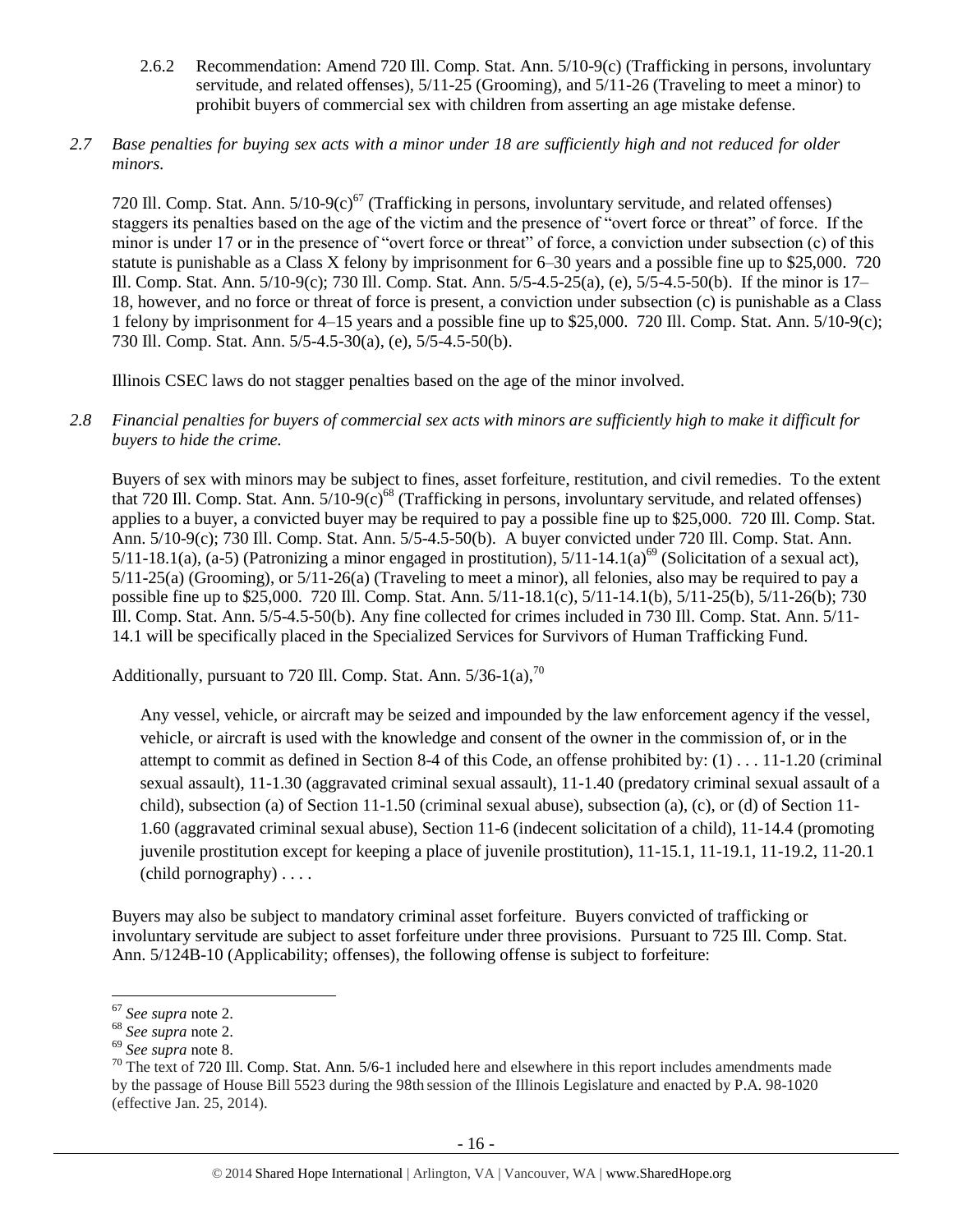(1) A violation of Section 10-9 or 10A-10 [Repealed] of the Criminal Code of 1961 or the Criminal Code of 2012 [720 ILCS 5/10-09 or 720 ILCS 5/10A-10 (repealed)] (involuntary servitude; involuntary servitude of a minor; or trafficking in persons).

720 Ill. Comp. Stat. Ann. 5/10-9(j) also provides,

 $\overline{a}$ 

A person who commits involuntary servitude, involuntary sexual servitude of a minor, or trafficking in persons under subsection (b), (c), or (d) of this Section is subject to the property forfeiture provisions set forth in Article 124B [Forfeiture] of the Code of Criminal Procedure of 1963 [725 ILCS 5/124B-5 et seq.].

725 Ill. Comp. Stat. Ann.  $5/124B-300<sup>71</sup>$  (Persons and property subject to forfeiture) states,

<span id="page-16-2"></span>A person who commits the offense of involuntary servitude, involuntary servitude of a minor, or trafficking of persons . . . shall forfeit to the State of Illinois any profits or proceeds and any property he or she has acquired or maintained in violation of Section 10A-10 [Repealed] or Section 10-9<sup>72</sup> of the Criminal Code of 1961 or the Criminal Code of 2012, promoting juvenile prostitution, keeping a place of juvenile prostitution, or promoting prostitution that involves keeping a place of prostitution . . . that the sentencing court determines, after a forfeiture hearing under this Article, to have been acquired or maintained as a result of maintaining a person in involuntary servitude or participating in trafficking of persons for forced labor or services.

<span id="page-16-1"></span><span id="page-16-0"></span>Buyers may also be subject to the forfeiture laws found under Article 124B (Forfeiture) for repeatedly offending child pornography laws. Pursuant to 725 Ill. Comp. Stat. Ann. 5/124B-10 (Applicability; offenses), forfeiture applies to violations of 720 Ill. Comp. Stat. Ann. 5/11-20.1 (Child pornography).<sup>73</sup> 725 Ill. Comp. Stat. Ann.  $5/124B-500(3)^{74}$  (Persons and property subject to forfeiture) states that a person who commits child pornography or aggravated child pornography must forfeit, among other things, "[a]ny computer that contains a depiction of child pornography in any encoded or decoded format."

Pursuant to 725 Ill. Comp. Stat. Ann. 5/124B-150, "Upon application of the State, the circuit court presiding over the trial of the person or persons charged with the offense giving rise to forfeiture may enter a restraining order or injunction, or take other appropriate action, to preserve the availability of

 $71$  The text of 725 Ill. Comp. Stat. Ann.  $5/124B-300$  included here and elsewhere in this report includes amendments made by the passage of Senate Bill 3558 during the 98th session of the Illinois Legislature and enacted by P.A. 98- 1018 (effective Jan. 1, 2014).

 $72$  Pursuant to 725 Ill. Comp. Stat. Ann.  $5/124B-310$  (Standard forfeiture provisions incorporated by reference), "All of the provisions of Part 100 of this Article are incorporated by reference into this Part 300." Pursuant to 725 Ill. Comp. Stat. Ann. 5/124B-100 (Definition; "offense"), "For purposes of this Article, 'offense' is defined as follows: (1) In the case of forfeiture authorized under Section 10A-15 of the Criminal Code of 1961 or Section 10-9 of the Criminal Code of 2012, 'offense' means the offense of involuntary servitude, involuntary servitude of a minor, or trafficking in persons in violation of Section 10-9 or 10A-10 of those Codes."

<sup>73</sup> In *People v. Alexander*, the Supreme Court of Illinois held the definition of "child pornography" listed in 720 Ill. Comp. Stat. Ann. 5/11-20.1(f)(7) unconstitutional because the definition could include virtual images of children that the Supreme Court of the United States held in *Ashcroft v. Free Speech Coalition*, 535 U.S. 234 (2003) were protected under the First Amendment. 791 N.E.2d 506, 513-14 (Ill. 2003). The rest of the statute remains valid because subsection (f)(7) was held to be severable. *Id.* at 514.

<sup>&</sup>lt;sup>74</sup> The text of 725 Ill. Comp. Stat. Ann. 5/124B-500 included here and elsewhere in this report includes amendments made by the passage of House Bill 3558 during the 98th session of the Illinois Legislature and enacted by P.A. 98- 1018 (effective Jan. 1, 2014).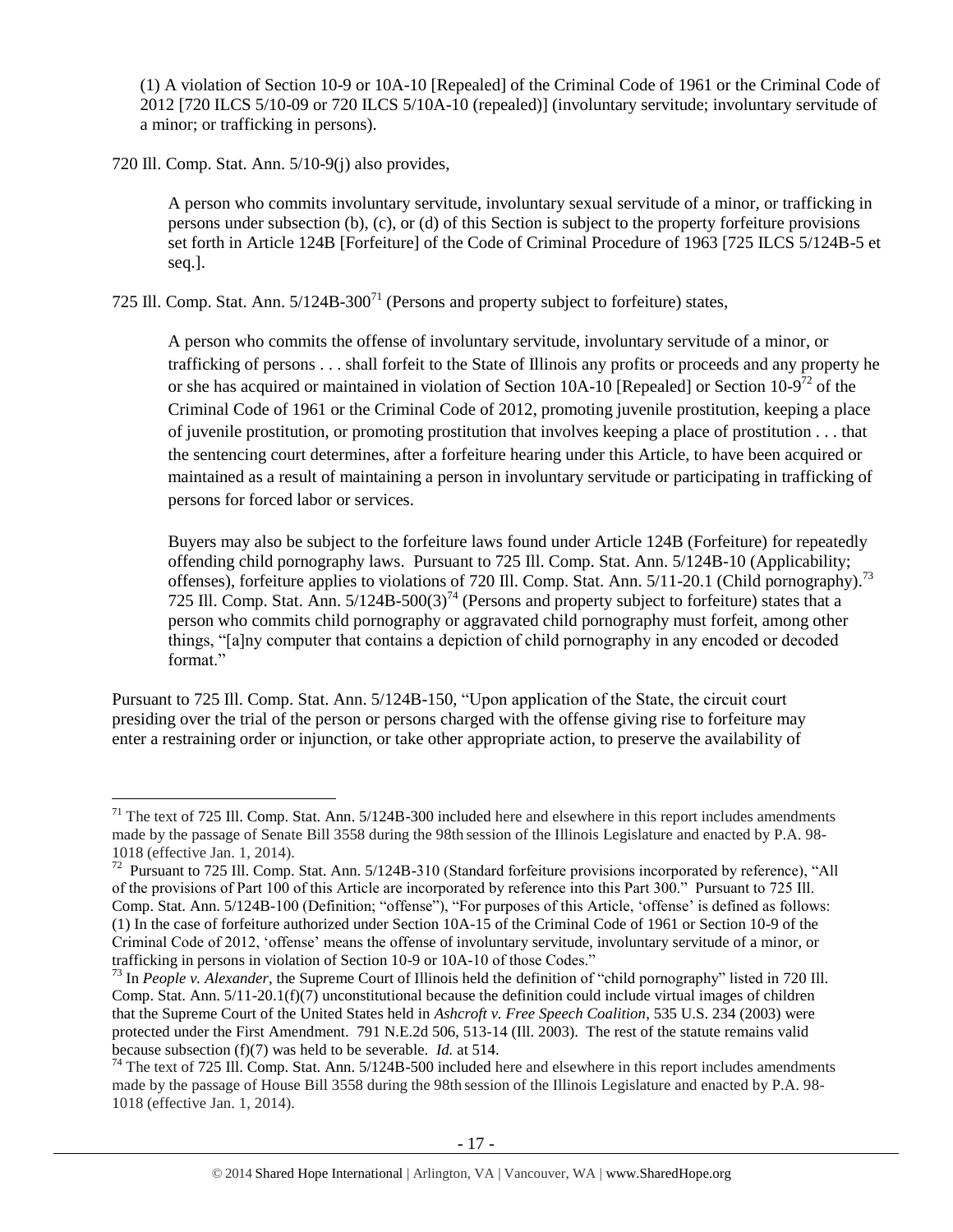property for forfeiture under this Article." Distribution of the property and sale proceeds is governed by  $725$  Ill. Comp. Stat. Ann.  $5/124B-305^{75}$  which states,

All moneys and the sale proceeds of all other property forfeited and seized under this Part 300 shall be distributed as follows:

<span id="page-17-0"></span>(1) 45% shall be divided equally between all State agencies and units of local government whose officers or employees conducted the investigation that resulted in the forfeiture.

(2) 50% shall be deposited into the Specialized Services for Survivors of Human Trafficking Fund and disbursed in accordance with subsections (d), (e), and (f) of Section 5-9-1.21 of the Unified Code of Corrections.

(3) 5% shall be paid to the Office of the State's Attorneys Appellate Prosecutor to train State's Attorneys on forfeiture proceedings and topics related to human trafficking.

Additionally, pursuant to 720 Ill. Comp. Stat. Ann.  $5/36.5-5(a)$ ,  $(b)^{76}$  (Vehicle impoundment),

(a) In addition to any other penalty provided by law, a peace officer who arrests a person for a violation of Section 10-9 (Trafficking in persons, involuntary servitude, and related offenses), 11-14 (Prostitution),  $11-14.1$  (Solicitation of a sexual act), ...  $11-14.4$  (Promoting juvenile prostitution), ... or 11-18.1 (Patronizing a minor engaged in prostitution) . . . may tow and impound any vehicle used by the person in the commission of the offense. The person arrested for one or more such violations shall be charged a \$ 1,000 fee, to be paid to the unit of government that made the arrest. The person may recover the vehicle from the impound after a minimum of 2 hours after arrest upon payment of the fee. (b) \$ 500 of the fee shall be distributed to the unit of government whose peace officers made the arrest, for the costs incurred by the unit of government to tow and impound the vehicle. Upon the defendant's conviction of one or more of the offenses in connection with which the vehicle was impounded and the fee imposed under this Section, the remaining \$ 500 of the fee shall be deposited into the DHS State Projects Fund and shall be used by the Department of Human Services to make grants to nongovernmental organizations to provide services for persons encountered during the course of an investigation into any violation of [the above listed offenses], provided such persons constitute prostituted persons or other victims of human trafficking.

Buyers convicted of trafficking in persons are required to make restitution to their victims. 720 Ill. Comp. Stat. Ann. 5/10-9(g) states,

Restitution is mandatory under this Section. In addition to any other amount of loss identified, the court shall order restitution including the greater of (1) the gross income or value to the defendant of the victim's labor or services or (2) the value of the victim's labor as guaranteed under the Minimum Wage Law and overtime provisions of the Fair Labor Standards Act (FLSA) [29 U.S.C. § 201 et seq.] or the Minimum Wage Law [820 ILCS 105/1 et seq.], whichever is greater.

Furthermore, 730 Ill. Comp. Stat. Ann. 5/5-5-6 (Restitution) states that the court shall order restitution for all convictions for violations of its Criminal Code that result in injury to the victim's person or "damage to his or her real or personal property." In addition, the offender may be required to pay the victim's long-term physical health care costs, which also includes mental health care costs. 730 Ill. Comp. Stat. Ann. 5/5-5-6(f-1). An offender may also be required to "meet all or any portion of the financial obligations of treatment, including but not limited to medical, psychiatric, or rehabilitative treatment or psychological counseling, prescribed for the victim or victims of the offense." 730 Ill. Comp. Stat. Ann. 5/5-5-6(g).

 $75$  The text of 725 Ill. Comp. Stat. Ann.  $5/124B-305$  included here and elsewhere in this report includes amendments made by the passage of Senate Bill 3558 during the 98th session of the Illinois Legislature and enacted by P.A. 98- 1018 (effective Jan. 1, 2014).

<sup>&</sup>lt;sup>76</sup> The text of 720 Ill. Comp. Stat. Ann. 5/36.5-5 included here and elsewhere in this report includes amendments made by the passage of House Bill 2994 during the 98th session of the Illinois Legislature (effective Jan. 1, 2014).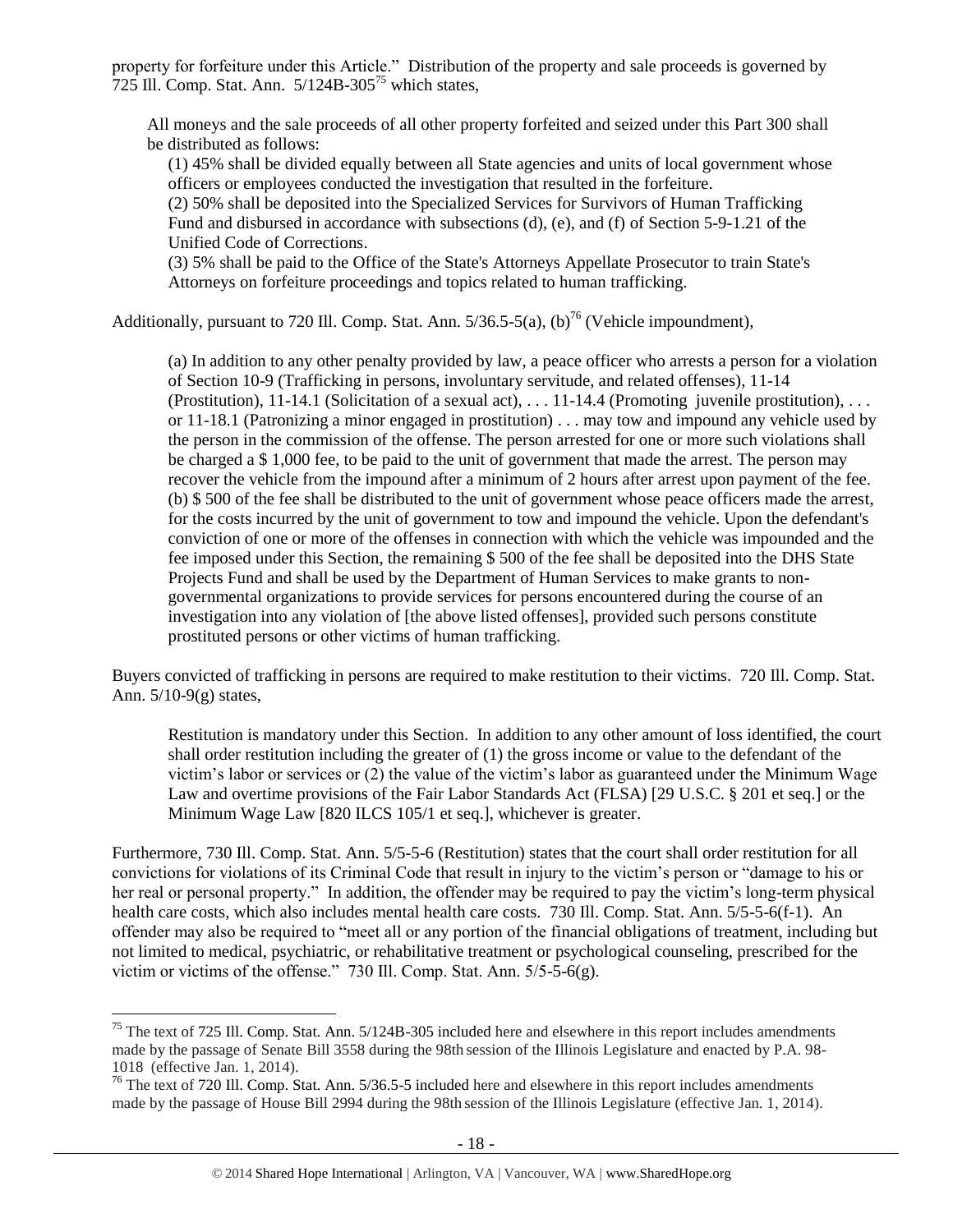#### *2.9 Buying and possessing child pornography carries penalties as high as similar federal offenses.*

Possessing child pornography portraying a minor 13–18 years of age is illegal under 720 Ill. Comp. Stat. Ann.  $5/11-20.1(a)(6)$  (Child pornography),<sup>77</sup> which makes it a crime when any person

with knowledge of the nature or content thereof, possesses any film, videotape, photograph or other similar visual reproduction or depiction by computer of any child . . . whom the person knows or reasonably should know to be under the age of 18 and at least 13 years of age . . . engaged in any activity described in subparagraphs (i) through (vii) of paragraph (1) of this subsection;<sup>78</sup>...

A conviction under this statute that involves a "film, videotape, or other moving depiction" is punishable as a Class 2 felony by imprisonment for 3–7 years and a fine of \$1,000–\$100,000; otherwise, a conviction is punishable as a Class 3 felony by imprisonment for 2–5 years and a fine of \$1,000–\$100,000. 720 Ill. Comp. Stat. Ann. 5/11-20.1(c); 730 Ill. Comp. Stat. Ann. 5/5-4.5-35(a), 5/5-4.5-40(a).

Buyers who violate 720 Ill. Comp. Stat. Ann. 5/11-20.1(a)(6) will also be subject to the forfeiture provisions listed in Chapter 725, Article 124B (Forfeiture)<sup>79</sup> and will therefore be required to forfeit the child pornography in their possession. 720 Ill. Comp. Stat. Ann. 5/11-20.1(e).

In comparison, a federal conviction for possession of child pornography $^{80}$  is generally punishable by imprisonment for 5–20 years and a fine not to exceed \$250,000.<sup>81</sup> Subsequent convictions, however, are punishable by imprisonment up to 40 years and a fine not to exceed \$250,000.<sup>82</sup>

2.9.1 Recommendation: Amend 720 Ill. Comp. Stat. Ann. 5/11-20.1(a)(6) (Child pornography) to align penalties closer to federal penalties and reflect the seriousness of the offense.

# *2.10 Convicted buyers of commercial sex acts with minors and child pornography are required to register as sex offenders.*

Buyers convicted of certain offenses are required to register as sex offenders or sexual predators. 730 Ill. Comp. Stat. Ann.  $150/3(a)^{83}$  (Duty to register) states that "[a] sex offender, as defined in Section 2 of this Act

 $\overline{a}$ 

 $81$  18 U.S.C. §§ 2252(b) (stating that a conviction under subsection (a)(2) is punishable by imprisonment for 5–20 years and a fine, while a conviction under subsection (a)(4) is punishable by imprisonment up to 10 years, a fine, or both), 2252A(b)(1) (a conviction is punishable by imprisonment for 5–20 years and a fine), 1466A(a), (b) (stating that a conviction under subsection (a) is "subject to the penalties provided in section  $2252A(b)(1)$ ," imprisonment for 5–20 years and a fine, while a conviction under subsection (b) is "subject to the penalties provided in section 2252A(b)(2)," imprisonment up to 10 years, a fine, or both); *see also* 18 U.S.C §§ 3559(a)(1) (classifying all of the above listed offenses as felonies), 3571(b)(3) (providing a fine up to \$250,000 for any felony conviction).  $82$  18 U.S.C. §§ 2252(b) (stating if a person has a prior conviction under subsection (a)(2), or a list of other statutes, a conviction is punishable by a fine and imprisonment for 15–40 years, but if a person has a prior conviction under subsection (a)(4), or a list of other statutes, a conviction is punishable by a fine and imprisonment for  $10-20$  years),  $2252A(b)(1)$  (stating if a person has a prior conviction under subsection (a)(2), (a)(3), or a list of other statutes, a conviction is punishable by a fine and imprisonment for  $15-40$  years),  $1466A(a)$ , (b) (stating that the penalty scheme for section 2252A(b) applies); *see also* 18 U.S.C §§ 3559(a)(1) (classifying all of the above listed offenses as felonies), 3571(b)(3) (providing a fine up to \$250,000 for any felony conviction).

<sup>83</sup> The text of 730 Ill. Comp. Stat. Ann. 150/3 included here and elsewhere in this report includes amendments made by the passage of Senate Bill 1192 during the 98th session of the Illinois Legislature and enacted by P.A. 98-0558 (effective Jan. 1, 2014).

<sup>77</sup> *See supra* note [73.](#page-16-0)

<sup>78</sup> *See infra* Section 3.2 for the provisions of 720 Ill. Comp. Stat. Ann. 5/11-20.1(a)(1)(i)–(vii).

<sup>79</sup> *See supra* Section 2.8 for a discussion of the applicable forfeiture provisions.

 $80$  18 U.S.C. §§ 2252(a)(2), (a)(4) (Certain activities relating to material involving the sexual exploitation of minors),  $2252A(a)(2)$ –(3) (Certain activities relating to material constituting or containing child pornography), 1466A(a), (b) (Obscene visual representations of the sexual abuse of children).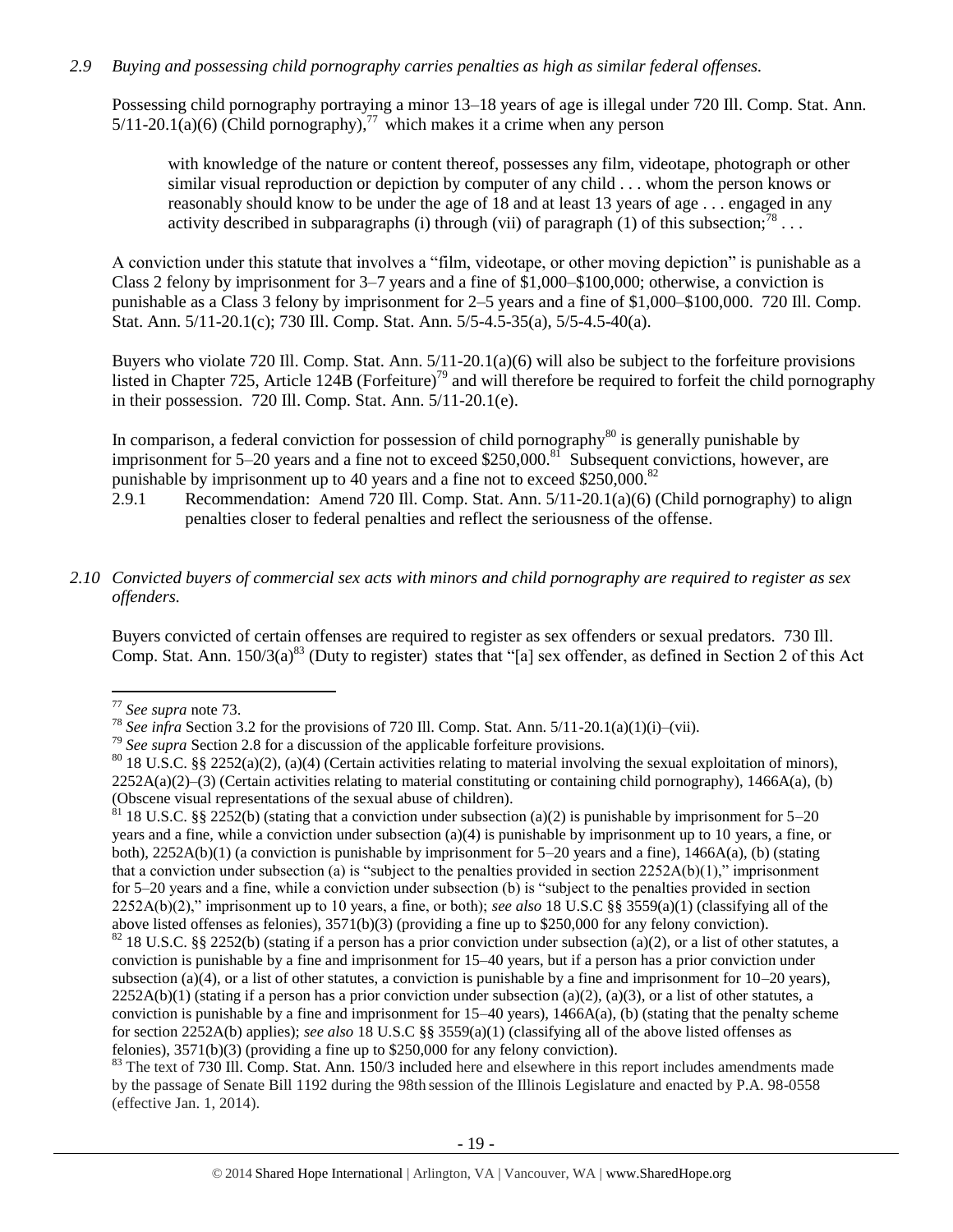[730 ILCS 150/2], or sexual predator shall . . . register in person and provide accurate information as required by the Department of State Police."

730 Ill. Comp. Stat. Ann. 150/2(A) (Definitions) defines "sex offender" as "any person who is . . . charged pursuant to Illinois law . . . with a sex offense set forth in subsection (B) of this Section or the attempt to commit an included sex offense, and . . . is convicted of such offense or an attempt to commit such offense."

730 Ill. Comp. Stat. Ann. 150/2(B) defines "sex offense" as a violation of or attempt to commit a violation of, among others, 720 Ill. Comp. Stat. Ann. 5/11-20.1 (Child pornography), 5/11-18.1 (Patronizing a minor engaged in prostitution), 5/11-25 (Grooming), 5/11-26 (Traveling to meet a minor), or 5/11-1.40 (Predatory criminal sexual assault of a child).

730 Ill. Comp. Stat. Ann. 150/2(E) defines "sexual predator" as "any person who, after July 1, 1999, is . . . [c]onvicted of a violation or attempted violation of," among others, 720 Ill. Comp. Stat. Ann. 5/11-20.1 or 5/11- 1.40 (Predatory criminal sexual assault of a child).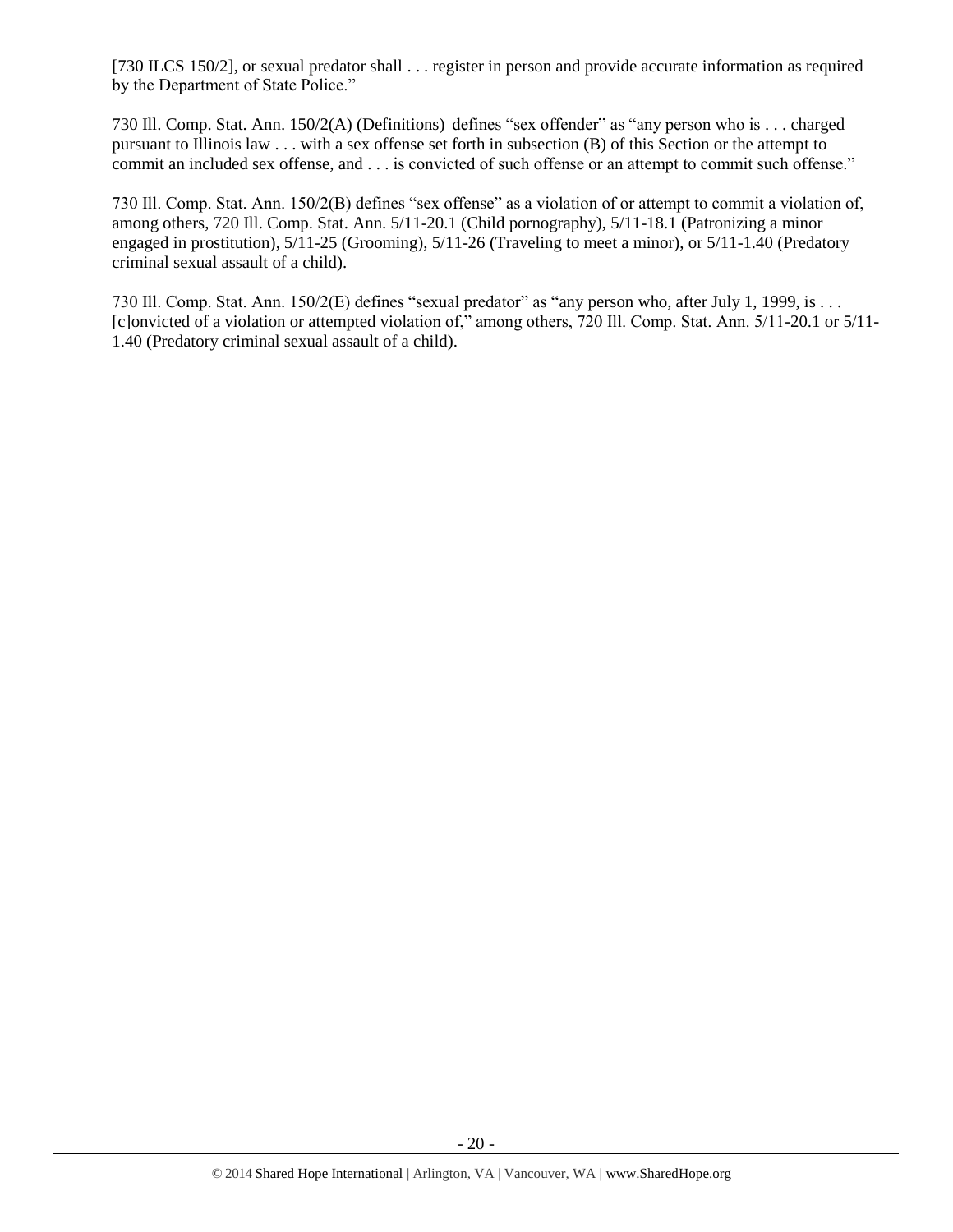#### **FRAMEWORK ISSUE 3: CRIMINAL PROVISIONS FOR TRAFFICKERS**

#### *Legal Components:*

- *3.1 Penalties for trafficking a child for sexual exploitation are as high as federal penalties.*
- *3.2 Creating and distributing child pornography carries penalties as high as similar federal offenses.*
- *3.3 Using the Internet to lure, entice, recruit or sell commercial sex acts with a minor is a separate crime or results in an enhanced penalty for traffickers.*
- *3.4 Financial penalties for traffickers, including asset forfeiture, are sufficiently high.*
- *3.5 Convicted traffickers are required to register as sex offenders.*
- *3.6 Laws relating to termination of parental rights for certain offenses include sex trafficking or commercial sexual exploitation of children (CSEC) offenses in order to remove the children of traffickers from their control and potential exploitation.*

*\_\_\_\_\_\_\_\_\_\_\_\_\_\_\_\_\_\_\_\_\_\_\_\_\_\_\_\_\_\_\_\_\_\_\_\_\_\_\_\_\_\_\_\_\_\_\_\_\_\_\_\_\_\_\_\_\_\_\_\_\_\_\_\_\_\_\_\_\_\_\_\_\_\_\_\_\_\_\_\_\_\_\_\_\_\_\_\_\_\_\_\_\_\_*

# *Legal Analysis:*

*3.1 Penalties for trafficking a child for sexual exploitation are as high as federal penalties.* 

A conviction under subsection (c) of 720 Ill. Comp. Stat. Ann.  $5/10-9^{84}$  (Trafficking in persons, involuntary servitude, and related offenses), $85$  if the victim is under 17 or in the presence of "overt force or threat" of force, is punishable as a Class X felony by imprisonment for 6–30 years and a possible fine up to \$25,000; if the victim is 17–18, with no force or threat, a conviction under subsection (c) is punishable as a Class 1 felony by imprisonment for 4–15 years and a possible fine up to \$25,000. 720 Ill. Comp. Stat. Ann. 5/10-9(c); 730 Ill. Comp. Stat. Ann. 5/5-4.5-25(a), 5/5-4.5-30(a), 5/5-4.5-50(b). A conviction under subsection (d) is punishable as a Class 1 felony by imprisonment for 4–15 years and a possible fine up to \$25,000. 720 Ill. Comp. Stat. Ann.  $5/10-9$ (d); 730 Ill. Comp. Stat. Ann.  $5/5-4.5-30$ (a),  $5/5-4.5-50$ (b).  $86$ 

A trafficker who violates 720 Ill. Comp. Stat. Ann. 5/11-14.4(a) (Promoting juvenile prostitution) will be guilty of either a Class X felony or Class 1 felony. A conviction under (a)(1) or (a)(2) of this statute is generally punishable as a Class 1 felony by imprisonment for  $4-15$  years and a possible fine up to \$25,000.<sup>87</sup> 720 Ill. Comp. Stat. Ann. 5/11-14.4(d); 730 Ill. Comp. Stat. Ann. 5/5-4.5-30(a), 5/5-4.5-50(b). A conviction under (a)(3) of this statute is punishable as a Class X felony by imprisonment for 6–30 years and a possible fine up to \$25,000. 720 Ill. Comp. Stat. Ann. 5/11-14.4(d); 730 Ill. Comp. Stat. Ann. 5/5-4.5-25(a), 5/5-4.5-50(b). A conviction under (a)(4) of this statute is punishable as a Class X felony by imprisonment for 6–60 years and a possible fine up to \$25,000. 720 Ill. Comp. Stat. Ann. 5/11-14.4(d); 730 Ill. Comp. Stat. Ann. 5/5-4.5-25(a),  $5/5-4.5-50(b).$ <sup>8</sup>

To the extent that the trafficker has custody of a child and is responsible for the child's care, the trafficker may be convicted under 720 Ill. Comp. Stat. Ann. 5/11-9.1A(a), (f) (Permitting sexual abuse of a child), which is punishable as a Class 1 felony by imprisonment for 4–15 years and a possible fine up to \$25,000. 720 Ill. Comp. Stat. Ann. 5/11-9.1A(g); 730 Ill. Comp. Stat. Ann. 5/5-4.5-30(a), 5/5-4.5-50(b).

720 Ill. Comp. Stat. Ann. 5/11-25(a) (Grooming) and 5/11-26(a) (Traveling to meet a minor) may be used to prosecute traffickers who solicit or attempt to solicit a child for the purpose of committing a violation of 720 Ill. Comp. Stat. Ann. 5/11-14.4 (Promoting juvenile prostitution). A conviction under 720 Ill. Comp. Stat. Ann.

<sup>84</sup> *See supra* note [2.](#page-0-0)

<sup>&</sup>lt;sup>85</sup> See supra Section 1.1 for the provisions of 720 Ill. Comp. Stat. Ann. 5/10-9(c), (d).

<sup>86</sup> *See supra* note [7.](#page-1-0)

<sup>&</sup>lt;sup>87</sup> A conviction under (a)(1) is elevated to being punishable as a Class X felony if it occurs "within 1,000 feet of real property comprising a school." 720 Ill. Comp. Stat. Ann. 5/11-14.4(d).

<sup>88</sup> *See supra* note [13.](#page-3-0)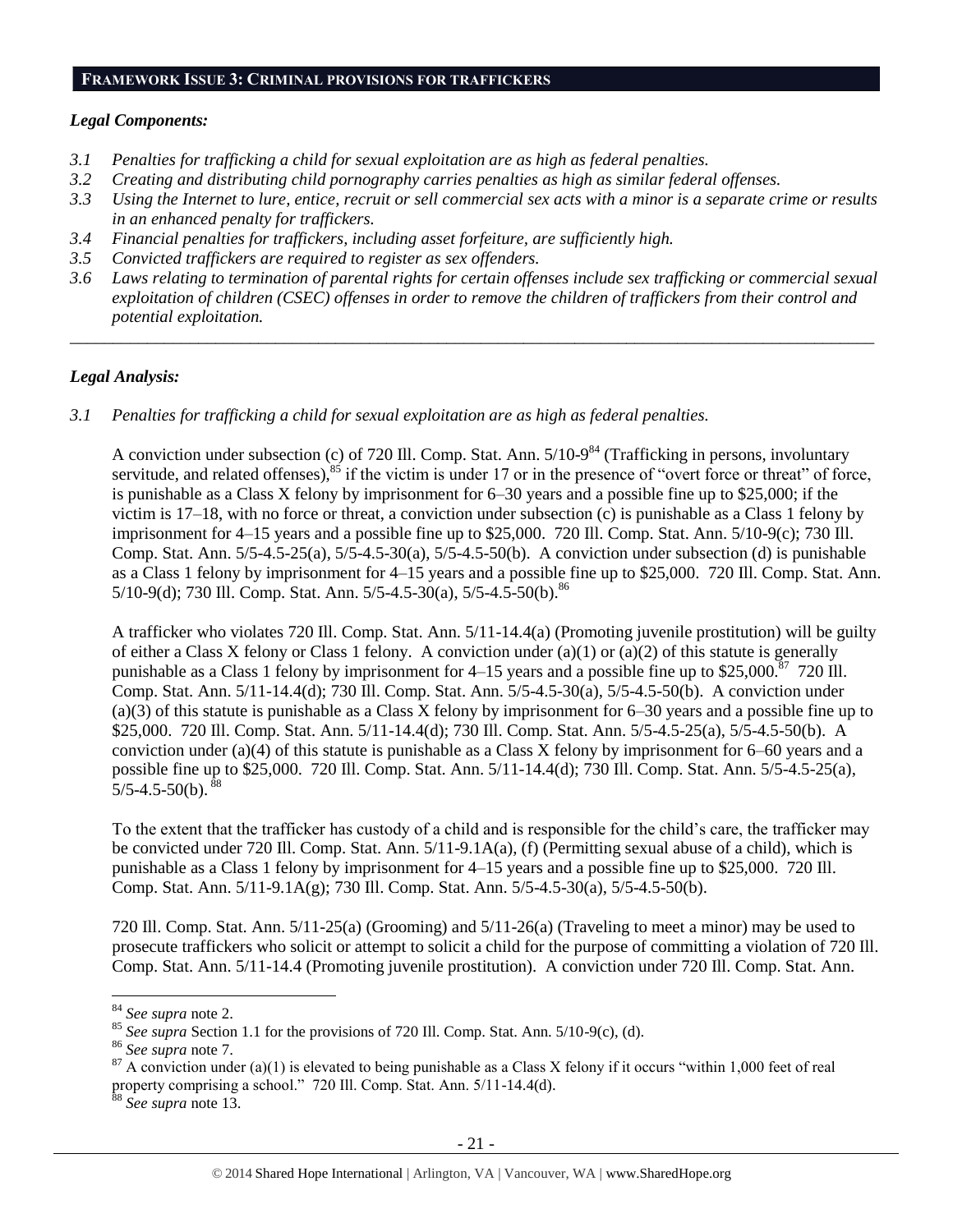5/11-25(a) is punishable as a Class 4 felony by imprisonment for 1–3 years and a possible fine up to \$25,000. 720 Ill. Comp. Stat. Ann. 5/11-25(b); 730 Ill. Comp. Stat. Ann. 5/5-4.5-45(a), 5/5-4.5-50(b). A conviction under 720 Ill. Comp. Stat. Ann. 5/11-26(a) is punishable as a Class 3 felony by imprisonment for 2–5 years and a possible fine up to \$25,000. 720 Ill. Comp. Stat. Ann. 5/11-26(b); 730 Ill. Comp. Stat. Ann. 5/5-4.5-40(a),  $5/5 - 4.5 - 50(b)$ .

A trafficker may also be convicted under 720 Ill. Comp. Stat. Ann. 5/29B-1(a)(1), (1.5) (Money laundering), which provides,

A person commits the offense of money laundering:

(1) when, knowing that the property involved in a financial transaction represents the proceeds of some form of unlawful activity, he or she conducts or attempts to conduct such a financial transaction which in fact involves criminally derived property:

(A) with the intent to promote the carrying on of the unlawful activity from which the criminally derived property was obtained; or

(B) where he or she knows or reasonably should know that the financial transaction is designed in whole or in part:

(i) to conceal or disguise the nature, the location, the source, the ownership or the control of the criminally derived property;<sup>89</sup> or

(ii) to avoid a transaction reporting requirement under State law; or

(1.5) when he or she transports, transmits, or transfers, or attempts to transport, transmit, or transfer a monetary instrument:

(A) with the intent to promote the carrying on of the unlawful activity from which the criminally derived property was obtained; or

(B) knowing, or having reason to know, that the financial transaction is designed in whole or in part:

(i) to conceal or disguise the nature, the location, the source, the ownership or the control of the criminally derived property; or

(ii) to avoid a transaction reporting requirement under State law; or

The felony classifications for violations of 720 Ill. Comp. Stat. Ann. 29B-1(a) vary based on the value of the laundered property. Specifically, 720 Ill. Comp. Stat. Ann. 29B-1(c) provides,

(1) Laundering of criminally derived property of a value not exceeding \$10,000 is a Class 3 felony;

(2) Laundering of criminally derived property of a value exceeding \$10,000 but not exceeding \$100,000 is a Class 2 felony;

(3) Laundering of criminally derived property of a value exceeding \$100,000 but not exceeding \$500,000 is a Class 1 felony;

(5) Laundering of criminally derived property of a value exceeding \$500,000 is a Class 1 nonprobationable felony;

(6) In a prosecution under clause (a) $(1.5)(B)(ii)$  of this Section, the sentences are as follows:

(A) Laundering of property of a value not exceeding \$10,000 is a Class 3 felony;

(B) Laundering of property of a value exceeding \$10,000 but not exceeding \$100,000 is a Class 2 felony;

(C) Laundering of property of a value exceeding \$100,000 but not exceeding \$500,000 is a Class 1 felony;

 $89$  720 Ill. Comp. Stat. Ann. 5/29B-1(b)(4) defines "criminally derived property" as

. . .

 $\overline{a}$ 

(A) any property, real or personal, constituting or derived from proceeds obtained, directly or indirectly, from activity that constitutes a felony under State, federal, or foreign law; or (B) any property represented to be property constituting or derived from proceeds obtained, directly or indirectly, from activity that constitutes a felony under State, federal, or foreign law.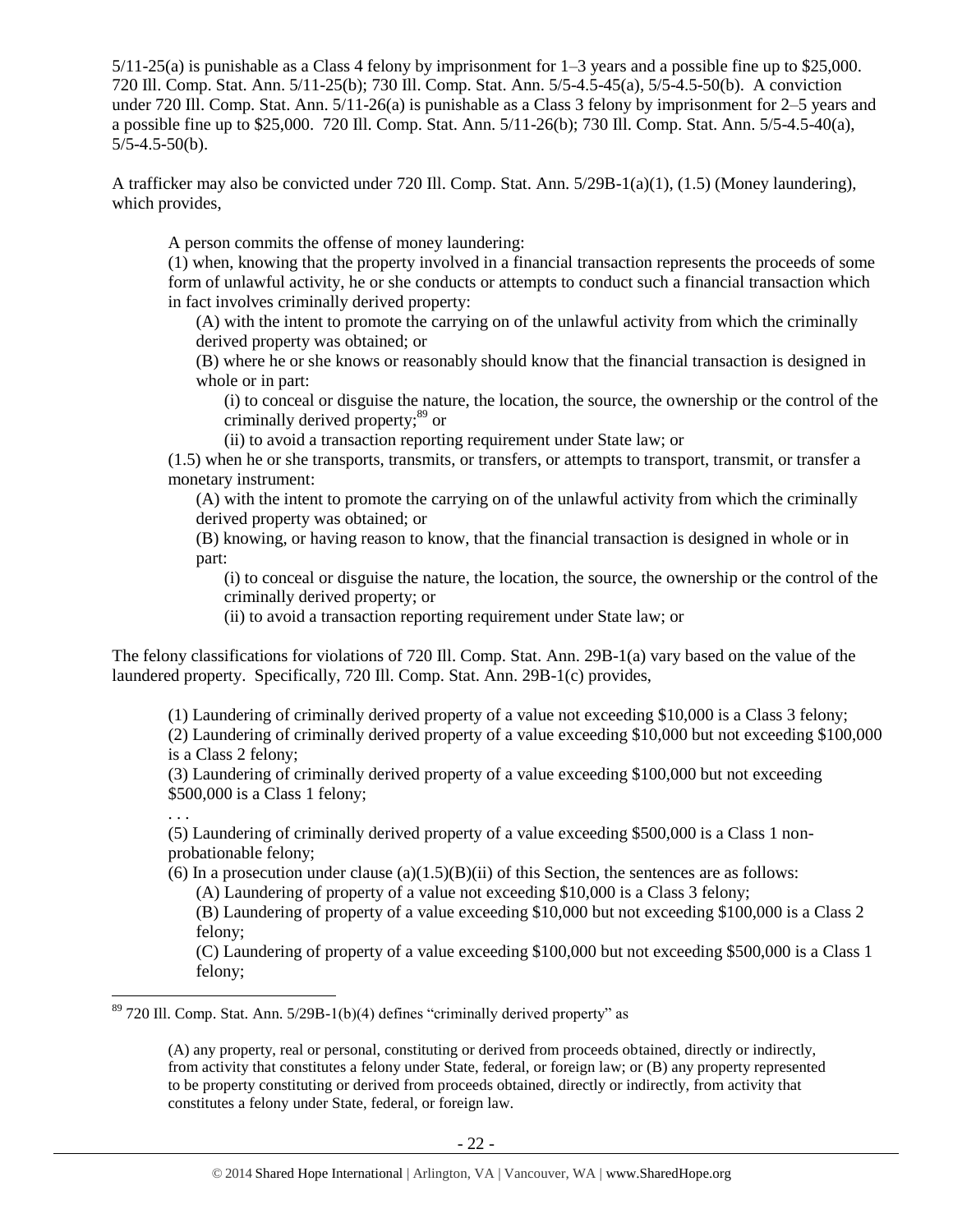(D) Laundering of property of a value exceeding \$500,000 is a Class 1 non‑probationable felony.

Class 3 felonies are punishable by imprisonment for 2–5 years, Class 2 felonies are punishable by imprisonment for 3–7 years, Class 1 felonies are punishable by imprisonment for 4–15 years, and Class X felonies are punishable by imprisonment for 6–30 years. 730 Ill. Comp. Stat. Ann. 5/5-4.5-40(a), 5/5-4.5-35(a), 5/5-4.5- 30(a), 5/5-4.5-25(a). In addition to terms of imprisonment, punishments for all felonies involve possible fines up to \$25,000. 730 Ill. Comp. Stat. Ann. 5/5-4.5-50(b).

In comparison, if the victim is under the age of 14, a conviction under the Trafficking Victims Protection Act (TVPA) for child sex trafficking is punishable by 15 years to life imprisonment and a fine not to exceed \$250,000. 18 U.S.C. §§ 1591(b)(1), 3559(a)(1), 3571(b)(3). If the victim is between the ages of 14–17, a conviction is punishable by 10 years to life imprisonment and a fine not to exceed \$250,000. 18 U.S.C. §§ 1591(b)(2), 3559(a)(1), 3571(b)(3). A conviction is punishable by mandatory life imprisonment, however, if the trafficker has a prior conviction for a federal sex offense<sup>90</sup> against a minor.

#### *3.2 Creating and distributing child pornography carries penalties as high as similar federal offenses.*

720 Ill. Comp. Stat. Ann.  $5/11$ -20.1 (Child pornography)<sup>91</sup> makes it illegal for a trafficker to create and distribute child pornography depicting a child 13–18 years old. 720 Ill. Comp. Stat. Ann. 5/11-20.1(a) states,

A person commits child pornography who:

(1) films, videotapes, photographs, or otherwise depicts or portrays by means of any similar visual medium or reproduction or depicts by computer any child whom he or she knows or reasonably should know to be under the age of 18 and at least 13 years of age  $\dots$  where such child  $\dots$  is:

(i) actually or by simulation engaged in any act of sexual penetration or sexual conduct with any person or animal; or

(ii) actually or by simulation engaged in any act of sexual penetration or sexual conduct involving the sex organs of the child . . . and the mouth, anus, or sex organs of another person or animal; or which involves the mouth, anus or sex organs of the child . . . and the sex organs of another person or animal; or

(iii) actually or by simulation engaged in any act of masturbation; or

(iv) actually or by simulation portrayed as being the object of, or otherwise engaged in, any act of lewd fondling, touching, or caressing involving another person or animal; or

(v) actually or by simulation engaged in any act of excretion or urination within a sexual context; or (vi) actually or by simulation portrayed or depicted as bound, fettered, or subject to sadistic, masochistic, or sadomasochistic abuse in any sexual context; or

<span id="page-22-1"></span><span id="page-22-0"></span>(vii) depicted or portrayed in any pose, posture or setting involving a lewd exhibition of the unclothed or transparently clothed genitals, pubic area, buttocks, or, if such person is female, a fully or partially developed breast of the child or other person; or

(2) with the knowledge of the nature or content thereof, reproduces,  $92$  disseminates,  $93$  offers to disseminate, exhibits or possesses with intent to disseminate any film, videotape, photograph or other similar visual reproduction or depiction by computer of any child . . . whom the person knows or reasonably should know to be under the age of 18 and at least 13 years of age . . . engaged in any activity described in subparagraphs (i) through (vii) of paragraph (1) of this subsection; or

<sup>90</sup> *See supra* note [59](#page-13-0) for the definition of "federal sex offense."

<sup>91</sup> *See supra* note [73.](#page-16-0)

 $92$  720 III. Comp. Stat. Ann. 5/11-20.1(f)(3) defines "reproduce" as "to make a duplication or copy."

 $93$  720 Ill. Comp. Stat. Ann.  $5/11$ -20.1(f)(1) defines "disseminate" as "(i) to sell, distribute, exchange or transfer possession, whether with or without consideration or (ii) to make a depiction by computer available for distribution or downloading through the facilities of any telecommunications network or through any other means of transferring computer programs or data to a computer."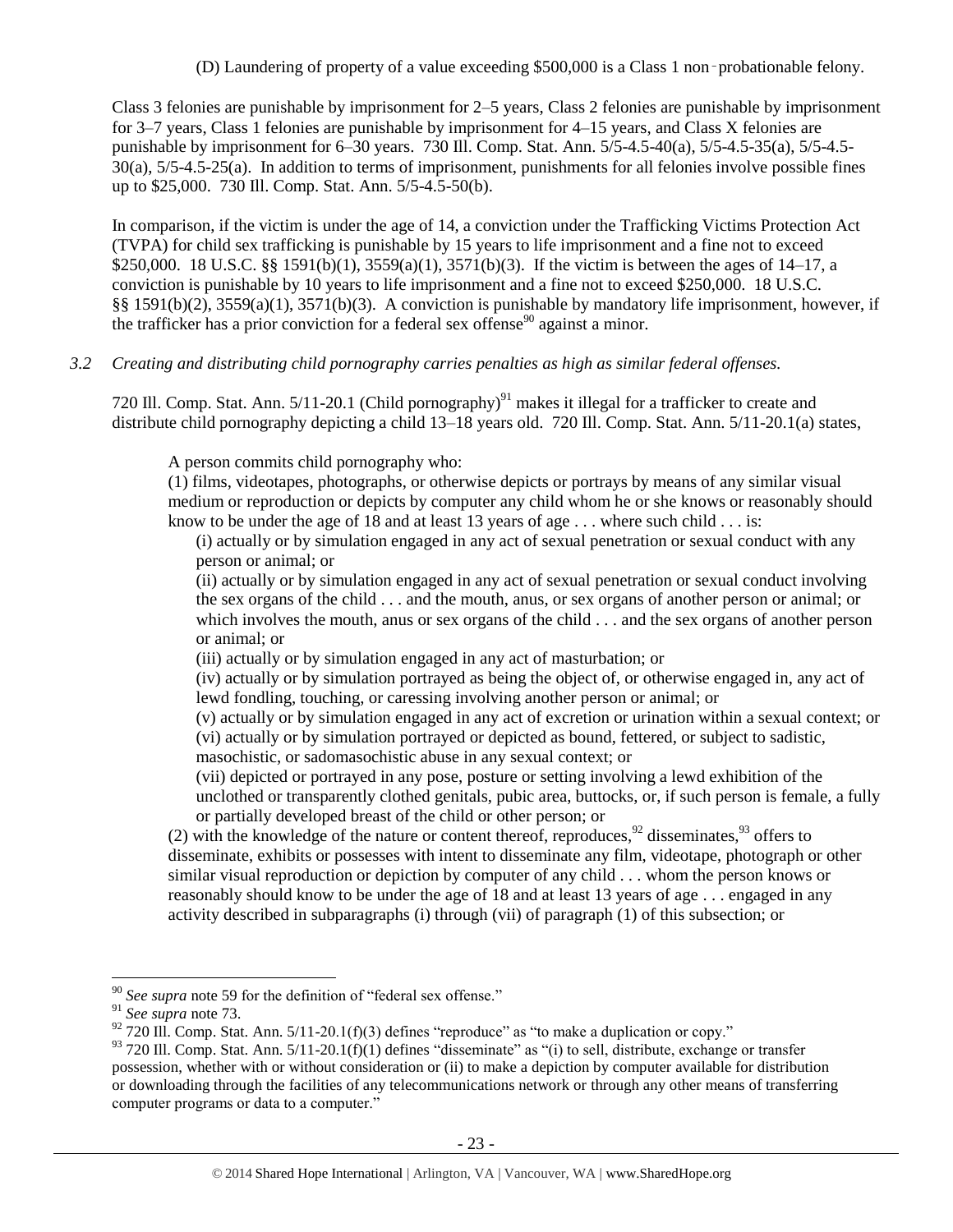(3) with knowledge of the subject matter or theme thereof, produces<sup>94</sup> any stage play, live performance, film, videotape or other similar visual portrayal or depiction by computer which includes a child whom the person knows or reasonably should know to be under the age of 18 and at least 13 years of age . . . engaged in any activity described in subparagraphs (i) through (vii) of paragraph (1) of this subsection; or

(4) solicits, uses, persuades, induces, entices, or coerces any child whom he or she knows or reasonably should know to be under the age of 18 and at least 13 years of age . . . to appear in any stage play, live presentation, film, videotape, photograph or other similar visual reproduction or depiction by computer in which the child . . . is or will be depicted, actually or by simulation, in any act, pose or setting described in subparagraphs (i) through (vii) of paragraph (1) of this subsection; or

. . .

(7) solicits, or knowingly uses, persuades, induces, entices, or coerces, a person to provide a child under the age of 18 and at least 13 years of age . . . to appear in any videotape, photograph, film, stage play, live presentation, or other similar visual reproduction or depiction by computer in which the child . . . will be depicted, actually or by simulation, in any act, pose, or setting described in subparagraphs (i) through (vii) of paragraph (1) of this subsection.

A conviction under any of the above provisions is punishable as a Class X felony by imprisonment for 6–30 years and a fine of \$2,000–\$100,000 in cases where "the violation involves a film, videotape, or other moving depiction." 720 Ill. Comp. Stat. Ann. 5/11-20.1(c); 730 Ill. Comp. Stat. Ann. 5/5-4.5-25(a). Otherwise, a conviction is punishable as a Class 1 felony by imprisonment for 4–15 years and a fine of \$2,000–\$100,000. 720 Ill. Comp. Stat. Ann. 5/11-20.1(c); 730 Ill Comp. Stat. Ann. 5/5-4.5-30(a). However, the minimum fine for convictions under subsection (a)(3) is \$1,500, and the minimum fine for convictions under subsection (a)(2) is \$1,000. 720 Ill. Comp. Stat. Ann. 5/11-20.1(c).

In comparison, if the victim is under the age of 14, a conviction under the TVPA for child sex trafficking is punishable by 15 years to life imprisonment and a fine not to exceed \$250,000. 18 U.S.C. §§ 1591(b)(1),  $3559(a)(1)$ ,  $3571(b)(3)$ . If the victim is between the ages of  $14-17$ , a conviction is punishable by 10 years to life imprisonment and a fine not to exceed \$250,000. 18 U.S.C. §§ 1591(b)(2), 3559(a)(1), 3571(b)(3). A conviction is punishable by mandatory life imprisonment, however, if the trafficker has a prior conviction for a federal sex offense<sup>95</sup> against a minor. Additionally, a federal conviction for distribution of child pornography<sup>96</sup> is generally punishable by imprisonment for  $5-20$  years and a fine not to exceed \$250,000.<sup>97</sup> Subsequent convictions, however, are punishable by imprisonment up to 40 years and a fine not to exceed \$250,000.<sup>98</sup>

 $\overline{a}$  $94$  720 Ill. Comp. Stat. Ann. 5/11-20.1(f)(2) defines "produce" as "to direct, promote, advertise, publish, manufacture, issue, present or show."

<sup>&</sup>lt;sup>95</sup> See supra note [59](#page-13-0) for the definition of "federal sex offense."

<sup>&</sup>lt;sup>96</sup> 18 U.S.C. §§ 2252(a)(1), (a)(2), (a)(3) (Certain activities relating to material involving the sexual exploitation of minors), 2252A(a)(2)–(3) (Certain activities relating to material constituting or containing child pornography), 1466A(a) (Obscene visual representations of the sexual abuse of children).

<sup>&</sup>lt;sup>97</sup> 18 U.S.C. §§ 2252(b) (stating that a conviction under subsection (a)(1), (a)(2), or (a)(3) is punishable by imprisonment for 5–20 years and a fine), 2252A(b)(1) (a conviction is punishable by imprisonment for 5–20 years and a fine),  $1466A(a)$ , (b) (stating that a conviction under subsection (a) is "subject to the penalties provided in section 2252A(b)(1)," imprisonment for 5–20 years and a fine, while a conviction under subsection (b) is "subject to the penalties provided in section 2252A(b)(2)," imprisonment up to 10 years, a fine, or both); *see also* 18 U.S.C §§ 3559(a)(1) (classifying all of the above listed offenses as felonies),  $3571(b)(3)$  (providing a fine up to \$250,000 for any felony conviction).

<sup>&</sup>lt;sup>98</sup> 18 U.S.C. §§ 2252(b) (stating if a person has a prior conviction under subsection (a)(1), (a)(2), or (a)(3) or a list of other statutes, a conviction is punishable by a fine and imprisonment for 15–40 years), 2252A(b)(1) (stating if a person has a prior conviction under subsection (a)(2), (a)(3), or a list of other statutes, a conviction is punishable by a fine and imprisonment for  $15-40$  years),  $1466A(a)$ , (b) (stating that the penalty scheme for section  $2252A(b)$ applies); *see also* 18 U.S.C §§ 3559(a)(1) (classifying all of the above listed offenses as felonies), 3571(b)(3) (providing a fine up to \$250,000 for any felony conviction).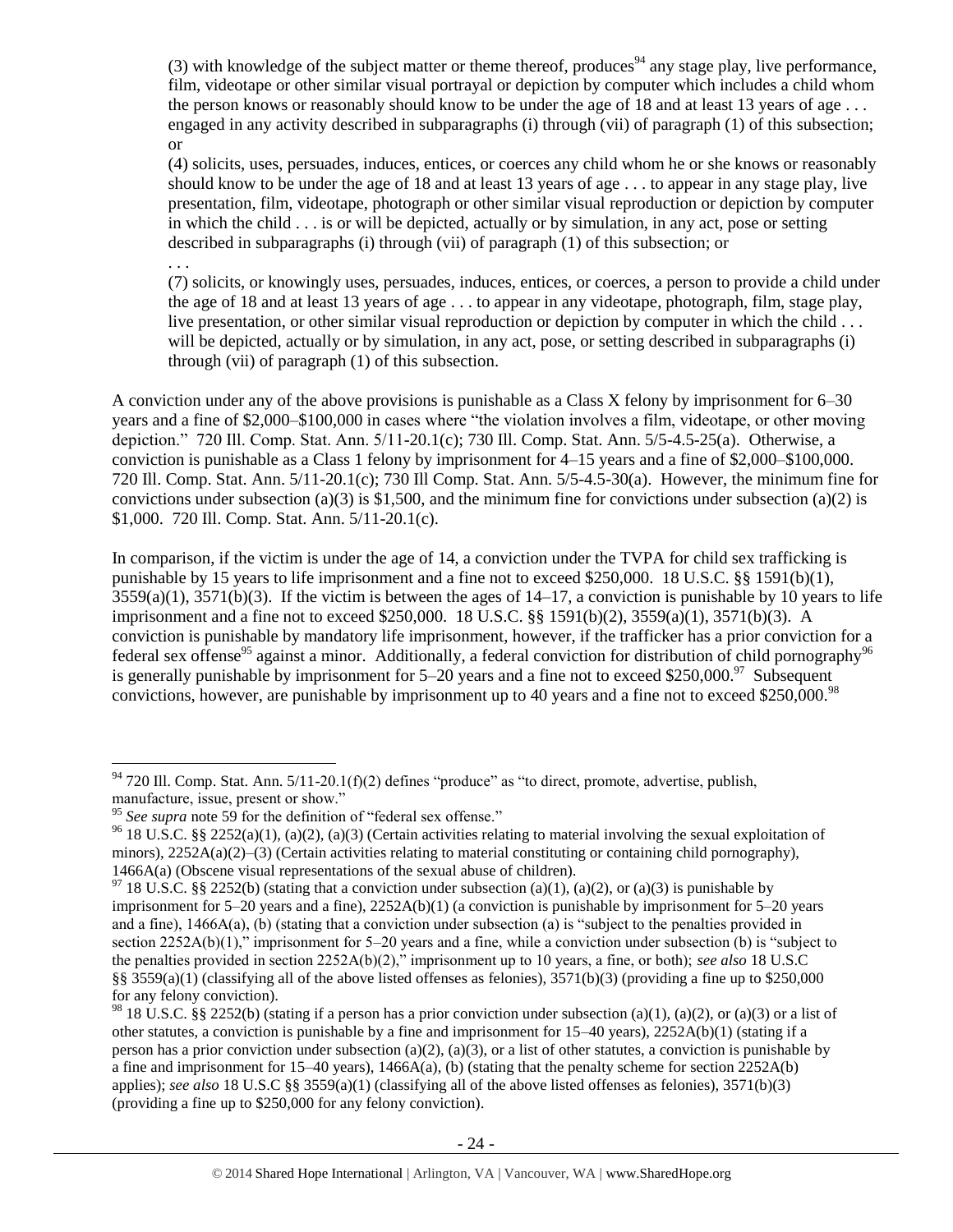*3.3 Using the Internet to lure, entice, recruit or sell commercial sex acts with a minor is a separate crime or results in an enhanced penalty for traffickers.*

Several statutes make it a crime to use the Internet to lure, entice, recruit, or purchase commercial sex acts with a minor. 720 Ill. Comp. Stat. Ann. 5/11-25(a) (Grooming) makes it a crime when a person "knowingly uses a computer on-line service, Internet service . . . to seduce, solicit, lure or entice or attempt to seduce, solicit, lure, or entice, a child . . . to commit any sex offense as defined in [730 Ill. Comp. Stat. Ann. 150/2]."<sup>99</sup> A conviction under this statute is punishable as a Class 4 felony by imprisonment for 1–3 years and a possible fine up to \$25,000. 720 Ill. Comp. Stat. Ann. 5/11-25(b); 730 Ill. Comp. Stat. Ann. 5/5-4.5-45(a), 5/5-4.5-50(b).

720 Ill. Comp. Stat. Ann. 5/11-26(a) (Traveling to meet a minor) makes it a crime when a person travels to meet a child "for the purpose of engaging in any sex offense as defined in [730 Ill. Comp. Stat. Ann.  $150/2$ ]<sup>100</sup>... after using a computer on-line service, [or] Internet service." A conviction under this statute is punishable as a Class 3 felony by imprisonment for 2–5 years and a possible fine up to \$25,000. 720 Ill. Comp. Stat. Ann. 5/11- 26(b); 730 Ill. Comp. Stat. Ann. 5/5-4.5-40(a), 5/5-4.5-50(b).

# *3.4 Financial penalties for traffickers, including asset forfeiture, are sufficiently high.*<sup>101</sup>

A trafficker who violates any of the felony trafficking or CSEC offenses, including 720 Ill. Comp. Stat. Ann.  $5/10-9(c)$ , (d)<sup>102</sup> (Trafficking in persons, involuntary servitude, and related offenses),  $5/11-14.4(a)$  (Promoting juvenile prostitution), 5/11-9.1A(a), (f) (Permitting sexual abuse of a child), 5/11-25(a) (Grooming), 5/11-26(a) (Traveling to meet a minor ), or 5/29B-1(a) (Money laundering) may be required to pay a fine up to \$25,000 for each felony offense. 720 Ill. Comp. Stat. Ann. 5/10-9(c), (d), 5/11-14.4(d), 5/11-9.1A(g), 5/11-25(b), 5/11- 26(b), 5/29B-1(c); 730 Ill. Comp. Stat. Ann. 5/5-4.5-50(b).

Traffickers may also be required to make restitution to their victims. Section 720 Ill. Comp. Stat. Ann. 5/10- 9(g) requires a trafficker convicted of violating 720 Ill. Comp. Stat. Ann. 5/10-9(c), (d) to make restitution to the victim.<sup>103</sup> Furthermore, 730 Ill. Comp. Stat. Ann.  $5/5$ -5-6 (Restitution)<sup>104</sup> requires the court to order a trafficker convicted of violating Illinois's criminal laws to make restitution to a victim who suffered "any injury to his or her person or damage to his or her real or personal property as a result of the criminal act" of the trafficker.

Additionally, pursuant to 720 Ill. Comp. Stat. Ann.  $5/36-1(a)^{105}$ ,

Any vessel, vehicle, or aircraft may be seized and impounded by the law enforcement agency if the vessel, vehicle, or aircraft is used with the knowledge and consent of the owner in the commission of, or in the attempt to commit as defined in Section 8-4 of this Code, an offense prohibited by: (1) . . . 11-1.20 (criminal sexual assault), 11-1.30 (aggravated criminal sexual assault), 11-1.40 (predatory criminal sexual assault of a child), subsection (a) of Section 11-1.50 (criminal sexual abuse), subsection (a), (c), or (d) of Section 11- 1.60 (aggravated criminal sexual abuse), Section 11-6 (indecent solicitation of a child), 11-14.4 (promoting juvenile prostitution except for keeping a place of juvenile prostitution), 11-15.1, 11-19.1, 11-19.2, 11-20.1 (child pornography) . . . .

<sup>101</sup> Heightened penalties under the following statues may apply: 730 Ill. Comp. Stat. Ann. 5/5-4.5-95 (General

<sup>&</sup>lt;sup>99</sup> See infra Section 3.5 for a list of offenses applicable to traffickers that are classified as "sex offenses."

<sup>&</sup>lt;sup>100</sup> *See infra* Section 3.5 for a list of offenses applicable to traffickers that are classified as "sex offenses."

Recidivism Provisions), 5/5-9-1.7(b)(2) (Sexual assault fines) and 5/5-9-1.15(a) (Sex offender fines). <sup>102</sup> *See supra* not[e 2.](#page-0-0)

<sup>&</sup>lt;sup>103</sup> *See supra* Section 2.8 for the substantive provisions of 720 Ill. Comp. Stat. Ann. 5/10-9(g).

<sup>&</sup>lt;sup>104</sup> *See supra* Section 2.8 for the substantive provisions of 730 Ill. Comp. Stat. Ann. 5/5-5-6.

<sup>105</sup> *See supra* not[e 70.](#page-15-0)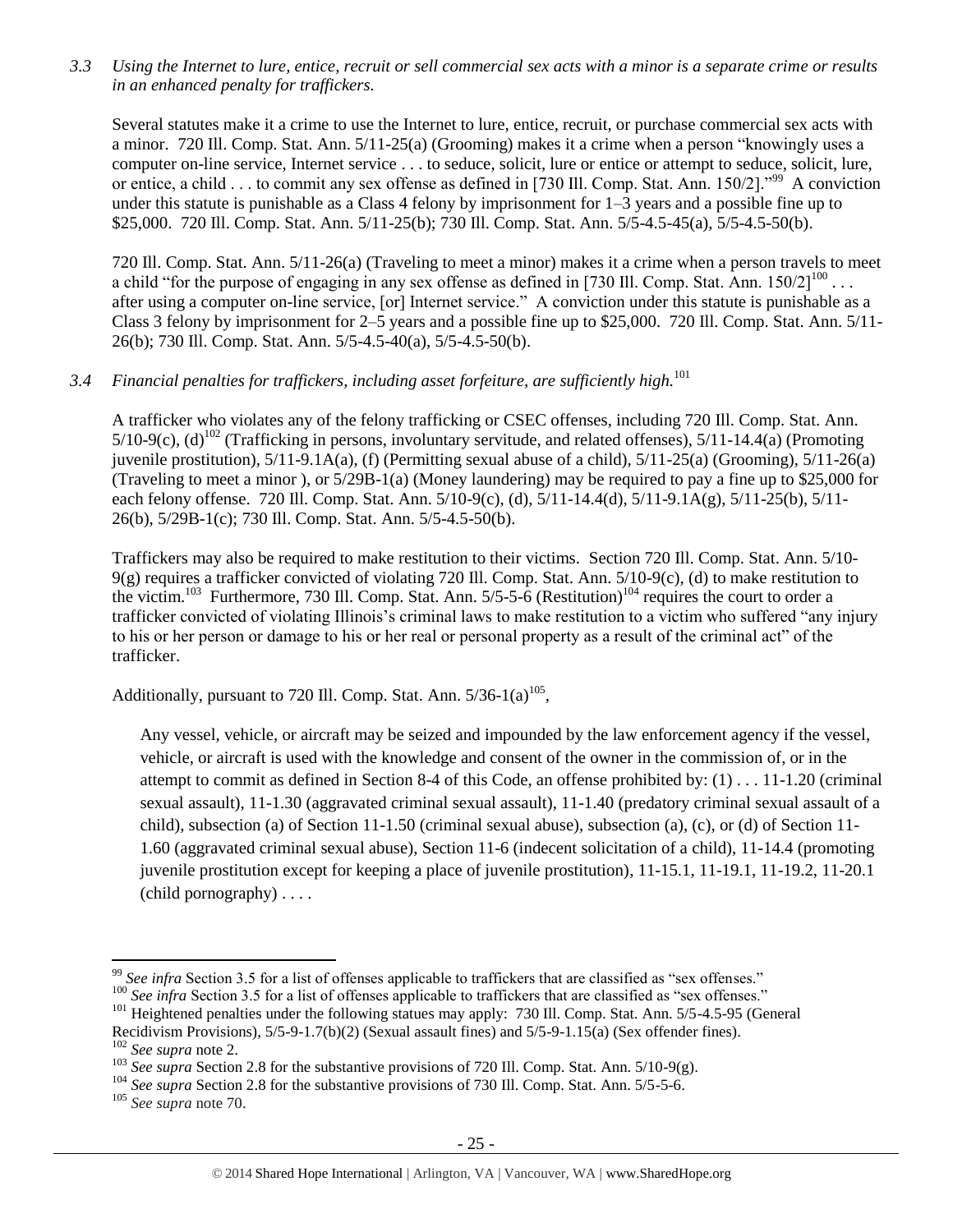Traffickers are subject to mandatory criminal asset forfeiture for a variety of offenses. Pursuant to 725 Ill. Comp. Stat. Ann. 5/124B-10 (Applicability; offenses) the following offenses are subject to forfeiture:

(1) A violation of Section 10-9 or 10A-10 [Repealed] of the Criminal Code of 1961 or the Criminal Code of 2012 [720 ILCS 5/10-09 or 720 ILCS 5/10A-10 (repealed)] (involuntary servitude; involuntary servitude of a minor; or trafficking in persons).

(2) A violation of subdivision (a)(1) of Section 11-14.4 of the Criminal Code of 1961 or the Criminal Code of 2012 [720 ILCS 5/11-14.4] (promoting juvenile prostitution) or a violation of Section 11-17.1 of the Criminal Code of 1961 (keeping a place of juvenile prostitution) [Repealed] .

(3) A violation of subdivision (a)(4) of Section 11-14.4 of the Criminal Code of 1961 or the Criminal Code of 2012 (promoting juvenile prostitution) or a violation of Section 11-19.2 of the Criminal Code of 1961 (exploitation of a child) [Repealed].

(4) A second or subsequent violation of Section 11-20 of the Criminal Code of 1961 or the Criminal Code of 2012 (obscenity).

(5) A violation of Section 11-20.1 of the Criminal Code of 1961 or the Criminal Code of 2012 (child pornography).

(6) A violation of Section 11-20.1B [Repealed] or 11-20.3 [Renumbered as Section 11-20.1B— Repealed] of the Criminal Code of 1961 (aggravated child pornography).

. . . .

Pursuant to 725 Ill. Comp. Stat. Ann. 5/124B-150 (Protective order; probable cause), "[u]pon application of the State, the circuit court presiding over the trial of the person or persons charged with the offense giving rise to forfeiture may enter a restraining order or injunction, or take other appropriate action, to preserve the availability of property for forfeiture under this Article."

Property subject to forfeiture pursuant to 725 Ill. Comp. Stat. Ann. 5/124B-300 (Persons and property subject to forfeiture—Involuntary Servitude and Trafficking in Persons) for violations of involuntary servitude includes:

. . . . any profits or proceeds and any property he or she has acquired or maintained in violation of Section 10A-10 [Repealed] or Section 10-9<sup>106</sup> of the Criminal Code of 1961 or the Criminal Code of 2012, promoting juvenile prostitution, keeping a place of juvenile prostitution, or promoting prostitution that involves keeping a place of prostitution . . . that the sentencing court determines, after a forfeiture hearing under this Article, to have been acquired or maintained as a result of maintaining a person in involuntary servitude or participating in trafficking of persons for forced labor or services.

Property subject to forfeiture pursuant to 725 Ill. Comp. Stat. Ann.  $5/124B-500^{107}$  (Persons and property subject to forfeiture—Other Sex Offenses) includes the following:

(1) Any profits or proceeds and any property the person has acquired or maintained in violation of Section 11-20.1 [Child pornography], 11-20.1B [Aggravated child pornography—Repealed], or 11-20.3 [Renumbered as Section 11-20.1B—Repealed] of the Criminal Code of 1961 or the Criminal Code of 2012 that the sentencing court determines, after a forfeiture hearing under this Article, to have been acquired or maintained as a result of child pornography, or aggravated child pornography [Repealed].

 106 Pursuant to 725 Ill. Comp. Stat. Ann. 5/124B-310 (Standard forfeiture provisions incorporated by reference), "All of the provisions of Part 100 of this Article are incorporated by reference into this Part 300." Pursuant to 725 Ill. Comp. Stat. Ann. 5/124B-100 (Definition; "offense"), "For purposes of this Article, 'offense' is defined as follows: (1) In the case of forfeiture authorized under Section 10A-15 of the Criminal Code of 1961 or Section 10-9 of the Criminal Code of 2012, 'offense' means the offense of involuntary servitude, involuntary servitude of a minor, or trafficking in persons in violation of Section 10-9 or 10A-10 of those Codes."

<sup>107</sup> *See supra* not[e 74.](#page-16-1)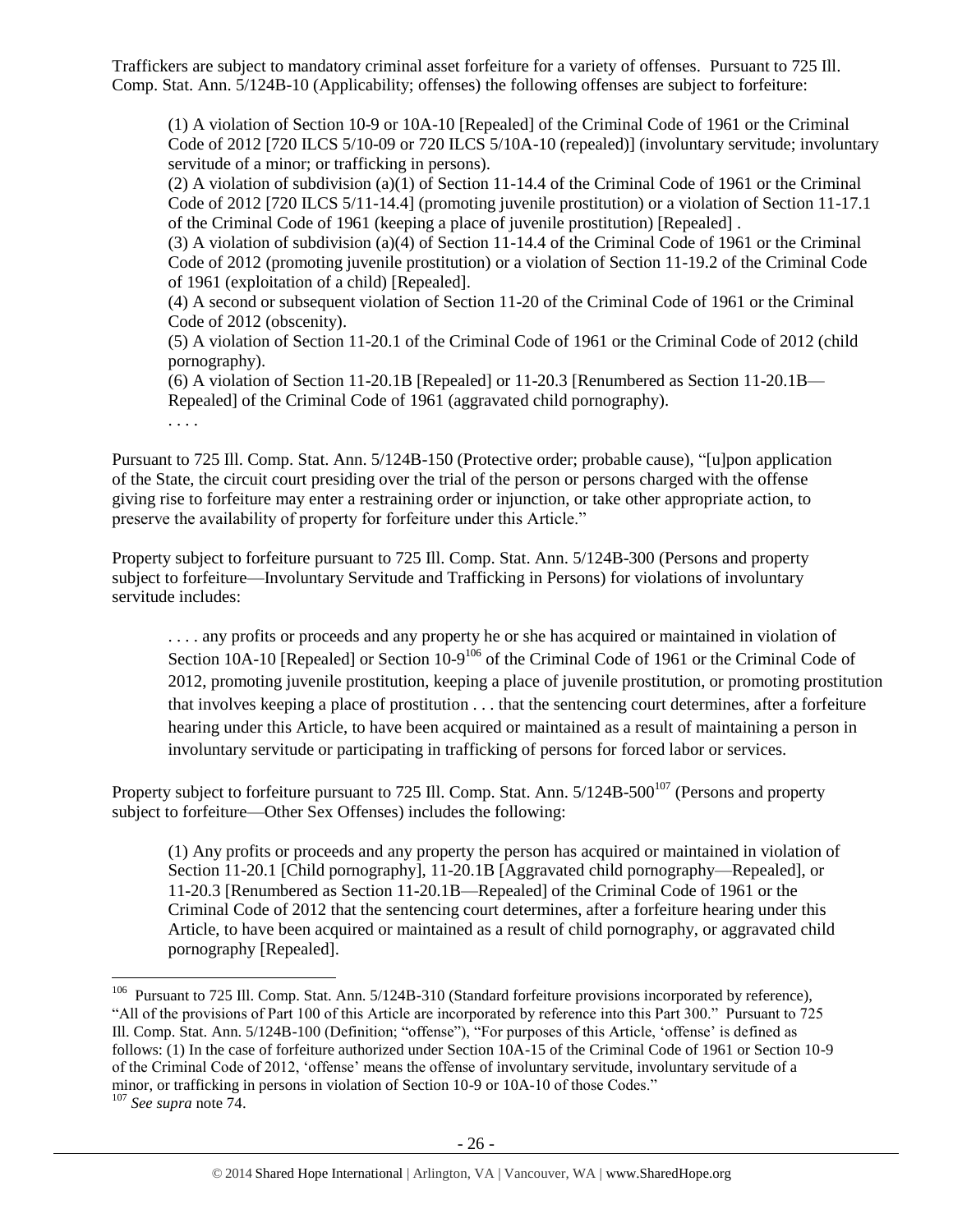(2) Any interest in, securities of, claim against, or property or contractual right of any kind affording a source of influence over any enterprise that the person has established, operated, controlled, or conducted in violation of Section 11-20.1 [Child pornography], 11-20.1B [Aggravated child pornography—Repealed], or 11-20.3 [Renumbered as Section 11-20.1B— Repealed] of the Criminal Code of 1961 or the Criminal Code of 2012 that the sentencing court determines, after a forfeiture hearing under this Article, to have been acquired or maintained as a result of child pornography or aggravated child pornography [Repealed]. (3) Any computer that contains a depiction of child pornography in any encoded or decoded format in violation of Section 11-20.1 [Child pornography], 11-20.1B [Aggravated child pornography—Repealed], or 11-20.3 [Renumbered as Section 11-20.1B—Repealed] of the Criminal Code of 1961 or the Criminal Code of 2012. For purposes of this paragraph (3), "computer" has the meaning ascribed to it in Section 17-0.5 of the Criminal Code 2012 [720 ILCS 5/17-0.5].

Distribution of the above property is governed by 725 Ill. Comp. Stat. Ann.  $\S 5/124B-305^{108}$  and  $\S$ 5/124B-505, both of which state:

All moneys and the sale proceeds of all other property forfeited and seized under this Part . . . shall be distributed as follows:

(1) 50% shall be divided equally between all State agencies and units of local government whose officers or employees conducted the investigation that resulted in the forfeiture.

(2) 50% shall be deposited into the DHS State Projects Fund and targeted to services for victims of the offenses of involuntary servitude, involuntary sexual servitude of a minor, and trafficking in persons.

Under section 300, the funds deposited in the DHS State Projects Fund shall be targeted to services for victims of the offenses of involuntary servitude, involuntary sexual servitude of a minor, and trafficking in persons. 725 Ill. Comp. Stat. Ann. § 5/124B-305.

Pursuant to 725 Ill. Comp. Stat. Ann. § 5/124B-405, property subject to forfeiture for obscenity offenses shall include the following:

(1) Any property constituting or derived from any proceeds that the person obtained, directly or indirectly, as a result of the offense.

2) Any of the person's property used in any manner, wholly or in part, to commit the offense.

Distribution of this property is governed by 725 Ill. Comp. Stat. Ann. §5/124B-420, which provides that the moneys and sale proceeds shall be distributed to units of government, the county in which the prosecution was instituted to be used for the "enforcement of laws governing obscenity and child pornography," and to the Obscenity Profits Forfeiture Fund.

Also, some traffickers may face vehicle impoundment and a \$1000 fee for committing certain offenses, pursuant to 720 Ill. Comp. Stat. Ann.  $5/36.5-5(a)$ , (b) (Vehicle impoundment).<sup>109</sup>

Additionally, pursuant to 720 Ill. Comp. Stat. Ann.  $5/10-9(g-5)$ , "[i]f the court imposes a fine under subsection  $(b)$ , (c), or (d) of this Section<sup>110</sup>, it shall be collected and distributed to the Specialized Services for Survivors of Human Trafficking Fund …"

<sup>108</sup> *See supra* not[e 75.](#page-17-0)

<sup>&</sup>lt;sup>109</sup> *See supra* Section 2.8 for the substantive provisions of 720 Ill. Comp. Stat. Ann. 5/36.5-5(a), (b).

 $110$  Sections (b), (c) and (d) cover acts of involuntary servitude, involuntary sexual servitude of a minor and trafficking in persons, respectively.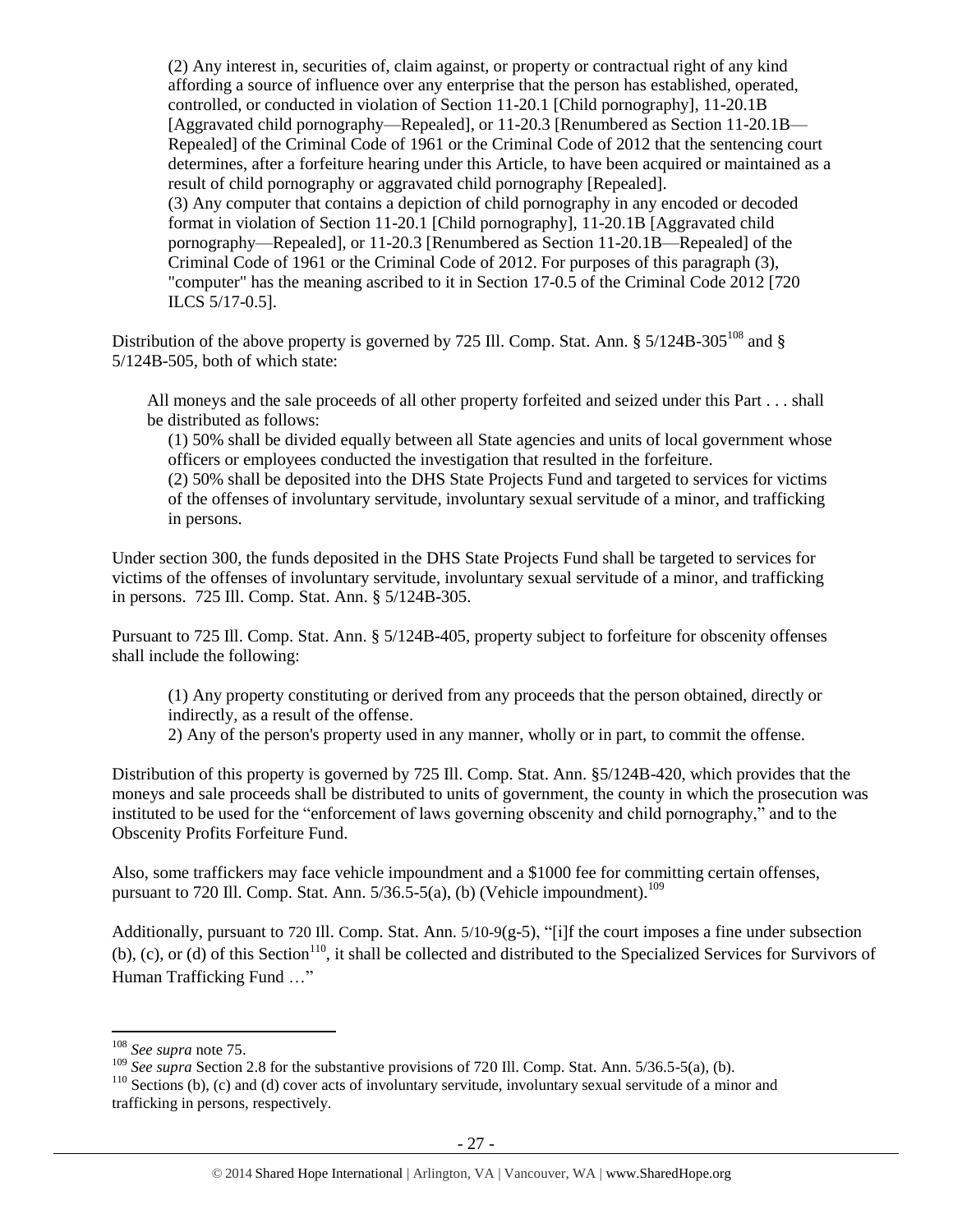#### *3.5 Convicted traffickers are required to register as sex offenders.*

Traffickers convicted of certain offenses are required to registers as sex offenders or sexual predators. Persons convicted under 720 Ill. Comp. Stat. Ann. 5/10-9 (Trafficking in persons, involuntary servitude, and related offenses) are not required to register as sex offenders. 730 Ill. Comp. Stat. Ann. 150/3(a) (Duty to register) requires sexual offenders,<sup>111</sup> who are persons convicted of sexual offenses, and sexual predators<sup>112</sup> to register. 730 Ill. Comp. Stat. Ann. 150/2(B) (Definitions) provides that a "sex offense" includes violations of 720 Ill. Comp. Stat. Ann. 11-9.1A (Permitting sexual abuse), 5/11-20.1 (Child pornography), 5/11-14.4 (Promoting juvenile prostitution), 5/11-25 (Grooming), or 5/11-26 (Traveling to meet a minor). A "sexual predator" is defined in 730 Ill. Comp. Stat. Ann. 150/2(E)(1) as a person who was convicted after July 1, 1999 of, among other things, 720 Ill. Comp. Stat. Ann. 5/11-14.4(a)(2)–(4), 5/11-20.1.

- 3.5.1 Recommendation: Amend 730 Ill. Comp. Stat. Ann. 150/2(B) (Definitions) to add 720 Ill. Comp. Stat. Ann. 5/10-9 (Trafficking in persons, involuntary servitude, and related offenses) as a conviction for which registration is required.
- *3.6 Laws relating to termination of parental rights for certain offenses include sex trafficking or commercial sexual exploitation of children (CSEC) offenses in order to remove the children of traffickers from their control and potential exploitation.*

Illinois law authorizes the termination of parental rights where a parent commits a violation of 720 Ill. Comp. Stat. Ann. 5/10-9 (Trafficking in persons, involuntary servitude, and related offenses) or allows a minor to engage in prostitution. 705 Ill. Comp. Stat. Ann. 405/2-21(5) (Findings and adjudication) provides that the court can terminate parental rights if:

(i) the original or amended petition contains a request for termination of parental rights and appointment of a guardian with power to consent to adoption; and

(ii) the court has found by a preponderance of evidence, introduced or stipulated to at an adjudicatory hearing, that the child comes under the jurisdiction of the court as an abused, neglected, or dependent minor<sup> $113$ </sup> under Section 2-18 [705 Ill. Comp. Stat. Ann. 405/2-18]; and

<span id="page-27-0"></span>(iii) the court finds, on the basis of clear and convincing evidence admitted at the adjudicatory hearing that the parent is an unfit person under subdivision D of Section 1 of the Adoption Act [750 ILCS 50/1]; and

(iv) the court determines in accordance with the rules of evidence for dispositional proceedings, that: (A) it is in the best interest of the minor and public that the child be made a ward of the court; (A-5) reasonable efforts under subsection (l-1) of Section 5 of the Children and Family Services Act [20 ILCS 505/5] are inappropriate or such efforts were made and were unsuccessful; and (B) termination of parental rights and appointment of a guardian with power to consent to adoption is in the best interest of the child pursuant to Section 2-29 [705 ILCS 405/2-29].

705 Ill. Comp. Stat. Ann. 405/2-3(2)(vi), (vii) (Neglected or abused minor) states that "abused" minors include

(2) any minor under 18 years of age whose parent or immediate family member, or any person responsible for the minor's welfare, or any person who is in the same family or household as the minor, or any individual residing in the same home as the minor, or a paramour of the minor's parent:

(vi) commits or allows to be committed the offense of involuntary servitude, involuntary sexual servitude of a minor, or trafficking in persons for forced labor or services defined in Section 10-9

. . .

<sup>&</sup>lt;sup>111</sup> See supra Section 2.10 for the definition of "sex offender" provided under 730 Ill. Comp. Stat. Ann. 150/2(A).

<sup>&</sup>lt;sup>112</sup> See supra Section 2.10 for the substantive provisions of 730 Ill. Comp. Stat. Ann. 150/3(a).

<sup>113</sup> 705 Ill. Comp. Stat. Ann. 405/2-4 (Dependent minor) defines a "dependent minor" as including one who is under 18 and "without a parent, guardian or legal custodian."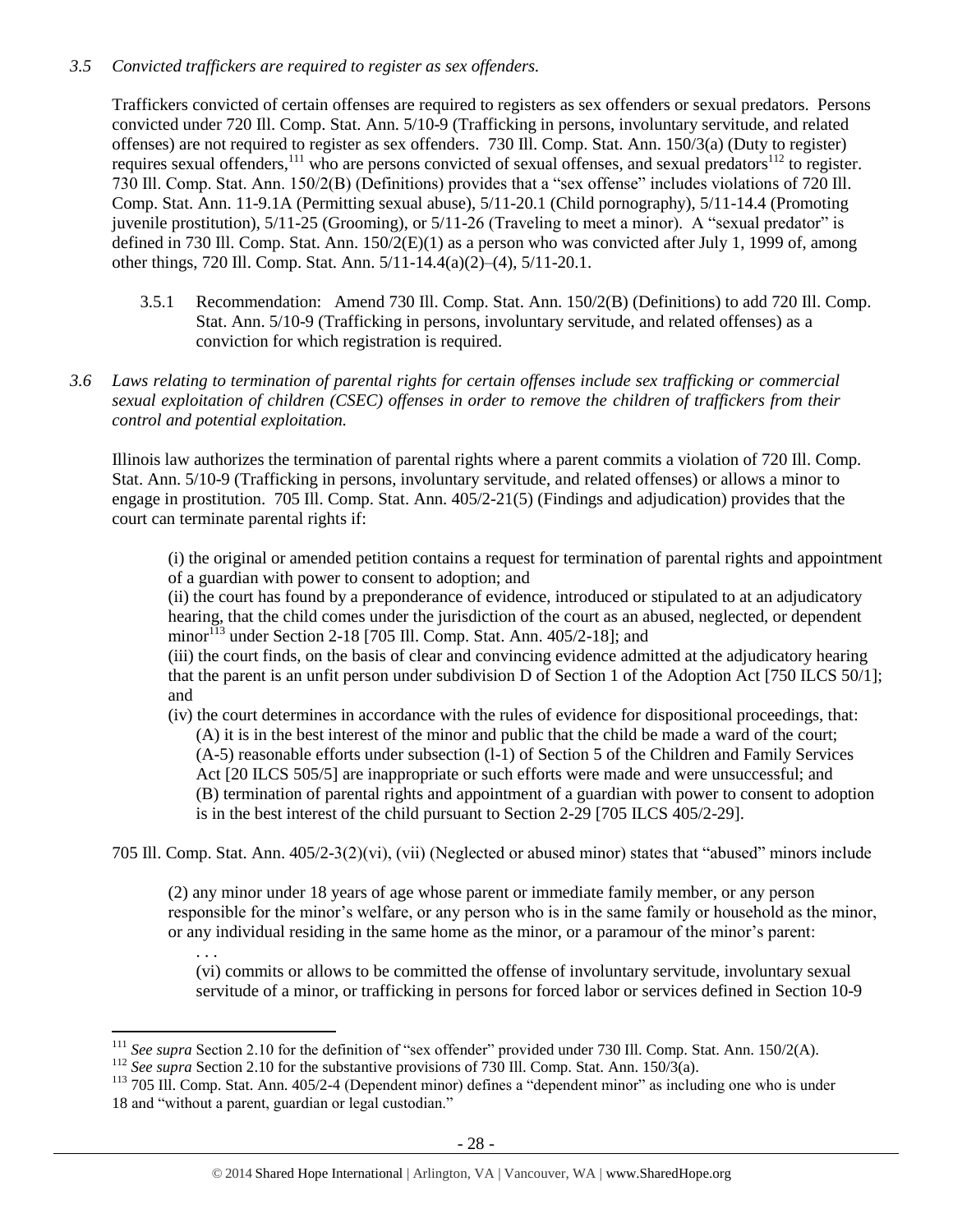[720 Ill. Comp. Stat. Ann. 5/10-9] of the Criminal Code of 1961 or the Criminal Code of 2012, upon such minor; or

(vii) allows, encourages or requires a minor to commit any act of prostitution, as defined in the Criminal Code of 1961 or the Criminal Code of 2012, and extending those definitions to include minors under 18 years of age.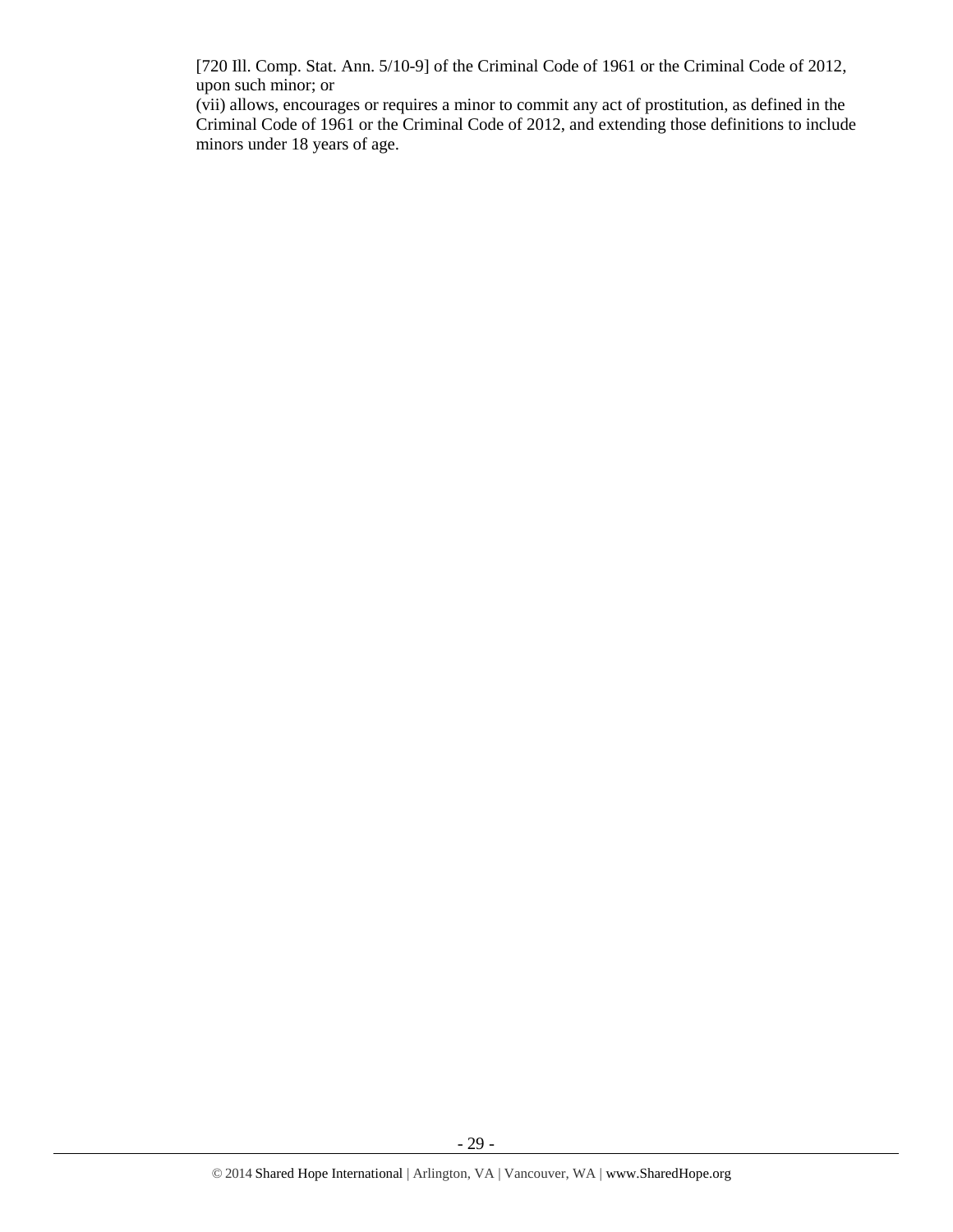#### **FRAMEWORK ISSUE 4: CRIMINAL PROVISIONS FOR FACILITATORS**

#### *Legal Components:*

- *4.1 The acts of assisting, enabling, or financially benefitting from child sex trafficking are included as criminal offenses in the state sex trafficking statute.*
- *4.2 Financial penalties, including asset forfeiture laws, are in place for those who benefit financially from or aid and assist in committing domestic minor sex trafficking.*

*\_\_\_\_\_\_\_\_\_\_\_\_\_\_\_\_\_\_\_\_\_\_\_\_\_\_\_\_\_\_\_\_\_\_\_\_\_\_\_\_\_\_\_\_\_\_\_\_\_\_\_\_\_\_\_\_\_\_\_\_\_\_\_\_\_\_\_\_\_\_\_\_\_\_\_\_\_\_\_\_\_\_\_\_\_\_\_\_\_\_\_\_\_\_*

- *4.3 Promoting and selling child sex tourism is illegal.*
- *4.4 Promoting and selling child pornography is illegal.*

#### *Legal Analysis:*

*4.1 The acts of assisting, enabling, or financially benefitting from child sex trafficking are included as criminal offenses in the state sex trafficking statute.*

Facilitators may be prosecuted under 720 Ill. Comp. Stat. Ann. 5/10-9(d)<sup>114</sup> (Trafficking in persons, involuntary servitude, and related offenses). 720 Ill. Comp. Stat. Ann. 5/10-9(d)(2) expressly makes it a crime when a person "benefits, financially or by receiving anything of value, from participation in a venture that has engaged in an act of . . . involuntary sexual servitude of a minor." A conviction under this statute is punishable as a Class 1 felony by imprisonment for 4–15 years and a possible fine up to \$25,000. 720 Ill. Comp. Stat. Ann. 5/10-9(d); 730 Ill. Comp. Stat. Ann. 5/5-4.5-30(a), 5/5-4.5-50(b).

A facilitator may also be prosecuted under 720 Ill. Comp. Stat. Ann. 5/11-14.4(a)(2), (3) (Promoting juvenile prostitution), which is committed when a person "profits from prostitution by any means." When the victim is 13–18, a conviction under this statute is punishable as a Class 1 felony by imprisonment for 4–15 years and a possible fine up to \$25,000. 720 Ill. Comp. Stat. Ann. 5/11-14.4(d); 730 Ill. Comp. Stat. Ann. 5/5-4.5-30(a), 5/5-4.5-50(b). When the victim is under 13, a conviction is punishable as a Class X felony by imprisonment for 6–30 years and a possible fine up to \$25,000. 720 Ill. Comp. Stat. Ann. 5/11-14.4(d); 730 Ill. Comp. Stat. Ann.  $5/5-4.5-25(a)$ ,  $5/5-4.5-50(b)$ .<sup>115</sup>

A facilitator also may be prosecuted under 720 Ill. Comp. Stat. Ann.  $5/29B-1(a)$  (Money laundering),  $^{116}$  to the extent that "he or she conducts or attempts to conduct such a financial transaction which in fact involves criminally derived property" or "transports, transmits, or transfers, or attempts to transport, transmit, or transfer a monetary instrument" intending to promote criminal activity or disguise some aspect of criminally derived property. The felony classifications for a conviction under this statute range from a Class 3 felony to a Class X felony, based on the value of the property that is laundered. 720 Ill. Comp. Stat. Ann.  $5/29B-1(c)$ .<sup>117</sup> In addition to a possible fine up to \$25,000 for all felonies, Class 3 felonies are punishable by imprisonment for 2– 5 years, Class 2 felonies are punishable by imprisonment for 3–7 years, Class 1 felonies are punishable by imprisonment for 4–15 years, and Class X felonies are punishable by imprisonment for 6–30 years. 730 Ill. Comp. Stat. Ann. 5/5-4.5-50(b), 5/5-4.5-40(a), 5/5-4.5-35(a), 5/5-4.5-30(a), 5/5-4.5-25(a).

*4.2 Financial penalties, including asset forfeiture laws, are in place for those who benefit financially from or aid and assist in committing domestic minor sex trafficking.*

Facilitators may be required to pay fines up to \$25,000 for convictions under 720 Ill. Comp. Stat. Ann. 5/10-

 $\overline{a}$ <sup>114</sup> *See supra* not[e 2.](#page-0-0)

<sup>115</sup> *See supra* not[e 13.](#page-3-0)

<sup>&</sup>lt;sup>116</sup> *See supra* Section 3.1 for the provisions of 720 Ill. Comp. Stat. Ann. 5/29B-1(a).

<sup>&</sup>lt;sup>117</sup> See supra Section 3.1 for the felony classifications listed in 720 Ill. Comp. Stat. Ann. 5/29B-1(c).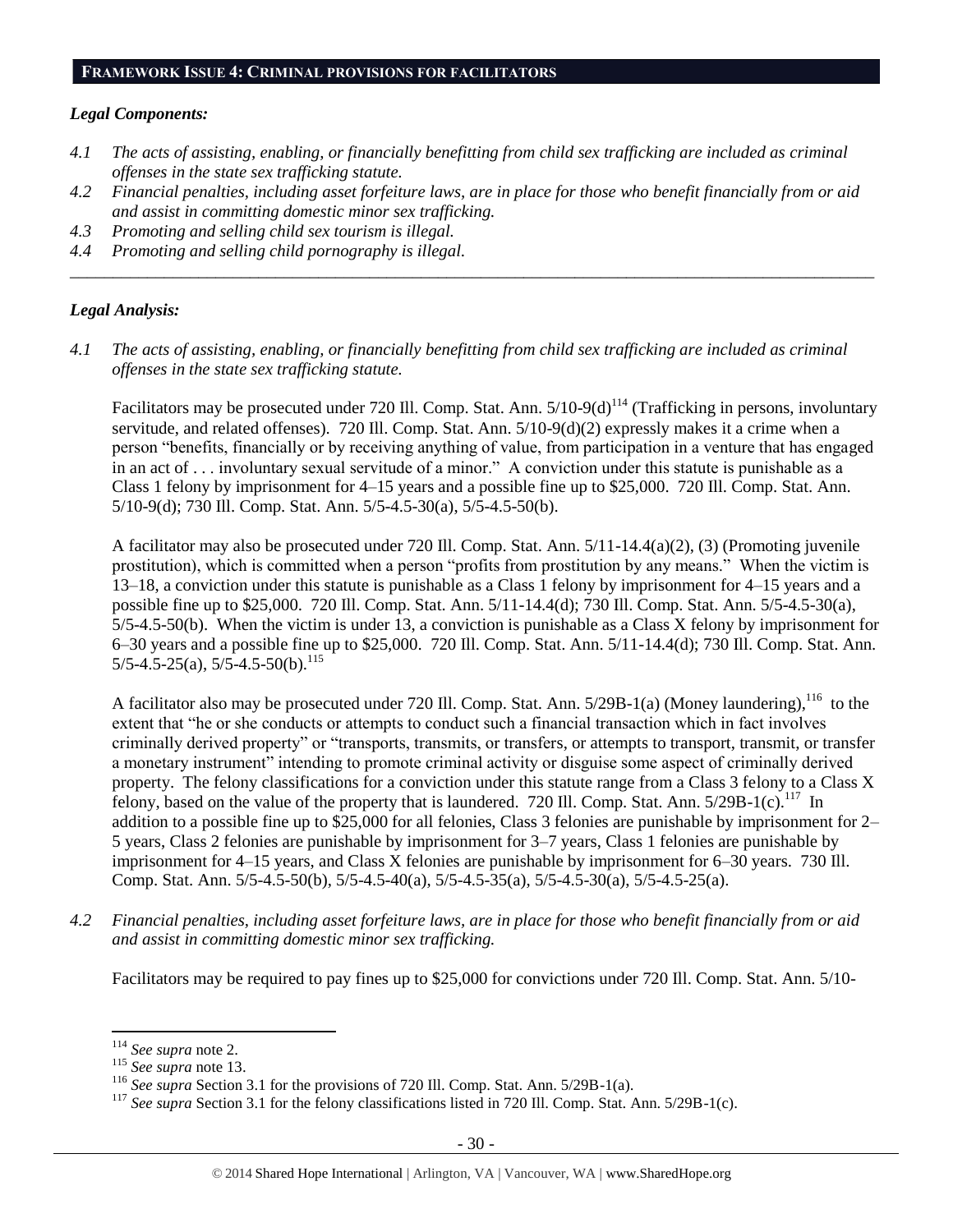9(c),  $(d)^{118}$  (Trafficking in persons, involuntary servitude, and related offenses),  $5/11-14.4(a)(2)$ , (3) (Promoting juvenile prostitution), or 5/29B-1(a) (Money laundering). 720 Ill. Comp. Stat. Ann. 5/10-9(c), (d), 5/11-14.4(d), 5/29B-1(c); 730 Ill. Comp. Stat. Ann. 5/5-4.5-50(b).

Facilitators are subject to mandatory criminal asset forfeiture for a variety of offenses. Pursuant to 725 Ill. Comp. Stat. Ann.  $5/124B-10^{119}$  (Applicability; offenses) the following offenses are subject to forfeiture:

(1) A violation of Section 10-9 or 10A-10 [Repealed] of the Criminal Code of 1961 or the Criminal Code of 2012 [720 ILCS 5/10-09 or 720 ILCS 5/10A-10 (repealed)] (involuntary servitude; involuntary servitude of a minor; or trafficking in persons).

(2) A violation of subdivision (a)(1) of Section 11-14.4 of the Criminal Code of 1961 or the Criminal Code of 2012 [720 ILCS 5/11-14.4] (promoting juvenile prostitution) or a violation of Section 11-17.1 of the Criminal Code of 1961 (keeping a place of juvenile prostitution) [Repealed] .

(3) A violation of subdivision (a)(4) of Section 11-14.4 of the Criminal Code of 1961 or the Criminal Code of 2012 (promoting juvenile prostitution) or a violation of Section 11-19.2 of the Criminal Code of 1961 (exploitation of a child) [Repealed].

(4) A second or subsequent violation of Section 11-20 of the Criminal Code of 1961 or the Criminal Code of 2012 (obscenity).

(5) A second or subsequent violation of Section 11-20.1 of the Criminal Code of 1961 or the Criminal Code of 2012 (child pornography).

. . . .

Pursuant to 725 Ill. Comp. Stat. Ann. 5/124B-150 (Protective order; probable cause), "Upon application of the State, the circuit court presiding over the trial of the person or persons charged with the offense giving rise to forfeiture may enter a restraining order or injunction, or take other appropriate action, to preserve the availability of property for forfeiture under this Article."

Property seized pursuant to 725 Ill. Comp. Stat. Ann.  $5/124B-300^{120}$  (Persons and property subject to forfeiture—Involuntary Servitude and Trafficking in Persons) for violations of involuntary servitude includes:

any profits or proceeds and any property he or she has acquired or maintained in violation of Section 10A-10 [Repealed] or Section 10-9<sup>121</sup> of the Criminal Code of 1961 or the Criminal Code of 2012, promoting juvenile prostitution, keeping a place of juvenile prostitution, or promoting prostitution that involves keeping a place of prostitution . . . that the sentencing court determines, after a forfeiture hearing under this Article, to have been acquired or maintained as a result of maintaining a person in involuntary servitude or participating in trafficking of persons for forced labor or services.

Property subject to forfeiture pursuant to 725 Ill. Comp. Stat. Ann.  $5/124B-500^{122}$  (Persons and property subject to forfeiture—Other Sex Offenses) includes the following:

(1) Any profits or proceeds and any property the person has acquired or maintained in violation of Section 11-20.1 [Child pornography], 11-20.1B [Aggravated child pornography—Repealed], or

<sup>118</sup> *See supra* not[e 2.](#page-0-0)

<sup>119</sup> *See supra* not[e 71.](#page-16-2)

<sup>120</sup> *See supra* not[e 71.](#page-16-2)

<sup>&</sup>lt;sup>121</sup> Pursuant to 725 Ill. Comp. Stat. Ann. 5/124B-310 (Standard forfeiture provisions incorporated by reference), "All of the provisions of Part 100 of this Article are incorporated by reference into this Part 300." Pursuant to 725 Ill. Comp. Stat. Ann. 5/124B-100 (Definition; "offense"), "For purposes of this Article, 'offense' is defined as follows: (1) In the case of forfeiture authorized under Section 10A-15 of the Criminal Code of 1961 or Section 10-9 of the Criminal Code of 2012, 'offense' means the offense of involuntary servitude, involuntary servitude of a minor, or trafficking in persons in violation of Section 10-9 or 10A-10 of those Codes."

<sup>122</sup> *See supra* not[e 74.](#page-16-1)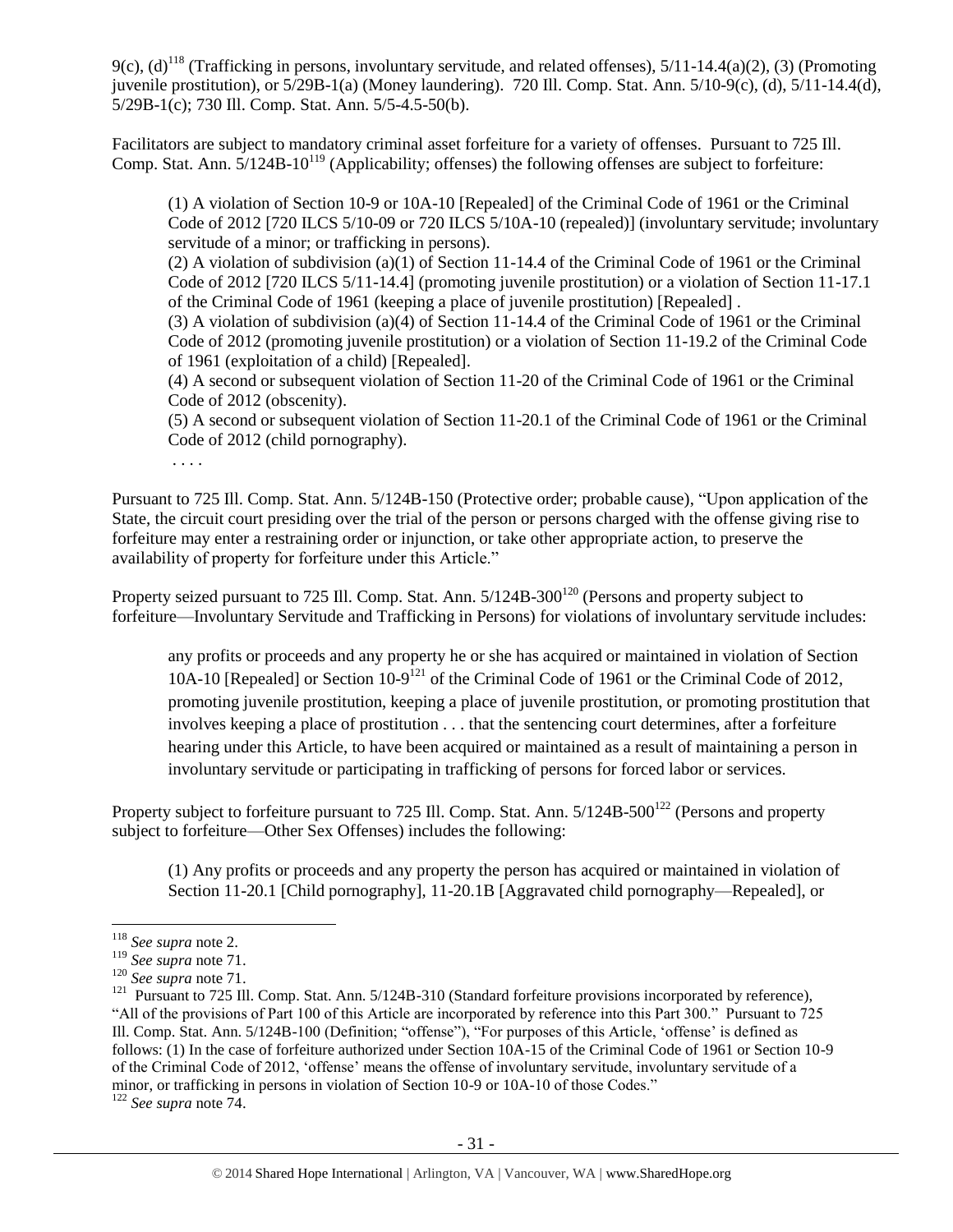11-20.3 [Renumbered as Section 11-20.1B—Repealed] of the Criminal Code of 1961 or the Criminal Code of 2012 that the sentencing court determines, after a forfeiture hearing under this Article, to have been acquired or maintained as a result of child pornography, or aggravated child pornography [Repealed].

(2) Any interest in, securities of, claim against, or property or contractual right of any kind affording a source of influence over any enterprise that the person has established, operated, controlled, or conducted in violation of Section 11-20.1 [Child pornography], 11-20.1B [Aggravated child pornography—Repealed], or 11-20.3 [Renumbered as Section 11-20.1B— Repealed] of the Criminal Code of 1961 or the Criminal Code of 2012 that the sentencing court determines, after a forfeiture hearing under this Article, to have been acquired or maintained as a result of child pornography or aggravated child pornography [Repealed].

(3) Any computer that contains a depiction of child pornography in any encoded or decoded format in violation of Section 11-20.1 [Child pornography], 11-20.1B [Aggravated child pornography—Repealed], or 11-20.3 [Renumbered as Section 11-20.1B—Repealed] of the Criminal Code of 1961. For purposes of this paragraph (3), "computer" has the meaning ascribed to it in Section 17-0.5 of the Criminal Code of 2012.

Also, some facilitators may face vehicle impoundment and a \$1000 fee for committing certain offenses, pursuant to 720 Ill. Comp. Stat. Ann.  $5/36.5-5(a)$ , (b) (Vehicle impoundment).<sup>123</sup>

Facilitators may be subject to mandatory orders of restitution under certain code sections. 720 Ill. Comp. Stat. Ann. 5/10-9(g) expressly requires a facilitator convicted of violating 720 Ill. Comp. Stat. Ann. 5/10-9(c), (d) to make restitution,<sup>124</sup> while 730 Ill. Comp. Stat. Ann. 5/5-5-6 (Restitution) requires facilitators of other crimes to make restitution.<sup>125</sup>

## *4.3 Promoting and selling child sex tourism is illegal.*

There is no specific provision in the Illinois code prohibiting child sex tourism.

- 4.3.1 Recommendation: Enact a law that prohibits selling or offering to sell travel services that include or facilitate travel for the purpose of engaging in commercial sexual exploitation of a minor or prostitution of a minor, if the travel is occurring in Illinois.
- *4.4 Promoting and selling child pornography is illegal.*

Promoting or selling child pornography is illegal in Illinois. 720 Ill. Comp. Stat. Ann. 5/11-20.1(a)(2) (Child pornography) makes it unlawful when any person

with the knowledge of the nature or content thereof, reproduces,  $^{126}$  disseminates,  $^{127}$  offers to disseminate, exhibits or possesses with intent to disseminate any film, videotape, photograph or other similar visual reproduction or depiction by computer of any child . . . whom the person knows or reasonably should know to be under the age of 18 and at least 13 years of age . . . engaged in any activity described in subparagraphs (i) through (vii) of paragraph  $(1)$  of this subsection; ...

A conviction under this statute is punishable as a Class X felony by imprisonment for 6–30 years and a fine of \$1,000–\$100,000 in cases where "the violation involves a film, videotape, or other moving depiction." 720 Ill. Comp. Stat. Ann. 5/11-20.1(c); 730 Ill. Comp. Stat. Ann. 5/5-4.5-25(a). Otherwise, a conviction is punishable

<sup>&</sup>lt;sup>123</sup> See supra Section 2.8 for the substantive provisions of 720 Ill. Comp. Stat. Ann. 5/36.5-5(a), (b).

<sup>&</sup>lt;sup>124</sup> *See supra* Section 2.8 for the provisions of 720 Ill. Comp. Stat. Ann. 5/10-9(g).

<sup>&</sup>lt;sup>125</sup> *See supra Section 2.8 for the provisions of 730 Ill. Comp. Stat. Ann. 5/5-5-6.* 

<sup>&</sup>lt;sup>126</sup> *See supra* not[e 92](#page-22-0) for the definition of "reproduce."

<sup>&</sup>lt;sup>127</sup> See supra not[e 93](#page-22-1) for the definition of "disseminate."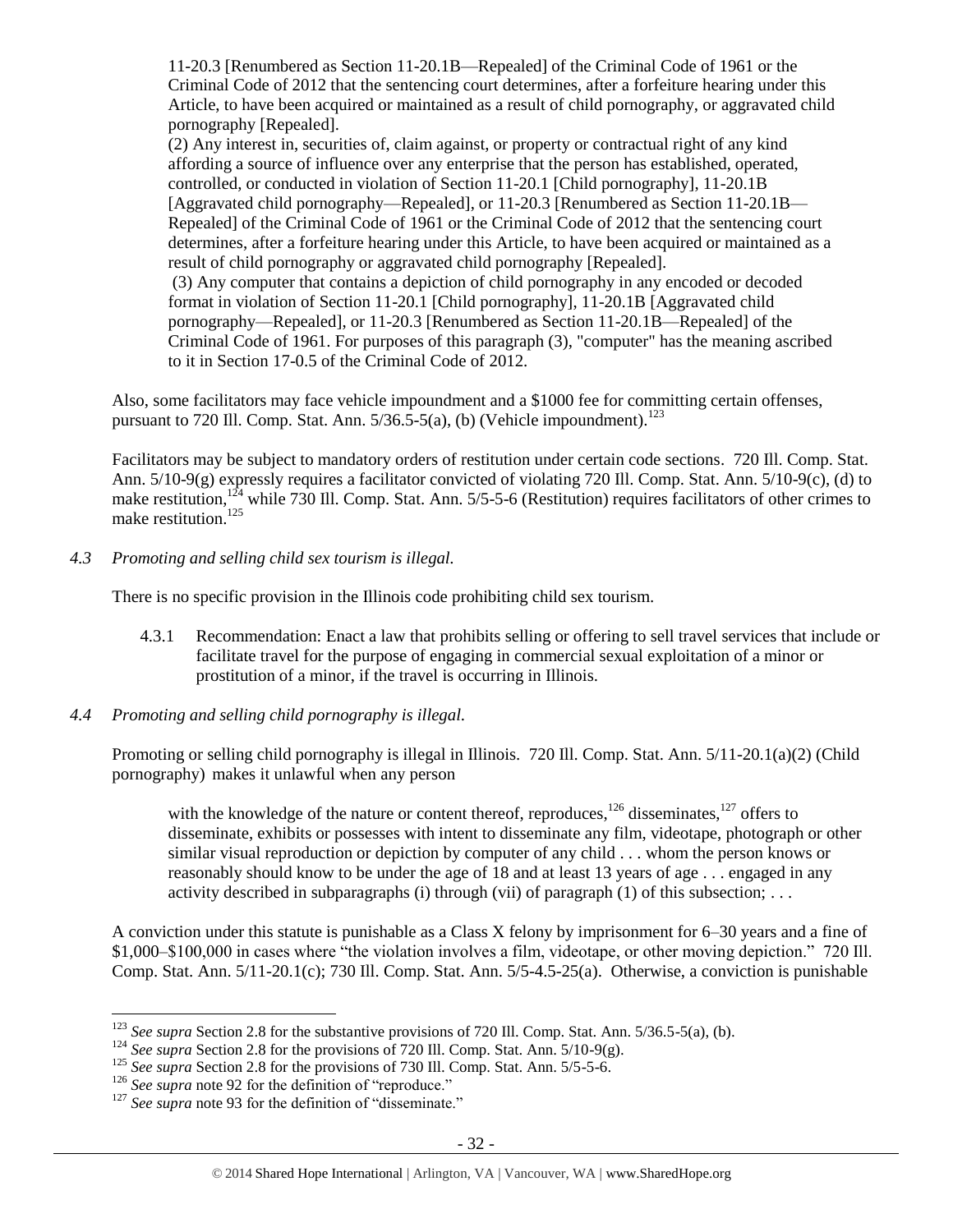as a Class 1 felony by imprisonment for 4–15 years and a fine of \$1,000–\$100,000. 720 Ill. Comp. Stat. Ann. 5/11-20.1(c); 730 Ill. Comp. Stat. Ann. 5/5-4.5-30(a).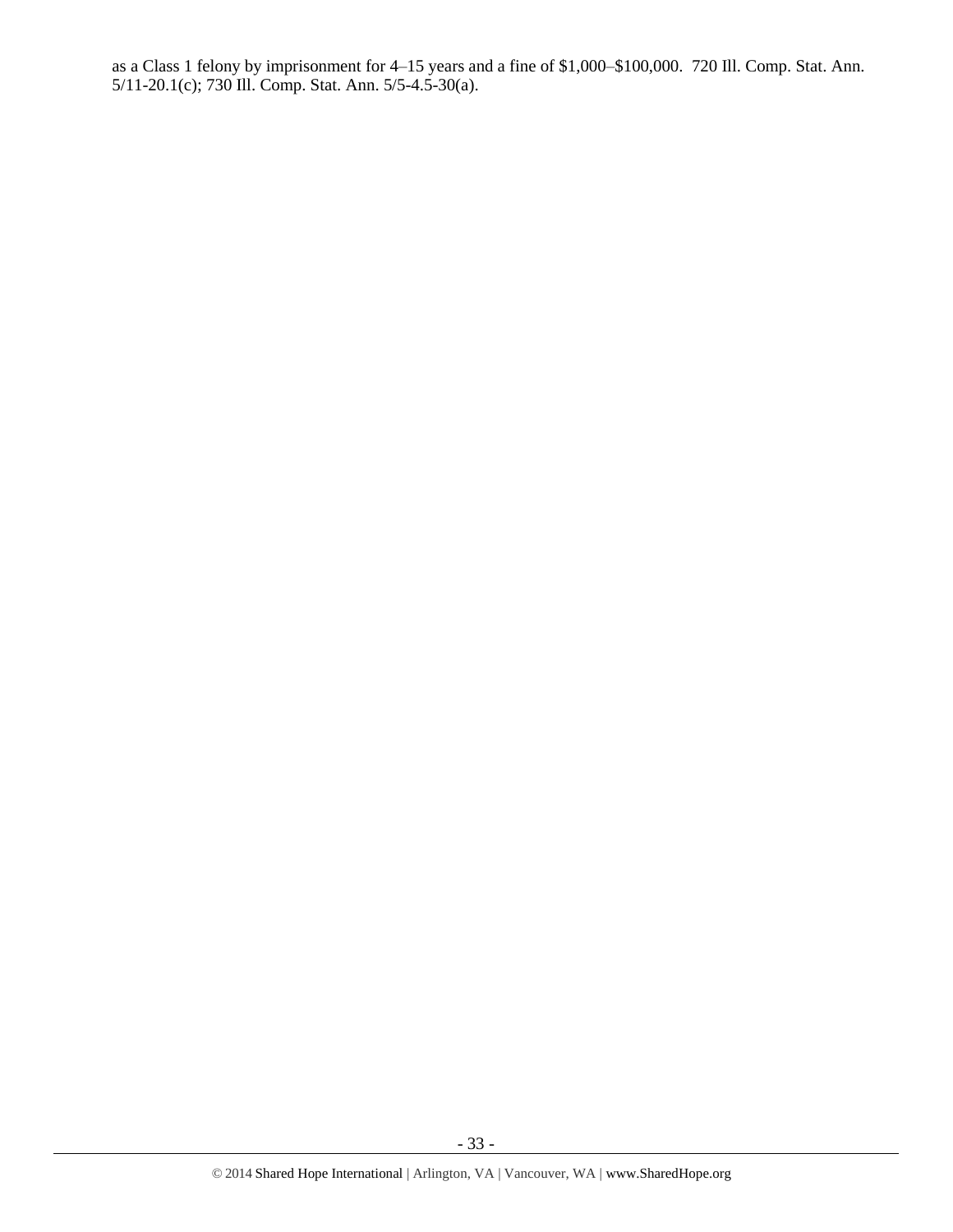# **FRAMEWORK ISSUE 5: PROTECTIVE PROVISIONS FOR THE CHILD VICTIMS**

#### *Legal Components:*

- *5.1 Statutorily-mandated victim services define "victim" to specifically include victims of domestic minor sex trafficking or commercial sexual exploitation of children (CSEC) to ensure prompt identification and access to victims' rights and services.*
- *5.2 The state sex trafficking statute expressly prohibits a defendant from raising consent of the minor to the commercial sex acts as a defense.*
- *5.3 Prostitution laws apply only to adults, making minors under 18 specifically immune from this offense.*
- *5.4 Child victims of sex trafficking or commercial sexual exploitation are provided with a child protection response, including specialized shelter and services, and are not detained in juvenile detention facilities.*
- *5.5 Commercial sexual exploitation is identified as a type of abuse and neglect within child protection statutes.*
- *5.6 The definition of "caregiver" (or similar term) in the child welfare statutes is broad enough to include a trafficker who has custody or control of a child in order to bring a trafficked child into protection of child protective services.*
- *5.7 Crime victims' compensation is specifically available to a child victim of sex trafficking or commercial sexual exploitation of children (CSEC) without regard to ineligibility factors.*
- *5.8 Victim-friendly procedures and protections are provided in the trial process for minors under 18.*
- *5.9 Expungement or sealing of juvenile delinquency records resulting from arrests or adjudications for prostitution-related offenses committed as a result of, or in the course of, the commercial sexual exploitation of a minor is available within a reasonable time after turning 18.*
- *5.10 Victim restitution and civil remedies for victims of domestic minor sex trafficking or commercial sexual exploitation of children (CSEC) are authorized by law.*
- *5.11 Statutes of limitations for civil and criminal actions for child sex trafficking or commercial sexual exploitation of children (CSEC) offenses are eliminated or lengthened sufficiently to allow prosecutors and victims a realistic opportunity to pursue criminal action and legal remedies.*

*\_\_\_\_\_\_\_\_\_\_\_\_\_\_\_\_\_\_\_\_\_\_\_\_\_\_\_\_\_\_\_\_\_\_\_\_\_\_\_\_\_\_\_\_\_\_\_\_\_\_\_\_\_\_\_\_\_\_\_\_\_\_\_\_\_\_\_\_\_\_\_\_\_\_\_\_\_\_\_\_\_\_\_\_\_\_\_\_\_\_\_\_\_\_*

# *Legal Analysis:*

*5.1 Statutorily-mandated victim services define "victim" to specifically include victims of domestic minor sex trafficking or commercial sexual exploitation of children (CSEC) to ensure prompt identification and access to victims' rights and services.*

A commercially sexually exploited child is defined as a victim under several provisions of Illinois law. "Trafficking victim" is defined in 720 Ill. Comp. Stat. Ann.  $5/10-9(a)(10)^{128}$  as "a person subjected to the practices set forth in subsection (b), (c), or (d)," which includes involuntary sexual servitude of a minor.

For purposes of the civil cause of action provided in 740 Ill. Comp. Stat. Ann 128/15 (Cause of action) of Illinois's Predator Accountability Act, 740 Ill. Comp. Stat. Ann 128/10 (Definitions) defines "victim of the sex trade" as

- (1) soliciting for a prostitute: the prostitute who is the object of the solicitation;
- (2) soliciting for a juvenile prostitute: the juvenile prostitute . . . who is the object of the solicitation;
- (3) promoting prostitution . . . or pandering: the person intended or compelled to act as a prostitute; (4) keeping a place of prostitution: any person intended or compelled to act as a prostitute, while
- present at the place, during the time period in question;
- (5) keeping a place of juvenile prostitution: any juvenile intended or compelled to act as a prostitute, while present at the place, during the time period in question;
- (6) promoting prostitution . . . or pimping: the prostitute from whom anything of value is received;

<sup>128</sup> *See supra* not[e 2.](#page-0-0)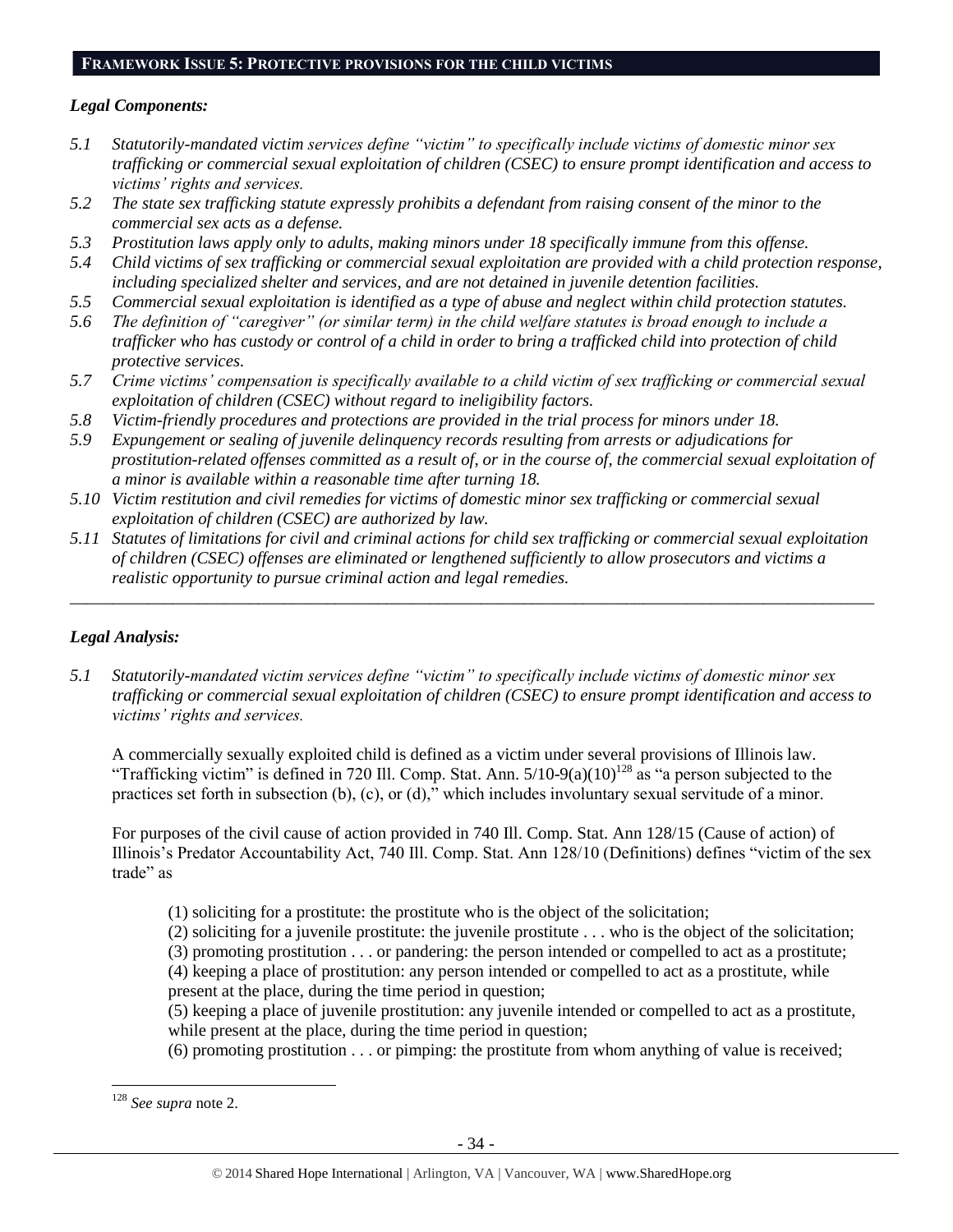(7) promoting juvenile prostitution as described in [720 Ill. Comp. Stat. Ann.  $5/11-14.4(a)(2)$ , (3)] or juvenile pimping and aggravated juvenile pimping: the juvenile . . . from whom anything of value is received for that person's act of prostitution;

(8) promoting juvenile prostitution as described in [720 Ill. Comp. Stat. Ann. 5/11-14.4(a)(4)] or exploitation of a child: the juvenile . . . intended or compelled to act as a prostitute or from whom anything of value is received for that person's act of prostitution;

(9) obscenity: any person who appears in or is described or depicted in the offending conduct or material;

(10) child pornography or aggravated child pornography: any child . . . who appears in or is described or depicted in the offending conduct or material; or

(11) trafficking of persons or involuntary servitude: a "trafficking victim" as defined in [720 Ill. Comp. Stat. Ann. 5/10-9].

For purposes of the Rights of Crime Victims and Witnesses Act, 725 Ill. Comp. Stat. Ann. 120/3(a) (Definitions) defines "crime victim" and "victim" as

(1) a person physically injured in this State as a result of a violent crime perpetrated or attempted against that person or (2) a person who suffers injury to or loss of property as a result of a violent crime<sup>129</sup> perpetrated or attempted against that person or  $(3)$  a single representative who may be the spouse, parent, child or sibling of a person killed as a result of a violent crime perpetrated against the person killed or the spouse, parent, child or sibling of any person granted rights under this Act who is physically or mentally incapable of exercising such rights, except where the spouse, parent, child or sibling is also the defendant or prisoner or (4) any person against whom a violent crime has been committed . . . .

For purposes of eligibility to receive crime victims' compensation, 740 Ill. Comp. Stat. Ann. 45/2(d) (Definitions) defines a "victim" in part as "a person killed or injured in this State as a result of a crime of violence perpetrated or attempted against him or her." 740 Ill. Comp. Stat. Ann. 45/2(c) defines a "crime of violence" to include the offenses listed in 720 Ill. Comp. Stat. Ann. 5/11-1.40 (Predatory criminal sexual assault of a child),  $5/11-1.60$  (Aggravated criminal sexual abuse),  $5/11-20.1$  (Child pornography), and  $5/11-14.4(a)(4)$ (Promoting juvenile prostitution).

*5.2 The state sex trafficking statute expressly prohibits a defendant from raising consent of the minor to the commercial sex acts as a defense.*

The consent of a minor to a commercial sex act may constitute a defense to certain offenses. Many statutes do not expressly prohibit consent as a defense, including 720 Ill. Comp. Stat. Ann. 5/10-9 (Trafficking in persons, involuntary servitude, and related offenses), 5/11-14.1<sup>130</sup> (Solicitation of a sexual act), 5/11-14.4 (Promoting juvenile prostitution), 5/11-18.1 (Patronizing a minor engaged in prostitution), 5/11-9.1A (Permitting sexual abuse of a child), 5/11-25 (Grooming), and 5/11-26 (Traveling to meet a minor).

In contrast, for the purpose of recovering civil damages from individuals who "recruited, harmed, profited from, or maintained" victims in the sex trade industry,<sup>131</sup> 740 Ill. Comp. Stat. Ann. 128/25(a) (Non-defenses) states,

(a) It is not a defense to an action brought under this Act that: (1) the victim of the sex trade and the defendant had a marital or consenting sexual relationship; . . .

 $129$  725 Ill. Comp. Stat. Ann. 120/3(c) defines a "violent crime" in part, as "any offense involving sexual exploitation . . . or a violation of Section 11-20.1 [Child pornography], [or] 11-20.1B [Aggravated child pornography] [Repealed]." <sup>130</sup> *See supra* not[e 8.](#page-2-1)

<sup>&</sup>lt;sup>131</sup> 740 Ill. Comp. Stat. Ann. 128/5 states that the act's purpose is "to allow persons who have been or who are subjected to the sex trade to seek civil damages and remedies from individuals and entities that recruited, harmed, profited from, or maintained them in the sex trade."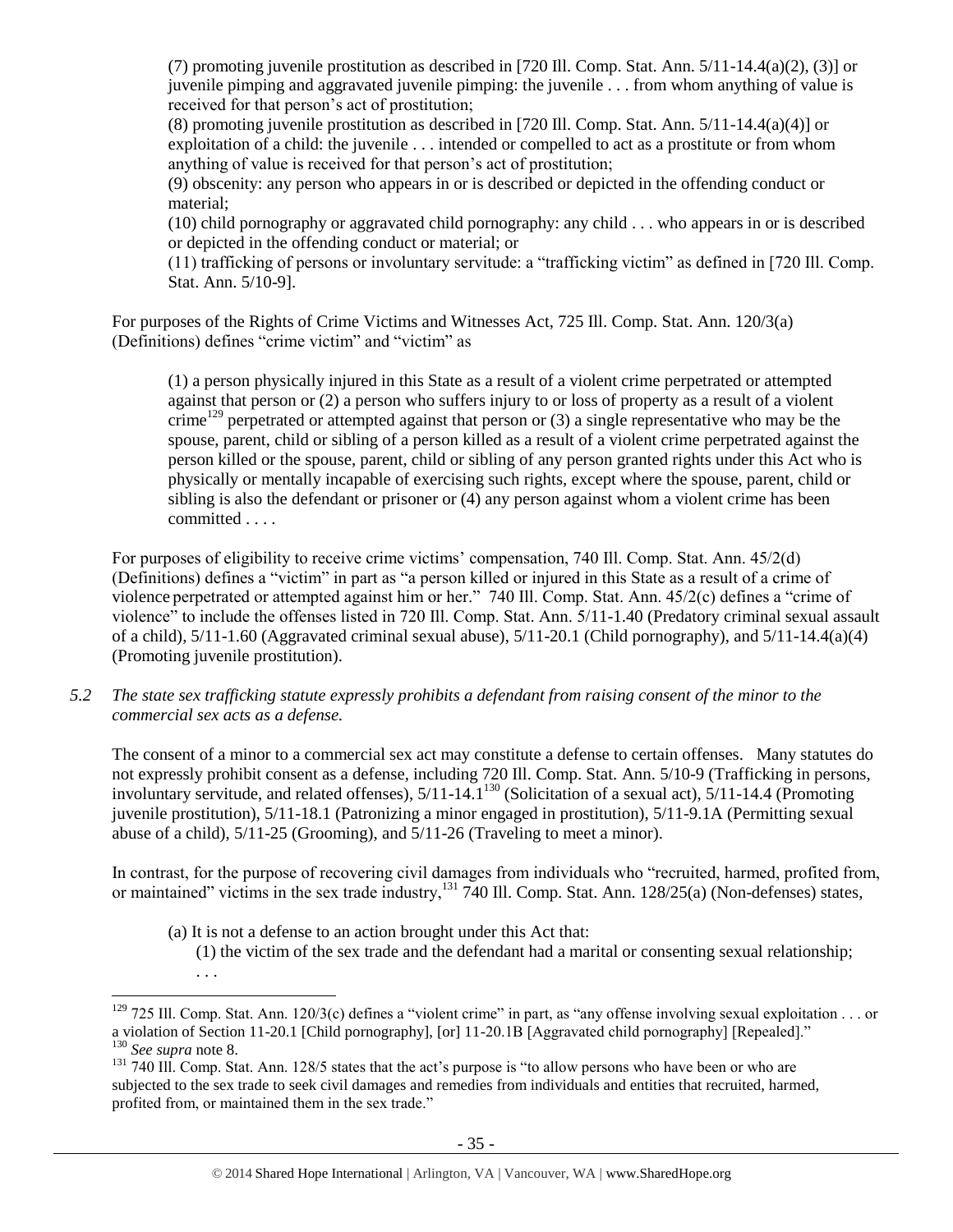(3) the victim of the sex trade was paid or otherwise compensated for sex trade activity;

. . .

(5) the victim of the sex trade made no attempt to escape, flee, or otherwise terminate contact with the defendant;

(6) the victim of the sex trade consented to engage in acts of the sex trade;

. . . .

*5.3 Prostitution laws apply only to adults, making minors under 18 specifically immune from this offense.*

Illinois's prostitution law does not apply to minors under 18. 720 Ill. Comp. Stat. Ann.  $5/11$ -14(d)<sup>132</sup> (Prostitution) states,

[I]f it is determined, after a reasonable detention for investigative purposes, that a person suspected of or charged with a violation of this Section is a person under the age of 18, that person shall be immune from prosecution for a prostitution offense under this Section, and shall be subject to the temporary protective custody provisions of [705 Ill. Comp. Stat. Ann. 405/2-5 and 405/2-6]. Pursuant to the provisions of [705 Ill. Comp. Stat. Ann. 405/2-6], a law enforcement officer who takes a person under 18 years of age into custody under this Section shall immediately report an allegation of a violation of [720 Ill. Comp. Stat. Ann. 5/10-9] to the Illinois Department of Children and Family Services State Central Register, which shall commence an initial investigation into child abuse or child neglect within 24 hours . . . .

720 Ill. Comp. Stat. Ann.  $5/11-14.3(a)(2)(C)^{133}$  (Promoting prostitution) also clarifies that an offense for profiting from prostitution "does not apply to a person engaged in prostitution who is under 18 years of age." As does 720 Ill. Comp. Stat. Ann.  $5/11.14.1(c)^{134}$  (Solicitation of a Sexual Act), which states that, "[t]his Section does not apply to a person engaged in prostitution who is under 18 years of age."

*5.4 Child victims of sex trafficking or commercial sexual exploitation are provided with a child protection response, including specialized shelter and services, and are not detained in juvenile detention facilities.*

# **Child Identified as Abused/Neglected/Dependent**

Pursuant to 705 Ill. Comp. Stat. Ann.  $405/2-3(1)(b)$ ,  $^{135}$  a sexually exploited child is likely to be identified as abused or neglected. Illinois does not specifically use the term "caregiver" in its child welfare statutes, however if a child is identified as abused or neglected, the definition of "person responsible for the child's welfare" under 325 Ill. Comp. Stat. Ann.  $5/3(h)^{136}$  is sufficiently broad to involve Child Protective Services in investigations where the child is in the custody or control of a non-family trafficker.

A domestic minor sex trafficking victim could be identified and referred to the Illinois Department of Children and Families Services (DCFS) through a report of abuse, which is defined to include commercial sexual exploitation of minors.

*I. Initial Custody:* 

<sup>132</sup> *See supra* not[e 40.](#page-8-0)

<sup>&</sup>lt;sup>133</sup> The text of 720 Ill. Comp. Stat. Ann. 5/11-14.3 included here and elsewhere in this report includes amendments made by the passage of Senate Bill 3558 during the 98th session of the Illinois Legislature and enacted by P.A. 98- 1018 (effective Jan. 1, 2014).

<sup>134</sup> *See supra* not[e 8.](#page-2-1)

<sup>&</sup>lt;sup>135</sup> See *infra* section 5.5 for a full analysis of the definition of "abuse" as it relates to identification of sexually exploited children.

<sup>&</sup>lt;sup>136</sup> See *infra* section 5.6 for a full analysis of the definition of "caregiver."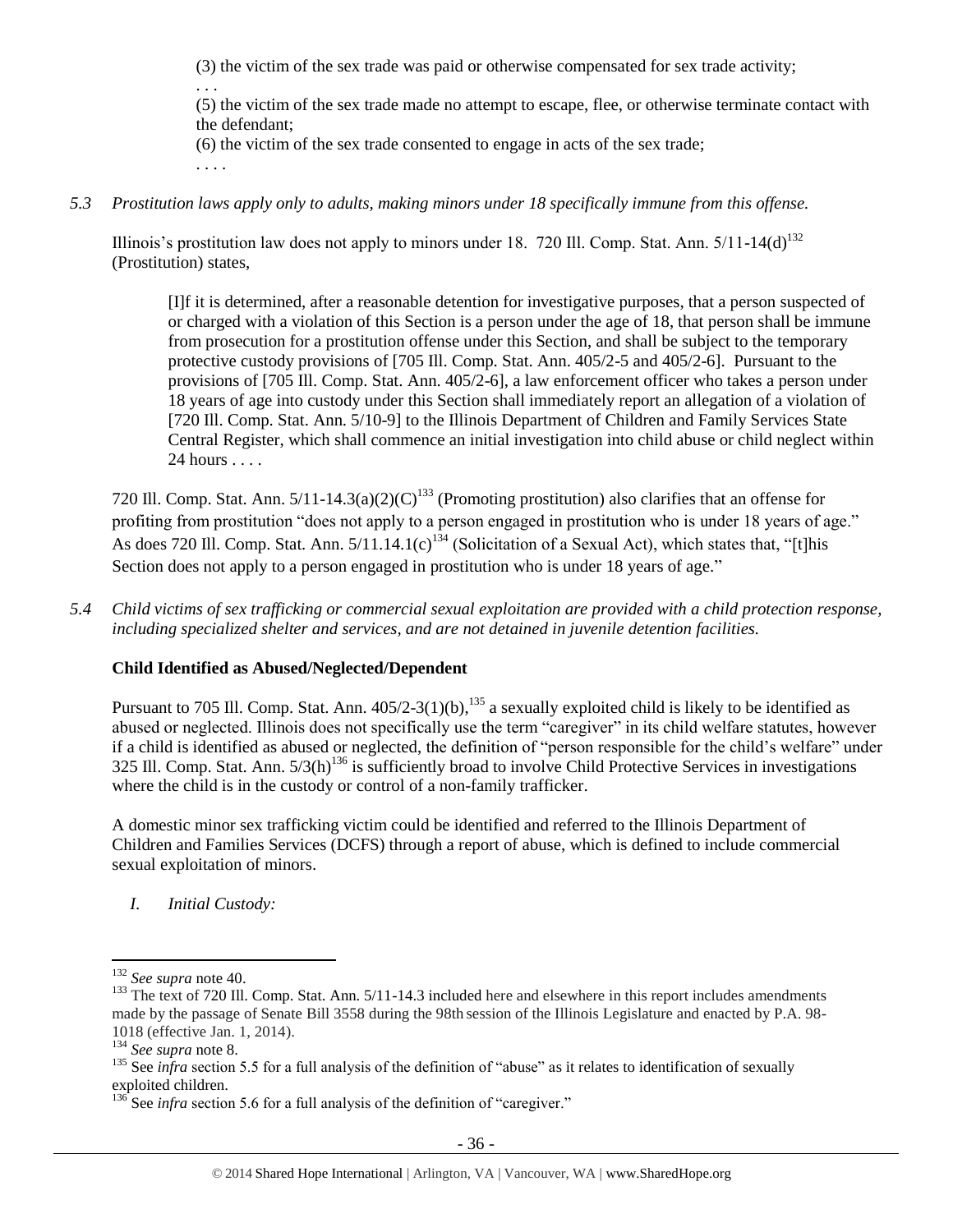# a. Authority for initial custody

The Abused and Neglected Child Reporting Act authorizes a child to be taken into temporary protective custody without a court order in certain situations. 325 Ill. Comp. Stat. Ann. 5/5 (Temporary protective custody) permits a law enforcement agency, employee of the Department, or doctor treating a child to

take or retain temporary protective custody of the child without the consent of the person responsible for the child's welfare, if (1) he has reason to believe that the child cannot be cared for at home or in the custody of the person responsible for the child's welfare without endangering the child's health or safety; and (2) there is not time to apply for a court order  $\dots$ .

In addition, 705 Ill. Comp. Stat. Ann. 405/2-5(1), (2) (Taking into custody) provides,

(1) A law enforcement officer may, without a warrant, take into temporary custody a minor (a) whom the officer with reasonable cause believes to be a person described in [705 Ill. Comp. Stat. Ann. 405/2-3 (Neglected or abused minor)<sup>137</sup> or 405/2-4 (Dependent minor)<sup>138</sup>]; (b) who has been adjudged a ward of the court and has escaped from any commitment ordered by the court under this Act; or (c) who is found in any street or public place suffering from any sickness or injury which requires care, medical treatment or hospitalization.

(2) Whenever a petition has been filed under [705 Ill. Comp. Stat. Ann 405/2-13] and the court finds that the conduct and behavior of the minor may endanger the health, person, welfare, or property of himself or others or that the circumstances of his home environment may endanger his health, person, welfare or property, a warrant may be issued immediately to take the minor into custody.

b. Placement:

Pursuant to 705 Ill. Comp. Stat. Ann. 405/5-410(1) (Non-secure custody or detention), a minor arrested or taken into custody "who requires care away from his or her home but who does not require physical restriction shall be given temporary care in a foster family home or other shelter facility."

# *II. Process following initial custody:*

The Department of Child and Family Services is required to "commence an initial investigation into child abuse or child neglect within 24 hours" of a report of a violation of a violation of 720 Ill. Comp. Stat. Ann 5/10-9 (Trafficking in persons, involuntary servitude, and related offenses). 720 Ill. Comp. Stat. Ann. 5/11-14(d)<sup>139</sup>.

Under 325 Ill. Comp. Stat. Ann. 5/7.4(a-5) (Investigation procedures), the Department of Children and Family Services (Department) must "determine whether to conduct a family assessment or an investigation as appropriate to prevent or provide a remedy for child abuse or neglect." Pursuant to 325 Ill. Comp. Stat. Ann. 5/8.2 (Service plan; report to General Assembly),

If the Child Protective Service Unit determines, following an investigation . . . that there is credible evidence that the child is abused or neglected,<sup>140</sup> the Department shall assess the family's need for services, and, as necessary, develop, with the family, an appropriate service plan for the family's voluntary acceptance or refusal. . . .

 $\overline{a}$ <sup>137</sup> See infra Section 5.5 for the definition of "abused child" and "neglected child."

<sup>&</sup>lt;sup>138</sup> *See supra* not[e 113](#page-27-0) for the definition of "dependent minor."

<sup>139</sup> *See supra* not[e 40.](#page-8-0)

<sup>&</sup>lt;sup>140</sup> See infra Section 5.5 for the definitions of "abused child" and "neglected child."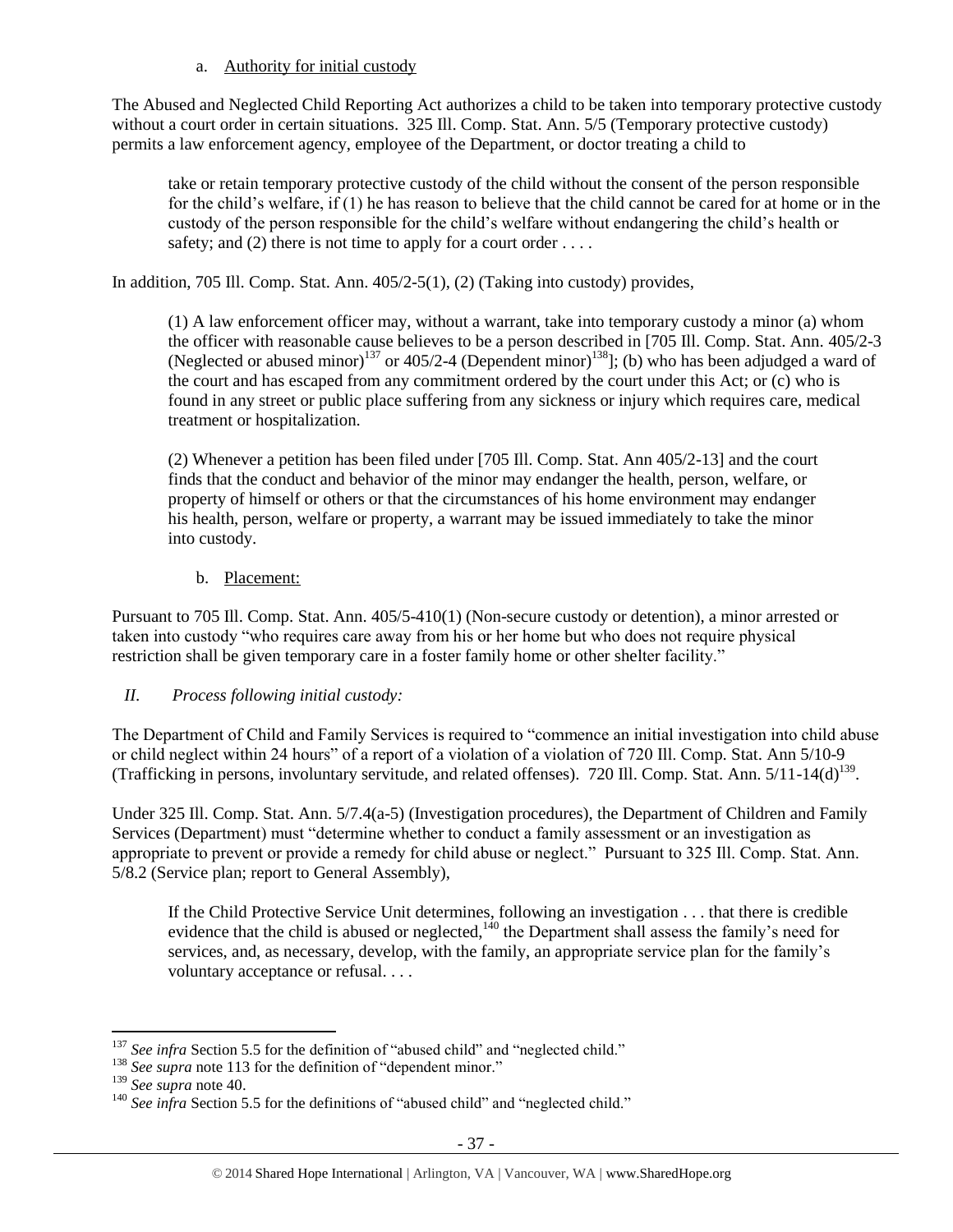. . . . Family preservation services shall be offered, where safe and appropriate, to prevent the placement of children in substitute care when the children can be cared for at home or in the custody of the person responsible for the children's welfare without endangering the children's health or safety, to reunite them with their families if so placed when reunification is an appropriate goal, or to maintain an adoptive placement. . . .

After a probation officer or other public officer completes an initial investigation and determines that the child should remain in custody, the officer must "cause a petition to be filed" under 705 Ill. Comp. Stat. Ann. 405/2-9(2). Pursuant to 705 Ill. Comp. Stat. 405/2-13(1), "Any adult person, any agency or association by its representative may file, or the court on its own motion, consistent with the health, safety and best interests of the minor may direct the filing through the State's Attorney of a petition in respect of a minor under this Act…"

# *III. Placement process pending adjudication/ investigation:*

When placed in temporary custody, 705 Ill. Comp. Stat. Ann. 405/2-9(1) (Setting of temporary custody hearing; notice; release) specifies that a minor "must be brought before a judicial officer within 48 hours . . . for a temporary custody hearing to determine whether" the child will be released or held further in custody. At the custody hearing, pursuant to 705 Ill. Comp. Stat. Ann. 405/2-10(2) (Temporary custody hearing), "If the court finds that there is probable cause to believe that the minor is abused, or neglected or dependent," the court may enter an order releasing the child to the child's parent, guardian, or custodian, or remove the child from the child's home and prescribe shelter care. 705 Ill. Comp. Stat. Ann. 405/2-10(2) further explains in part,

In determining the health, safety and best interests of the minor to prescribe shelter care, the court must find that it is a matter of immediate and urgent necessity for the safety and protection of the minor or of the person or property of another that the minor be placed in a shelter care facility<sup>141</sup> or that he or she is likely to flee the jurisdiction of the court, and must further find that reasonable efforts have been made or that, consistent with the health, safety and best interests of the minor, no efforts reasonably can be made to prevent or eliminate the necessity of removal of the minor from his or her home....

Once the court finds that it is a matter of immediate and urgent necessity for the protection of the minor that the minor be placed in a shelter care facility, the minor shall not be returned to the parent, custodian or guardian until the court finds that such placement is no longer necessary for the protection of the minor.

705 Ill. Comp. Stat. Ann. 405/5-501(2) (Detention or shelter care hearing) states in part,

If the court finds that it is a matter of immediate and urgent necessity for the protection of the minor or of the person or property of another that the minor be detained or placed in a shelter care facility or that he or she is likely to flee the jurisdiction of the court, the court may prescribe detention or shelter care and order that the minor be kept in a suitable place designated by the court or in a shelter care facility designated by the Department of Children and Family Services or a licensed child welfare agency; ....

*IV. Adjudication:* 

 $\overline{a}$ 

. . . .

An adjudicatory hearing must be held within 90 days, unless an earlier date is required. 705 Ill. Comp. Stat. 405/2-14(b). Pursuant to 705 Ill. Comp. Stat. 405/2-18(1), "At the adjudicatory hearing, the court shall first consider only the question whether the minor is abused, neglected or dependent."

<sup>&</sup>lt;sup>141</sup> 705 Ill. Comp. Stat. Ann. 405/2-7(2) defines "shelter care" as "a physically unrestrictive facility designated by the Department of Children and Family Services or a licensed child welfare agency, or other suitable place designated by the court for a minor who requires care away from his or her home."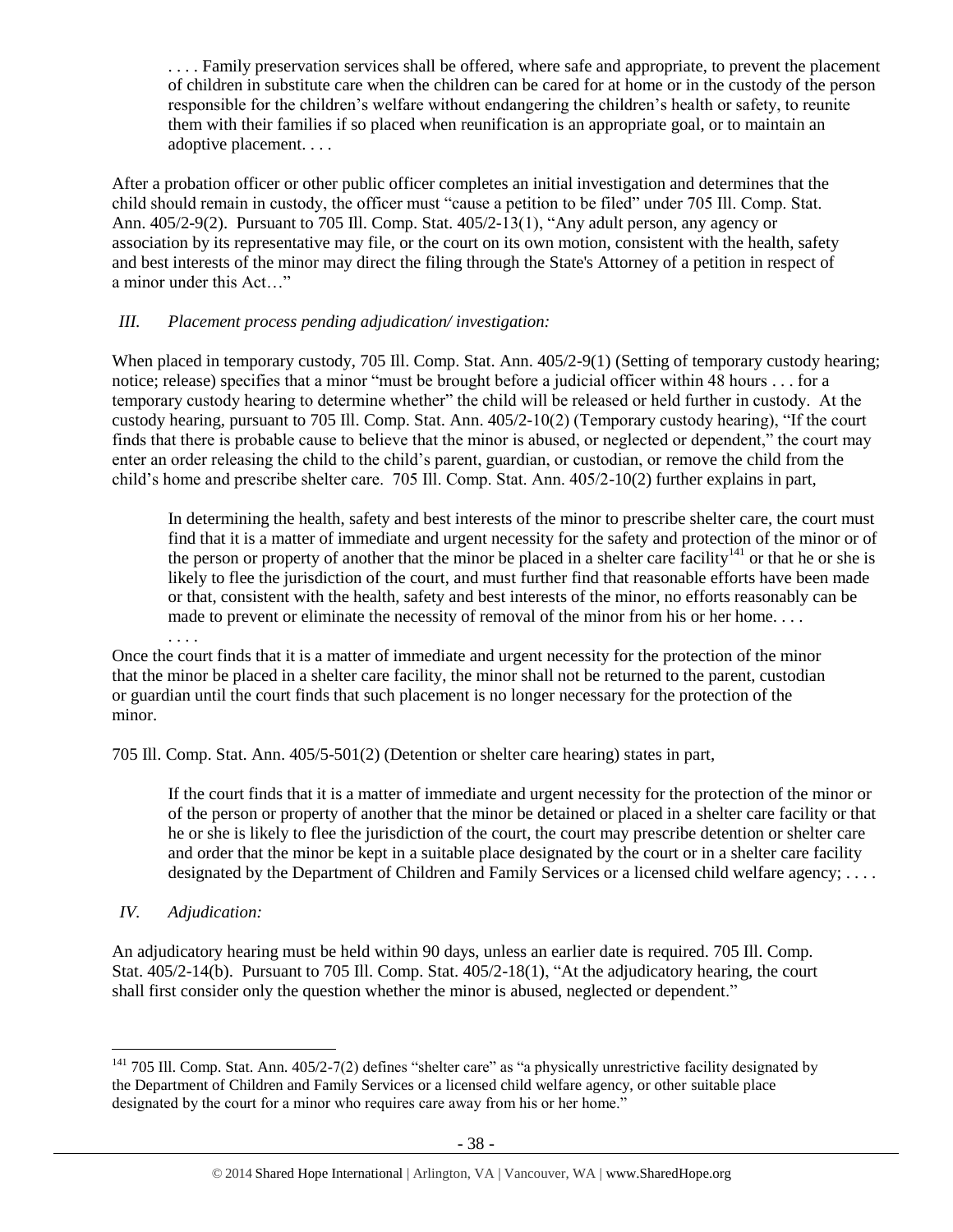#### *V. Outcomes*

Under 705 Ill. Comp. Stat. Ann. 405/2-23(1)(a) (Kinds of dispositional orders), when a child is adjudicated abused, neglected, or dependent, the child may be

(1) continued in the custody of his or her parents, guardian or legal custodian; (2) placed in accordance with Section 2-27 [705 ILCS 405/2-27]; (3) restored to the custody of the parent, parents, guardian, or legal custodian, provided the court shall order the parent, parents, guardian, or legal custodian to cooperate with the Department of Children and Family Services and comply with the terms of an aftercare plan or risk the loss of custody of the child and the possible termination of their parental rights; or (4) ordered partially or completely emancipated in accordance with the provisions of the Emancipation of Minors Act [750 ILCS 30/1 et seq.].

However, in any case in which a minor is found by the court to be neglected or abused under Section 2- 3 [Neglected or abused minor] of this Act, custody of the minor shall not be restored to any parent, guardian or legal custodian whose acts or omissions or both have been identified . . . as forming the basis for the court's finding of abuse or neglect . . . .

705 Ill. Comp. Stat. Ann. 405/2-27 (Placement; legal custody or guardianship) authorizes the court to

(a) place the minor in the custody of a suitable relative or other person as legal custodian or guardian; (a-5) with the approval of the Department of Children and Family Services, place the minor in the subsidized guardianship of a suitable relative or other person as legal guardian; ...

(b) place the minor under the guardianship of a probation officer;

(c) commit the minor to an agency for care or placement, except an institution under the authority of the Department of Corrections or of the Department of Children and Family Services;

(d) commit the minor to the Department of Children and Family Services for care and service . . . .

# **Child Identified as Requiring Authoritative Intervention<sup>142</sup>**

A sexually exploited minor may be identified as a child requiring authoritative intervention under 705 Ill. Comp. Stat. 405/3-3(1) (Minor requiring authoritative intervention.) This section states that children who require authoritative intervention include any child who is:

(a) absent from home without consent of parent, guardian or custodian, or (b) beyond the control of his or her parent, guardian or custodian, in circumstances which constitute a substantial or immediate danger to the minor's physical safety

*I. Initial Custody:* 

 $\overline{a}$ 

a. Authority for initial custody

Pursuant to 705 Ill. Comp. Stat. 405/3-7 (Taking into temporary custody),

(1) A law enforcement officer may, without a warrant, take into temporary custody a minor (a) whom the officer with reasonable cause believes to be a minor requiring authoritative intervention; (b) who has been adjudged a ward of the court and has escaped from any commitment

ordered by the court under this Act;

<sup>&</sup>lt;sup>142</sup> Some domestic minor sex trafficking victims may be identified as addicted, directing them into a separate process. Pursuant to 705 ILCS 405/4-1 (Jurisdictional facts), "[p]roceedings may be instituted under the provisions of this Article concerning boys and girls who are addicted as defined in Section 4-3."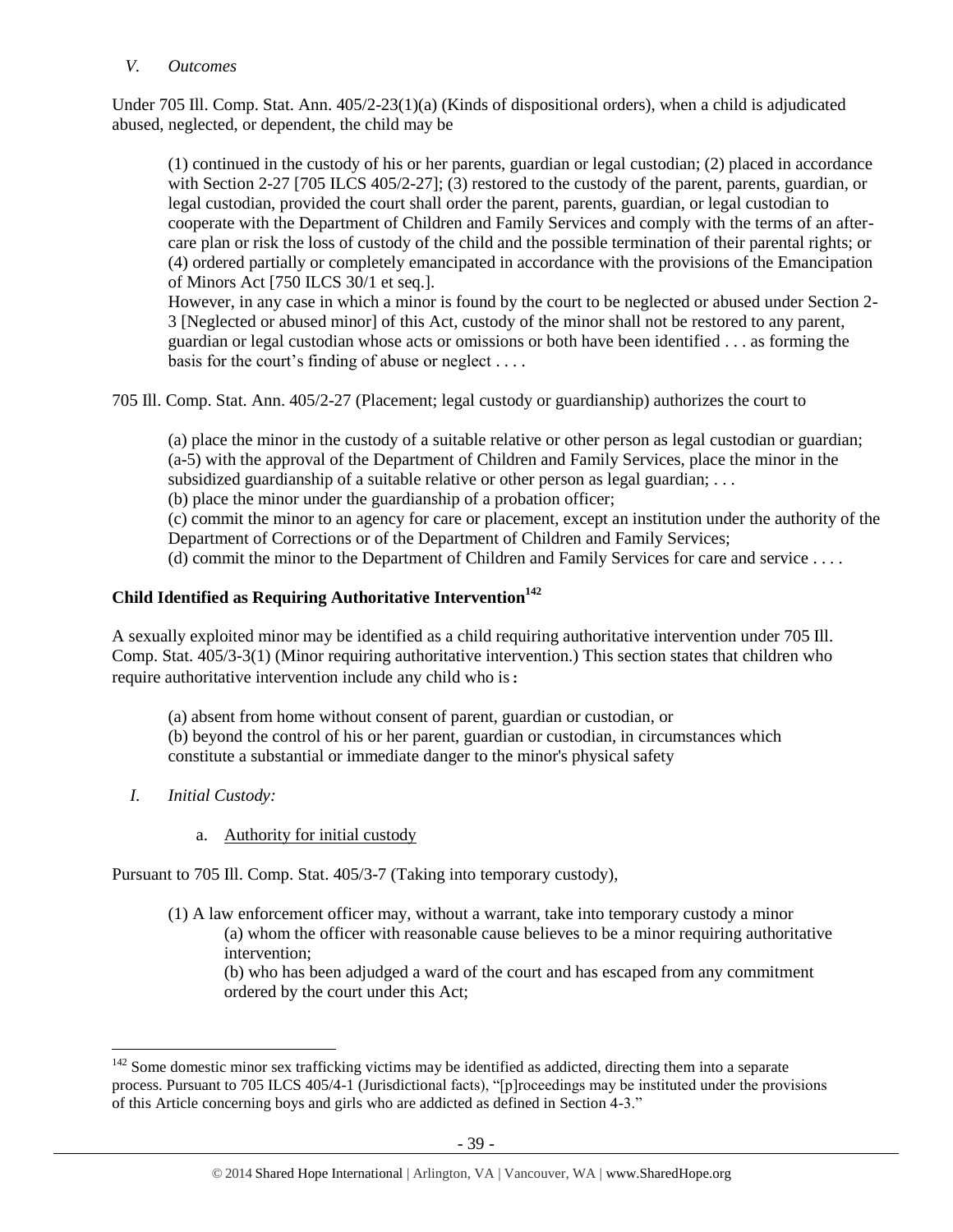# **Child Identified as Delinquent**

A victim of domestic minor sex trafficking might also be brought into custody and placed through delinquency procedures; however, this is less likely in Illinois as 720 Ill. Comp. Stat. Ann. 5/11-14(d) (Prostitution) makes minors under the age of 18 specifically immune from prosecution for prostitution.

# *I. Initial Custody:*

# a. Authority for initial custody

Under 705 Ill. Comp. Stat. Ann 405/5-401(1) (Arrest and taking into custody of a minor.), a law enforcement officer may arrest a child when the office has probable cause to believe that the minor is delinquent.

# *b.* Placement:

Pursuant to 705 Ill. Comp. Stat. Ann. 405/5-410(1) (Non-secure custody or detention), a minor arrested or taken into custody "who requires care away from his or her home but who does not require physical restriction shall be given temporary care in a foster family home or other shelter facility."

# *II. Process following initial custody:*

Once a child has been taken into custody, the arresting law enforcement officer must notify the child's parents or guardian, and determine whether to refer the child to court, or offer the child a station adjustment, which would divert the child out of an adjudicatory hearing. 705 Ill. Comp. Stat. Ann 405/5- 405 (Duty of officer; admissions by minor). If a child is not diverted, the state's attorney will file a petition with the court alleging delinquency. 705 Ill. Comp. Stat. Ann. 405/5-520 (Petition; supplemental petitions).

# *III. Placement process pending adjudication:*

Pursuant to 705 Ill. Comp. Stat. Ann. 405/5-415 (Setting of detention or shelter care hearing; release), "a shelter hearing of detention hearing must be held within 40 hours of a child being taken into initial custody."

705 Ill. Comp. Stat. Ann. 405/5-501(2) (Detention or shelter care hearing) states in part,

If the court finds that it is a matter of immediate and urgent necessity for the protection of the minor or of the person or property of another that the minor be detained or placed in a shelter care facility or that he or she is likely to flee the jurisdiction of the court, the court may prescribe detention or shelter care and order that the minor be kept in a suitable place designated by the court or in a shelter care facility designated by the Department of Children and Family Services or a licensed child welfare agency; ....

# *IV. Adjudication or referral to alternate process:*

# a. Adjudication:

An adjudicatory hearing must be held within 120 days of the filing of a petition. 705 Ill. Comp. Stat. Ann. 405/5-601(1) (Trial). Under 705 Ill. Comp. Stat. Ann. 405/5-620 (Findings), at the hearing, the court will determine whether or not the minor is guilty of the offenses alleged in the petition.

b. Referral to Alternate Process:

Victims of domestic minor sex trafficking encountered through arrest by law enforcement may receive a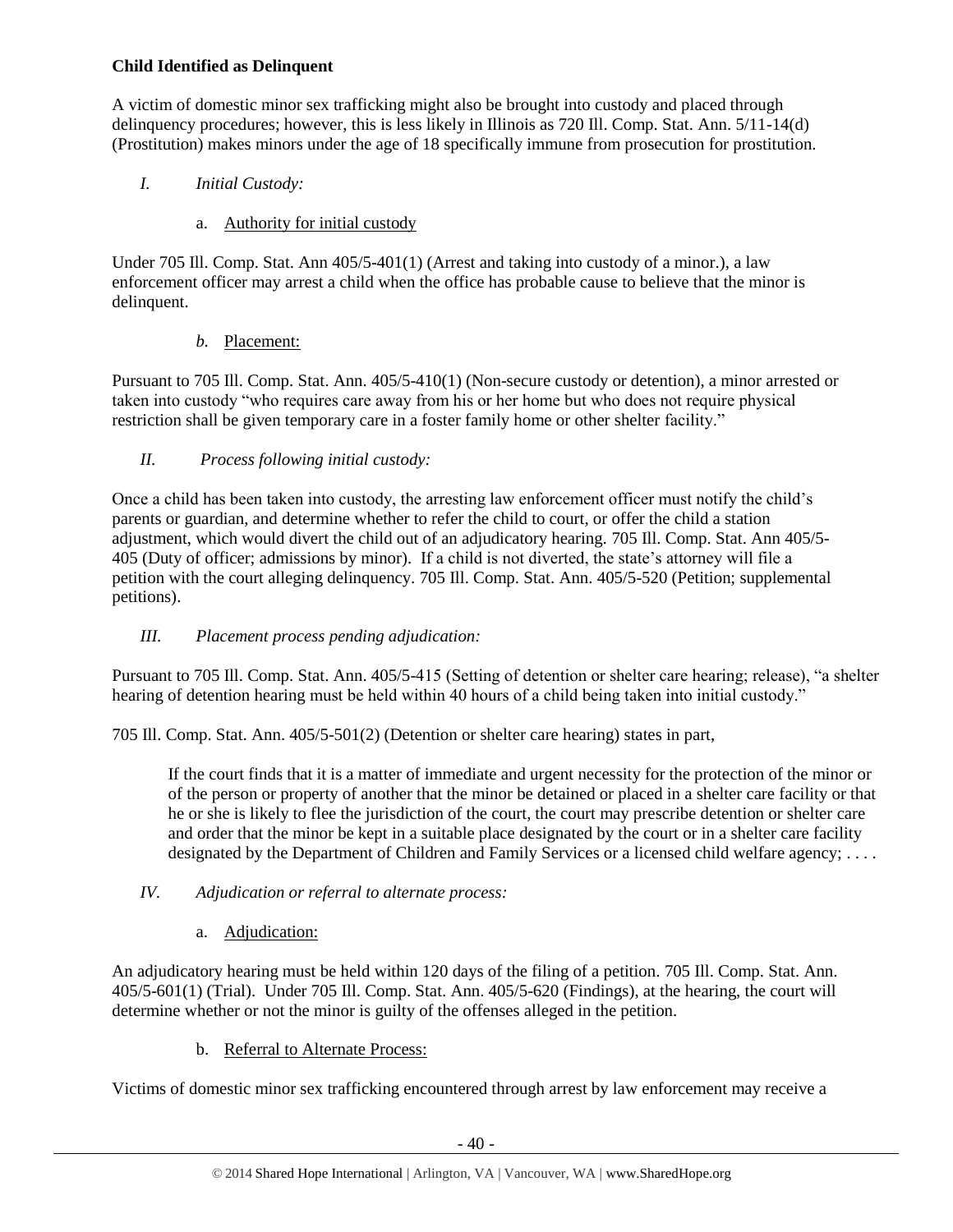protective response through 720 Ill. Comp. Stat. Ann. 5/11-14(d) (Prostitution), which states that "if it is determined, after a reasonable detention for investigative purposes, that a person suspected of or charged with a violation of this Section is a person under the age of 18, that person . . . shall be subject to . . . temporary protective custody."<sup>143</sup> The detaining officer is instructed to report to the Illinois Department of Children and Family Services State Central Register if someone alleges that there has been a violation of 720 Ill. Comp. Stat. Ann 5/10-9 (Trafficking in persons, involuntary servitude, and related offenses). 720 Ill. Comp. Stat. Ann. 5/11-14(d). Pursuant to 705 Ill. Comp. Stat. Ann. 405/5-301 (Station Adustments), a child arrested for an offense other than prostitution may be able to participate in a diversionary process, called a station adjustment. The station adjustment may allow the child to avoid an adjudicatory hearing, and detention. A station adjustment will include certain conditions that must be agreed to, and followed by the minor, including participation in services. 705 Ill. Comp. Stat. Ann. 405/5- 301.

#### *V. Outcomes*

In the event that a domestic minor sex trafficking victim is found to be a delinquent minor for having committed some crime other than 720 Ill. Comp. Stat. Ann. 5/11-14 (Prostitution), under 705 Ill. Comp. Stat. Ann. 405/5- 710 (Kinds of sentencing orders), the court may order a minor to be

(i) put on probation or conditional discharge and released to his or her parents, guardian or legal custodian . . .

(ii) placed in accordance with Section 5-740 [705 ILCS 405/5-740], with or without also being put on probation or conditional discharge;

. . .

(iv) placed in the guardianship of the Department of Children and Family Services, but only if the delinquent minor is under 15 years of age or, pursuant to Article II [Abused, neglected or dependent minors] of this Act, a minor for whom an independent basis of abuse, neglect, or dependency exists. An independent basis exists when the allegations or adjudication of abuse, neglect, or dependency do not arise from the same facts, incident, or circumstances which give rise to a charge or adjudication of delinquency;

(v) placed in detention for a period not to exceed 30 days, either as the exclusive order of disposition or, where appropriate, in conjunction with any other order of disposition issued under this paragraph, provided that any such detention shall be in a juvenile detention home and the minor so detained shall be 10 years of age or older. However, the 30-day limitation may be extended by further order of the court for a minor under age 15 committed to the Department of Children and Family Services if the court finds that the minor is a danger to himself or others. . . .

. . .

(viii) put on probation or conditional discharge and placed in detention under Section 3-6039 of the Counties Code [55 ILCS 5/3-6039] for a period not to exceed the period of incarceration permitted by law for adults found guilty of the same offense or offenses for which the minor was adjudicated delinquent, and in any event no longer than upon attainment of age  $21; \ldots$  [or]

. . .

 $\overline{a}$ 

(x) placed in electronic home detention under Part 7A of this Article [705 ILCS 405/5-7A-101 et seq.].

(2) "Shelter care" means a physically unrestrictive facility designated by the Department of Children and Family Services or a licensed child welfare agency, or other suitable place designated by the court for a minor who requires care away from his or her home.

<sup>&</sup>lt;sup>143</sup> 705 Ill. Comp. Stat. Ann. 405/2-7 (Temporary custody) defines "temporary custody" as

temporary placement of the minor out of the custody of his or her guardian or parent, and includes the following: (1) "Temporary protective custody" means custody within a hospital or other medical facility or a place previously designated for such custody by the Department of Children and Family Services, subject to review by the court, including a licensed foster home, group home, or other institution. However, such place shall not be a jail or other place for the detention of the criminal or juvenile offenders.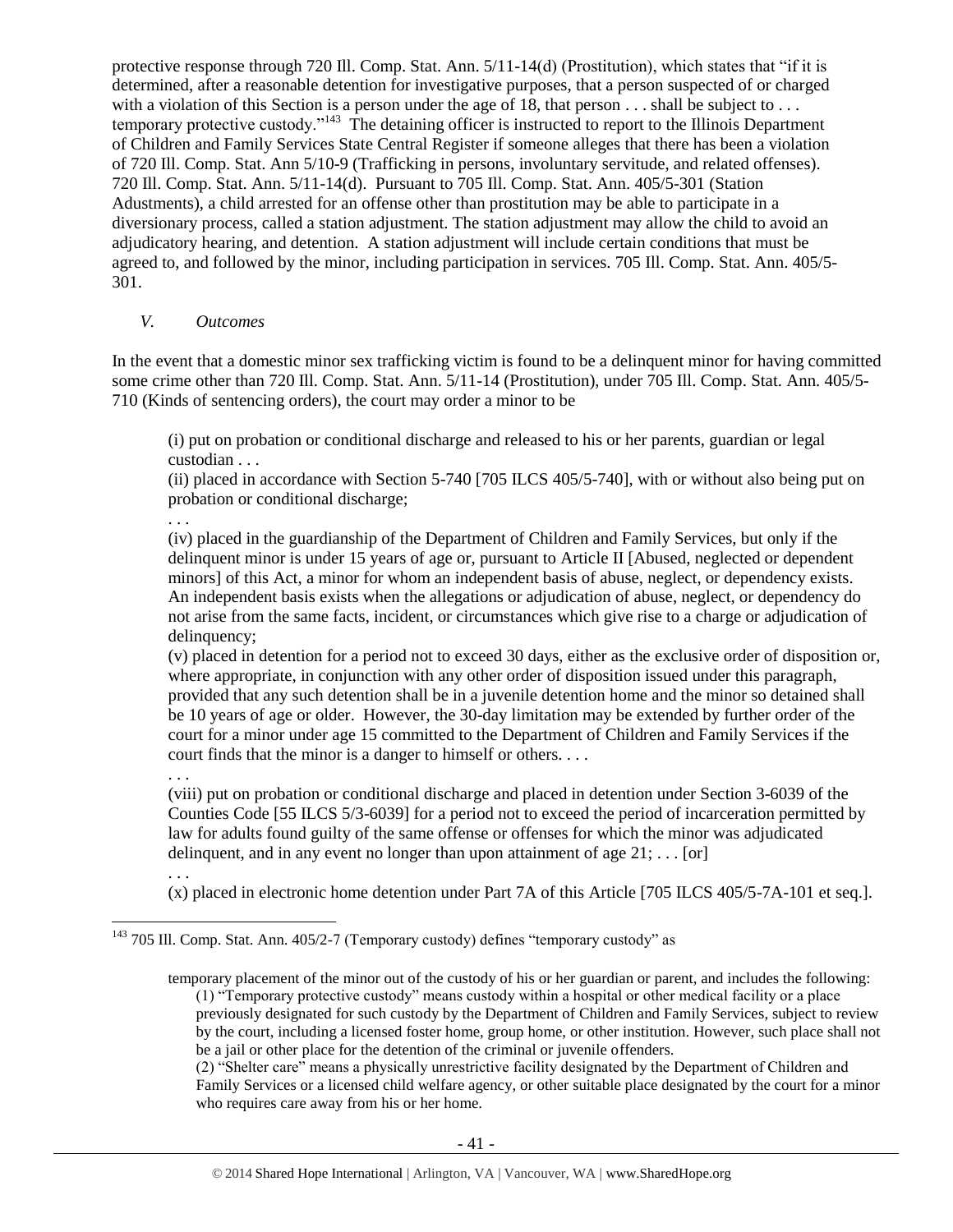5.4.1 Recommendation: Establish a mandatory response law directing any minor involved in prostitution, pornography or sexual performance into specialized services and shelter.

## *5.5 Commercial sexual exploitation is identified as a type of abuse and neglect within child protection statutes.*

Commercial sexual exploitation is identified as a type of abuse under Illinois's child protection and child abuse reporting laws. 705 Ill. Comp. Stat. Ann.  $405/2-3(1)(b)^{144}$  (Neglected or abused minor)<sup>145</sup> states that a neglected minor includes one "whose environment is injurious to his or her welfare." 705 Ill. Comp. Stat. Ann.  $405/2-3(2)$ (vi), (vii) provides that an abused minor includes

(2) any minor under 18 years of age whose parent or immediate family member, or any person responsible for the minor's welfare, or any person who is in the same family or household as the minor, or any individual residing in the same home as the minor, or a paramour of the minor's parent:

. . . (vi) commits or allows to be committed the offense of involuntary servitude, involuntary sexual servitude of a minor, or trafficking in persons for forced labor or services defined in Section 10-9 [720 Ill. Comp. Stat. Ann. 5/10-9] of the Criminal Code of 1961 or the Criminal Code of 2012, upon such minor; or

(vii) allows, encourages or requires a minor to commit any act of prostitution, as defined in the Criminal Code of 1961 or the Criminal Code of 2012, and extending those definitions to include minors under 18 years of age.

Similarly, 325 Ill. Comp. Stat. Ann.  $5/3$  (Definitions)<sup>146</sup> defines an "abused child" in part as one

whose parent or immediate family member, or any person responsible for the child's welfare, or any individual residing in the same home as the child, or a paramour of the child's parent:

. . .

 $\overline{a}$ 

(h) commits or allows to be committed the offense of involuntary servitude, involuntary sexual servitude of a minor, or trafficking in persons as defined in [720 Ill. Comp. Stat. Ann. 5/10-9] against the child.

Under 325 Ill. Comp. Stat. Ann. 5/3, a "neglected child" includes one

who is not receiving the proper or necessary nourishment or medically indicated treatment including food or care . . . necessary for a child's well-being, or other care necessary for his or her well-being, including adequate food, clothing and shelter; or who is subjected to an environment which is injurious insofar as (i) the child's environment creates a likelihood of harm to the child's health, physical wellbeing, or welfare and (ii) the likely harm to the child is the result of a blatant disregard of parent or caretaker responsibilities . . .

<sup>&</sup>lt;sup>144</sup> See infra section 5.5 for a full analysis of the definition of "abuse" as it relates to identification of sexually exploited children.

Inder Juvenile Court Act of 1987, Article II. Abused, Neglected or Dependent Minors.

<sup>&</sup>lt;sup>146</sup> Under the Abused and Neglected Child Reporting Act.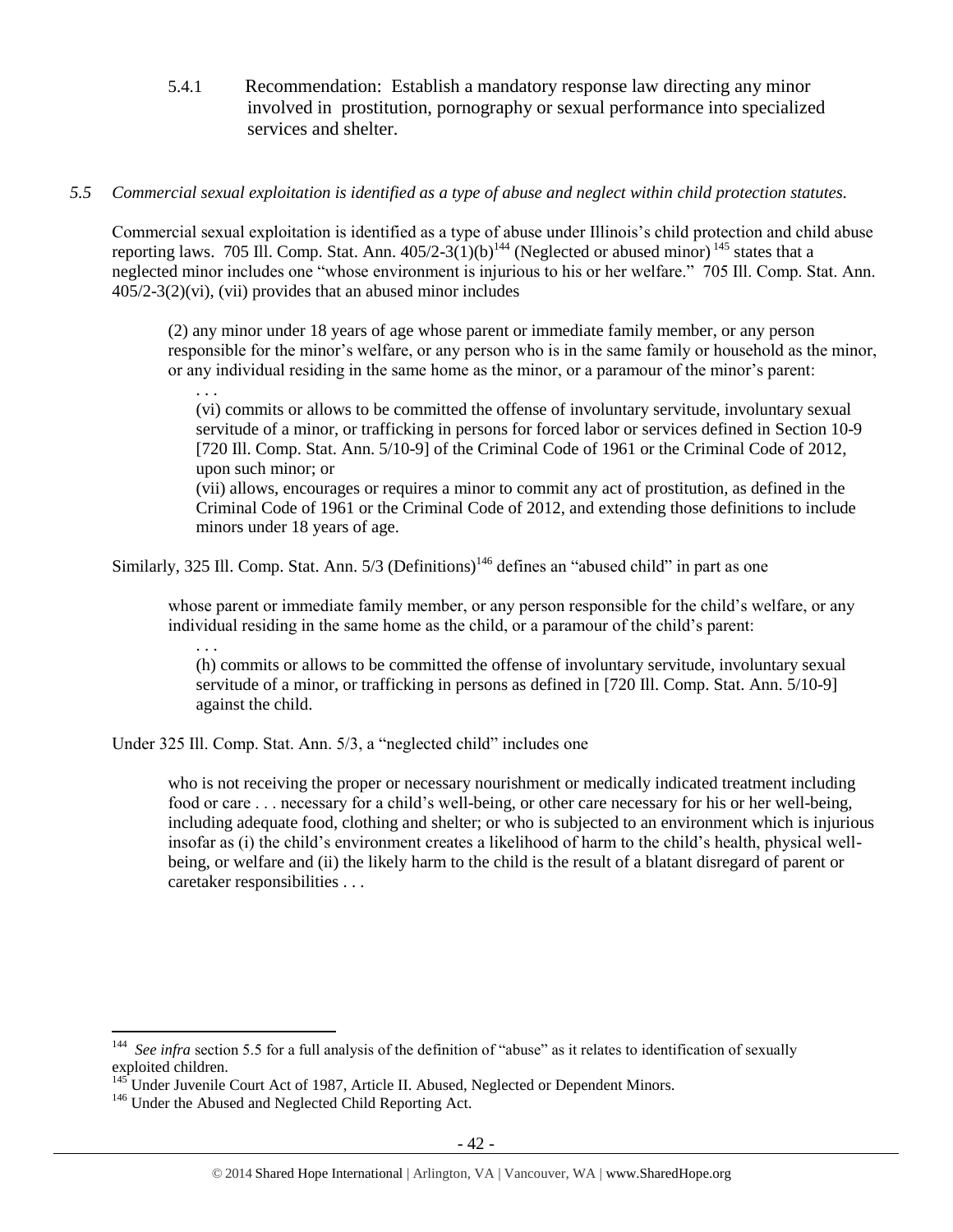*5.6 The definition of "caregiver" (or similar term) in the child welfare statutes is broad enough to include a trafficker who has custody or control of a child in order to bring a trafficked child into protection of child protective services.*

No definition of "caregiver" or "person responsible for the child's welfare" is provided within Illinois's child protection laws; however, 325 Ill. Comp. Stat. Ann. 5/3(h) (Definitions), Illinois's child abuse reporting law, defines a "person responsible for the child's welfare" as including "any other person responsible for the child's welfare at the time of the alleged abuse or neglect."

*5.7 Crime victims' compensation is specifically available to a child victim of sex trafficking or commercial sexual exploitation of children (CSEC) without regard to ineligibility factors.*

A domestic minor sex trafficking victim may be eligible to obtain crime victims compensation. 740 Ill. Comp. Stat. Ann. 45/2(d) defines a "victim" to include "a person killed or injured in this State as a result of a crime of violence perpetrated or attempted against him or her." 740 Ill. Comp. Stat. Ann. 45/2(c) defines a "crime of violence" to include the offenses listed in 720 Ill. Comp. Stat. Ann. 5/11-1.40 (Predatory criminal sexual assault),  $5/11-1.60$  (Aggravated criminal sexual abuse),  $5/11-20.1$  (Child pornography), and  $5/11-14.4(a)(4)$ (Promoting juvenile prostitution).

740 Ill. Comp. Stat. Ann. 45/6.1 (Right to compensation) specifies the requirements for receiving compensation under the Crime Victims Compensation Act, several of which could make prostituted victims of domestic minor sex trafficking ineligible to receive compensation. 740 Ill. Comp. Stat. Ann. 45/6.1(a) requires the victim to file a claim for compensation "[w]ithin 2 years of the occurrence of the crime, or within one year after a criminal charge of a person for an offense, upon which the claim is based," unless the victim is under 18 or is under another "legal disability" at the time of the offense, in which case the victim may file an application for compensation "within 2 years after he attains the age of 18 years or the disability is removed . . . . Legal disability includes a diagnosis of posttraumatic stress disorder." Similarly, under 740 Ill. Comp. Stat. Ann. 45/6.1(b), victims must report the crime to law enforcement within 72 hours of the crime's commission, with later notice permissible only if "the applicant establishes that such notice was timely under the circumstances." For certain non-CSEC sex offenses, 740 Ill. Comp. Stat. Ann. 45/6.1(b-1) provides an extended reporting period of 7 days after the perpetration of the crime, or longer if the "applicant establishes that the notice was timely under the circumstances." No explanation is provided as to what constitutes "timely under the circumstances."

Additionally, 740 Ill. Comp. Stat. Ann. 45/6.1(d) disqualifies an applicant if the applicant is the "offender or an accomplice of the offender and the award would . . . unjustly benefit the offender or his accomplice." 740 Ill. Comp. Stat. Ann. 45/6.1(e) requires that the injury to the victim "was not substantially attributable to his own wrongful act and was not substantially provoked by the victim." 740 Ill. Comp. Stat. Ann. 45/10.1(d) (Amount of compensation) further limits the amount a domestic minor sex trafficking victim may receive by stating,

An award shall be reduced or denied according to the extent to which the victim's acts or conduct provoked or contributed to his or her injury or death, or the extent to which any prior criminal conviction or conduct of the victim may have directly or indirectly contributed to the injury or death of the victim.

However, funds are specifically available to minor trafficking victims for tattoo removal. Pursuant to 740 Ill. Comp. Stat. Ann. 45/2<sup>147</sup> (Definitions), a victim of trafficking may seek compensation under the Crime Victims Compensation Act, "for costs associated with trafficking tattoo removal by a person authorized or licensed to perform the specific removal procedure."

 $147$  The text of 740 Ill. Comp. Stat. Ann. 45/2 included here and elsewhere in this report includes amendments made by the passage of House Bill 2640 during the 98th session of the Illinois Legislature and enacted by P.A. 98-0435 (effective Jan.1 2014).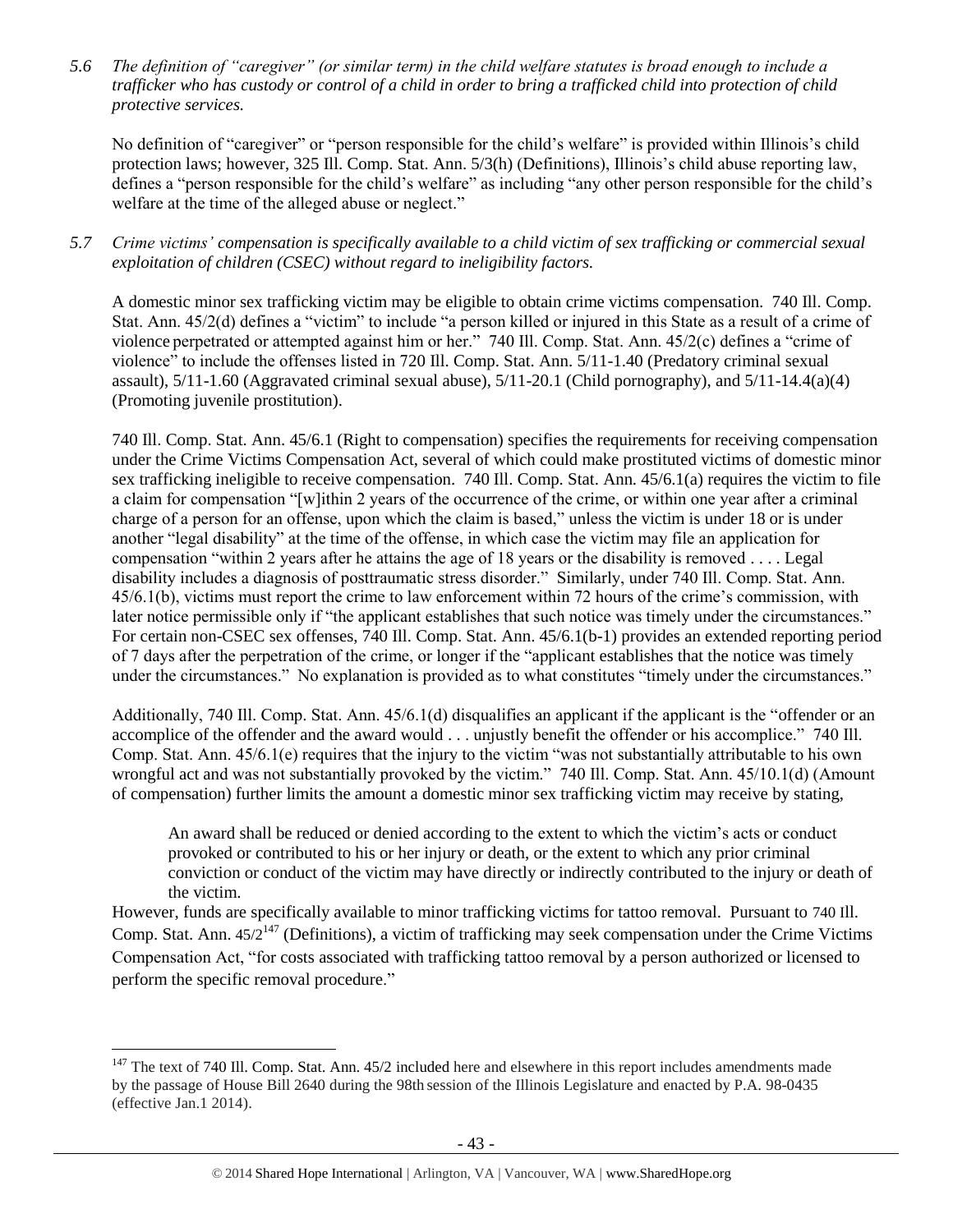5.7.1 Recommendation: Amend 740 Ill. Comp. Stat. Ann. 45/6.1 (Right to compensation) to create exceptions for child victims of trafficking or commercial sexual exploitation from filing requirements and ineligibility factors.

#### *5.8 Victim-friendly procedures and protections are provided in the trial process for minors under 18.*

Illinois law allows for privacy of child victims of certain offenses. Pursuant to 725 Ill. Comp. Stat. Ann. 5/111-  $3(a-5)^{148}$  (Form of charge), in a charging document a child that is the victim of an illegal sexual act may be identified by, "name, initials, or description."

725 Ill. Comp. Stat. Ann. 5/115-7(a) (Prior sexual activity or reputation of victim of sexual offense) makes evidence relating to the prior sexual activity or reputation of an alleged victim of a sexual offense inadmissible in any prosecution for specified sex offenses,<sup>149</sup> unless the evidence relates to "the past sexual conduct of the alleged victim . . . with the accused when . . . offered by the accused upon the issue of whether the alleged victim . . . consented to the sexual conduct to which the offense is alleged" or to the extent the evidence is "constitutionally required to be admitted." 725 Ill. Comp. Stat. Ann. 5/115-11 (Closed trial during testimony of child victim of a sexual offense permitted) permits a child under 18, who is the victim of specified sex offenses, to have "all persons, who, in the opinion of the court, do not have a direct interest in the case, except the media," excluded from the courtroom while giving testimony.

Additionally, 725 Ill. Comp. Stat. Ann. 5/106B-5(a)(2) (Testimony by a victim who is a child) authorizes a victim of specified sexual offenses who is under 18 years old to give testimony via closed circuit television if "the judge determines that testimony by the child victim  $\ldots$  in the courtroom will result in the child  $\ldots$ suffering serious emotional distress such that the child . . . cannot reasonably communicate or . . . will suffer severe emotional distress that is likely to cause the child . . . to suffer severe adverse effects." Pursuant to 725 Ill. Comp. Stat. Ann. 5/106B-5(d), when a child provides testimony via closed circuit television, the prosecuting and defense attorneys, the judge, and "any person or persons whose presence, in the opinion of the court, contributes to the well-being of the child . . . including a person who has dealt with the child in a therapeutic setting concerning the abuse, [or] a parent or guardian of the child" may be present in the room with the child.

725 Ill. Comp. Stat. Ann. 190/3 (Confidentiality of Law Enforcement and Court Records) provides that in any investigation or proceeding pertaining to a criminal sexual offense, the identity of any child-victim must be excluded from the records and kept confidential.

Certain protections are available to domestic minor sex trafficking victims in dependency proceedings. For example, 750 Ill. Comp. Stat. Ann. 5/506(a) (Representation of child) permits the appointment of an attorney "[i]n any proceedings involving the support, custody, . . . parentage, . . . or general welfare of a minor or dependent child." Also, a guardian ad litem may be appointed to "testify or submit a written report to the court regarding his or her recommendations in accordance with the best interest of the child." 750 Ill. Comp. Stat. Ann. 5/506(a)(2). Finally, a child representative may be appointed to "advocate what the child representative

<sup>&</sup>lt;sup>148</sup> The text of 725 Ill. Comp. Stat. Ann. 5/111-3 included here and elsewhere in this report includes amendments made by the passage of House Bill 2471 during the 98th session of the Illinois Legislature and enacted by P.A. 98- 0416 (effective Jan. 1, 2014).

 $149$  Pursuant to 725 Ill. Comp. Stat. Ann. 5/115-7(a) (Prior sexual activity or reputation of victim of sexual offense),

In prosecutions for predatory criminal sexual assault of a child, aggravated criminal sexual assault, criminal sexual assault, aggravated criminal sexual abuse, criminal sexual abuse, or criminal transmission of HIV; and in prosecutions for battery and aggravated battery, when the commission of the offense involves sexual penetration or sexual conduct as defined in Section 11-0.1 of the Criminal Code of 2012; and with the trial or retrial of the offenses formerly known as rape, deviate sexual assault, indecent liberties with a child, and aggravated indecent liberties with a child, the prior sexual activity or the reputation of the alleged victim or corroborating witness under Section 115-7.3 of this Code is inadmissible . . . ."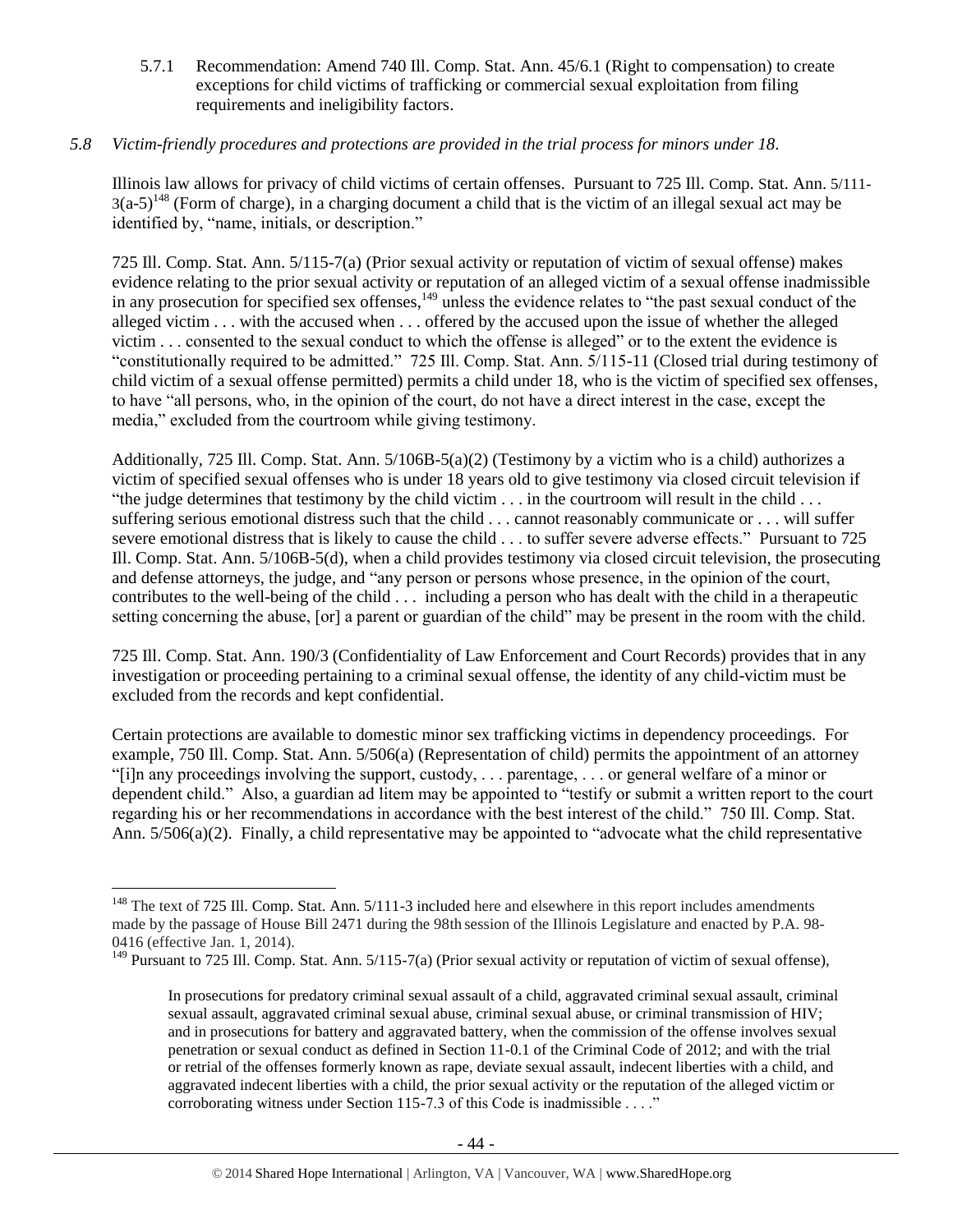finds to be in the best interests of the child after reviewing the facts and circumstances of the case." 750 Ill. Comp. Stat. Ann. 5/506(a)(3).

*5.9 Expungement or sealing of juvenile delinquency records resulting from arrests or adjudications for prostitution-related offenses committed as a result of, or in the course of, the commercial sexual exploitation of a minor is available within a reasonable time after turning 18.*

720 Ill. Comp. Stat. Ann.  $5/11-14(d)^{150}$  (Prostitution) makes minors immune from prosecution for a prostitution violation; therefore, minors in Illinois should not be adjudicated as delinquents based on offenses perpetrated in the course of their commercial sexual exploitation. As a result, a domestic minor sex trafficking victim should be able to petition the court under 705 Ill. Comp. Stat. Ann.  $405/5-915^{151}$  (Expungement of juvenile law enforcement and court records) to have records relating to an arrest for 720 Ill. Comp. Stat. Ann. 5/11-14 expunged. 705 Ill. Comp. Stat. Ann. 405/5-915(1), (1.5) and (2) states,

(1) Whenever any person has attained the age of 18 or whenever all juvenile court proceedings relating to that person have been terminated, whichever is later, the person may petition the court to expunge<sup>152</sup> law enforcement records<sup>153</sup> relating to incidents occurring before his or her 18th birthday or his or her juvenile court records, or both, but only in the following circumstances:

(a) the minor was arrested and no petition for delinquency was filed with the clerk of the circuit court; or

(b) the minor was charged with an offense and was found not delinquent of that offense; or (c) the minor was placed under supervision pursuant to Section 5-615 [705 ILCS 405/5-615] [Continuance under supervision], and the order of supervision has since been successfully terminated; or

(d) the minor was adjudicated for an offense which would be a Class B misdemeanor, Class C misdemeanor, or a petty or business offense if committed by an adult.

(1.5) Commencing 180 days after the effective date of this amendatory Act of the 98th General Assembly, the Department of State Police shall automatically expunge, on or before January 1 of each year, a person's law enforcement records relating to incidents occurring before his or her 18th birthday in the Department's possession or control and which contains the final disposition which pertain to the person when arrested as a minor if:

(a) the minor was arrested for an eligible offense<sup>154</sup> and no petition for delinquency was filed with the clerk of the circuit court; and

(b) the person attained the age of 18 years during the last calendar year; and

(c) since the date of the minor's most recent arrest, at least 6 months have elapsed without an additional arrest, filing of a petition for delinquency whether related or not to a previous arrest, or filing of charges not initiated by arrest.

. . .

<sup>153</sup> 705 Ill. Comp. Stat. Ann. 405/5-915 defines "law enforcement record" as including but not "limited to records of arrest, station adjustments, fingerprints, probation adjustments, the issuance of a notice to appear, or any other records maintained by a law enforcement agency relating to a minor suspected of committing an offense."

<sup>154</sup> 705 Ill. Comp. Stat. Ann.  $405/5$ -915(1.8) defines eligible offense as an act that if, "committed by an adult is not an offense classified as a Class 2 felony or higher offense."

 $\overline{a}$ <sup>150</sup> *See supra* not[e 40.](#page-8-0)

<sup>&</sup>lt;sup>151</sup> The text of 705 Ill. Comp. Stat. Ann. 405/5-915 included here and elsewhere in this report includes amendments made by the passage of Senate Bill 978 during the 98th session of the Illinois Legislature and enacted by P.A. 98- 0637 (effective Jan.1 2015).

<sup>&</sup>lt;sup>152</sup> 705 Ill. Comp. Stat. Ann. 405/5-915 defines "expunge" as "to physically destroy the records and to obliterate the minor's name from any official index or public record, or both. Nothing in this Act shall require the physical destruction of the internal office records, files, or databases maintained by a State's Attorney's Office or other prosecutor."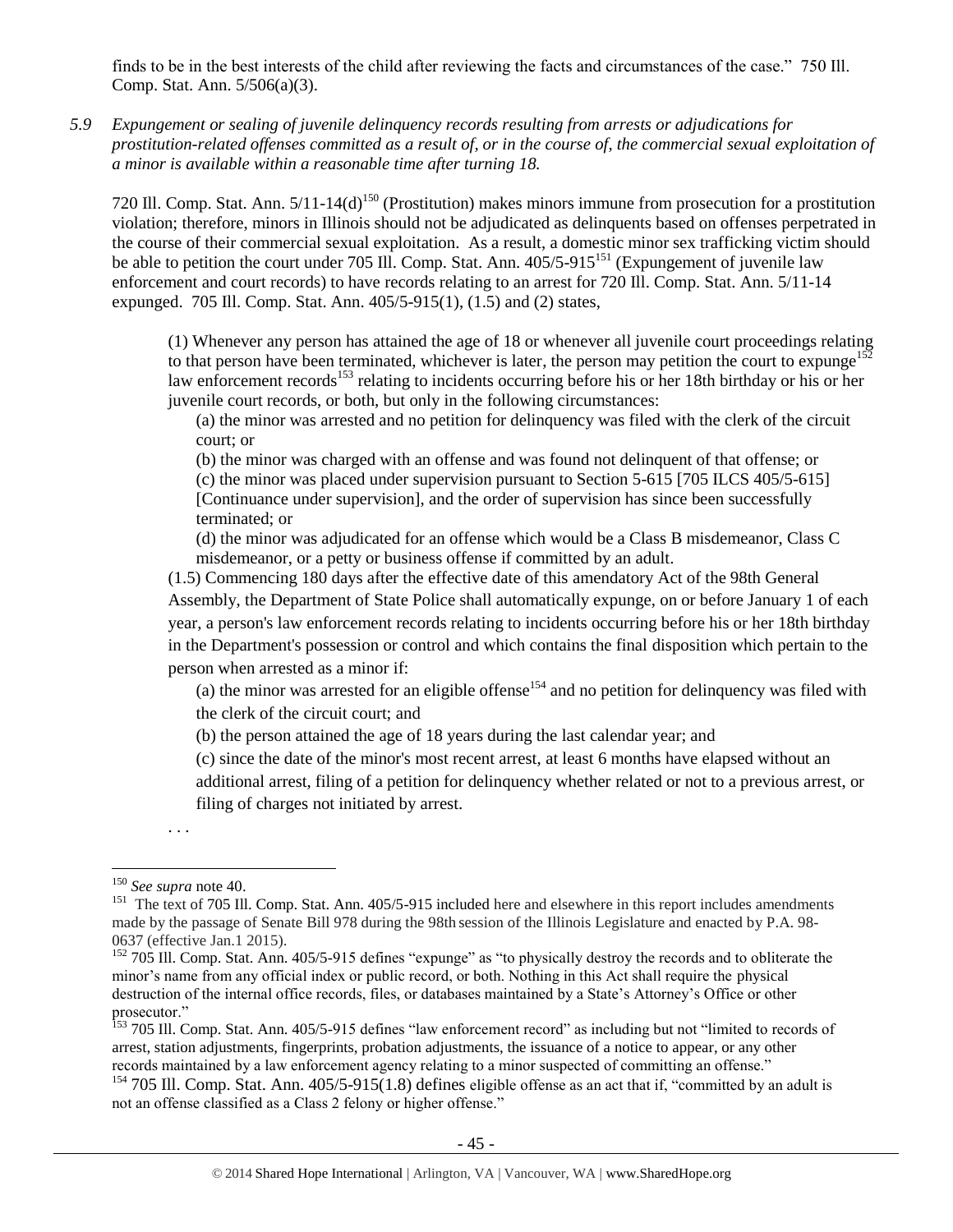(2) Any person may petition the court to expunge all law enforcement records relating to any incidents occurring before his or her 18th birthday which did not result in proceedings in criminal court and all juvenile court records with respect to any adjudications except those based upon first degree murder and sex offenses which would be felonies if committed by an adult, if the person for whom expungement is sought has had no convictions for any crime since his or her 18th birthday and:

(a) has attained the age of 21 years; or

(b) 5 years have elapsed since all juvenile court proceedings relating to him or her have been terminated or his or her commitment to the Department of Juvenile Justice pursuant to this Act has been terminated;

whichever is later of (a) or (b). Nothing in this Section 5-915 precludes a minor from obtaining expungement under Section 5-622 [Expungement review].

. . . .

Under 705 Ill. Comp. Stat. Ann. 405/5-622 (Expungement review), a minor charged for the first time with a misdemeanor offense generally "is eligible for expungement review by the court upon his or her 18th birthday or upon completion of the minor's sentence or disposition of the charge against the minor, whichever is later." The statute clarifies that the expungement may only be objected to in certain cases, including if the investigation or proceedings are still active, if the arrest was for a sex offense,<sup>155</sup> or if "the minor is a potential witness in an upcoming court proceeding and that such arrest record is relevant to that proceeding." 705 Ill. Comp. Stat. Ann. 405/5-622.

For expungement of records other than delinquency proceedings, 705 Ill. Comp. Stat. Ann. 405/1-9(2) (Expungement of law enforcement and juvenile court records) states that, once a minor reaches age 18 and juvenile proceedings are over, "the person may petition the court to expunge law enforcement records relating to incidents occurring before his 18th birthday or his juvenile court records, or both if the minor was placed under supervision . . . and such order of supervision has since been successfully terminated."

*5.10 Victim restitution and civil remedies for victims of domestic minor sex trafficking or commercial sexual exploitation of children (CSEC) are authorized by law.* 

720 Ill. Comp. Stat. Ann.  $5/10-9(g)$ <sup>156</sup> (Trafficking in persons, involuntary servitude, and related offenses) requires the court to order a defendant convicted of sex trafficking to make restitution to the victim for the greater of:

(1) the gross income or value to the defendant of the victim's labor or services or (2) the value of the victim's labor as guaranteed under the Minimum Wage Law and overtime provisions of the Fair Labor Standards Act (FLSA) [29 U.S.C. § 201 et seq.] or the Minimum Wage Law [820 ILCS 105/1 et seq.], whichever is greater.

Furthermore, 730 Ill. Comp. Stat. Ann. 5/5-5-6 (Restitution) requires the court to order a defendant convicted of any offense under Illinois's criminal laws to make restitution to a victim who "received any injury to his or her person or damage to his or her real or personal property as a result of the criminal act of the defendant." Additionally, the offender may be required to pay the victim's long-term physical health care costs, which also includes mental health care costs. 730 Ill. Comp. Stat. Ann. 5/5-5-6(f-1). For convictions under 720 Ill. Comp. Stat. Ann. 5/11-1.20 (Criminal sexual assault), 5/11-1.30 (Aggravated criminal sexual assault), 5/11-1.40 (Predatory criminal sexual assault of a child), 5/11-1.50 (Criminal sexual abuse), 5/11-1.60 (Aggravated criminal sexual abuse), 5/11-19.2 (Exploitation of a child) [Repealed], 5/11-20.1 (Child pornography), 5/11- 20.1B (Aggravated child pornography) [Repealed] and 5/11-14.4(a)(4) (Promoting juvenile prostitution), an offender may also be required to "meet all or any portion of the financial obligations of treatment, including but

<sup>&</sup>lt;sup>155</sup> See supra Sections 2.10 and 3.5 for a list of the relevant sex offenses.

<sup>156</sup> *See supra* not[e 2.](#page-0-0)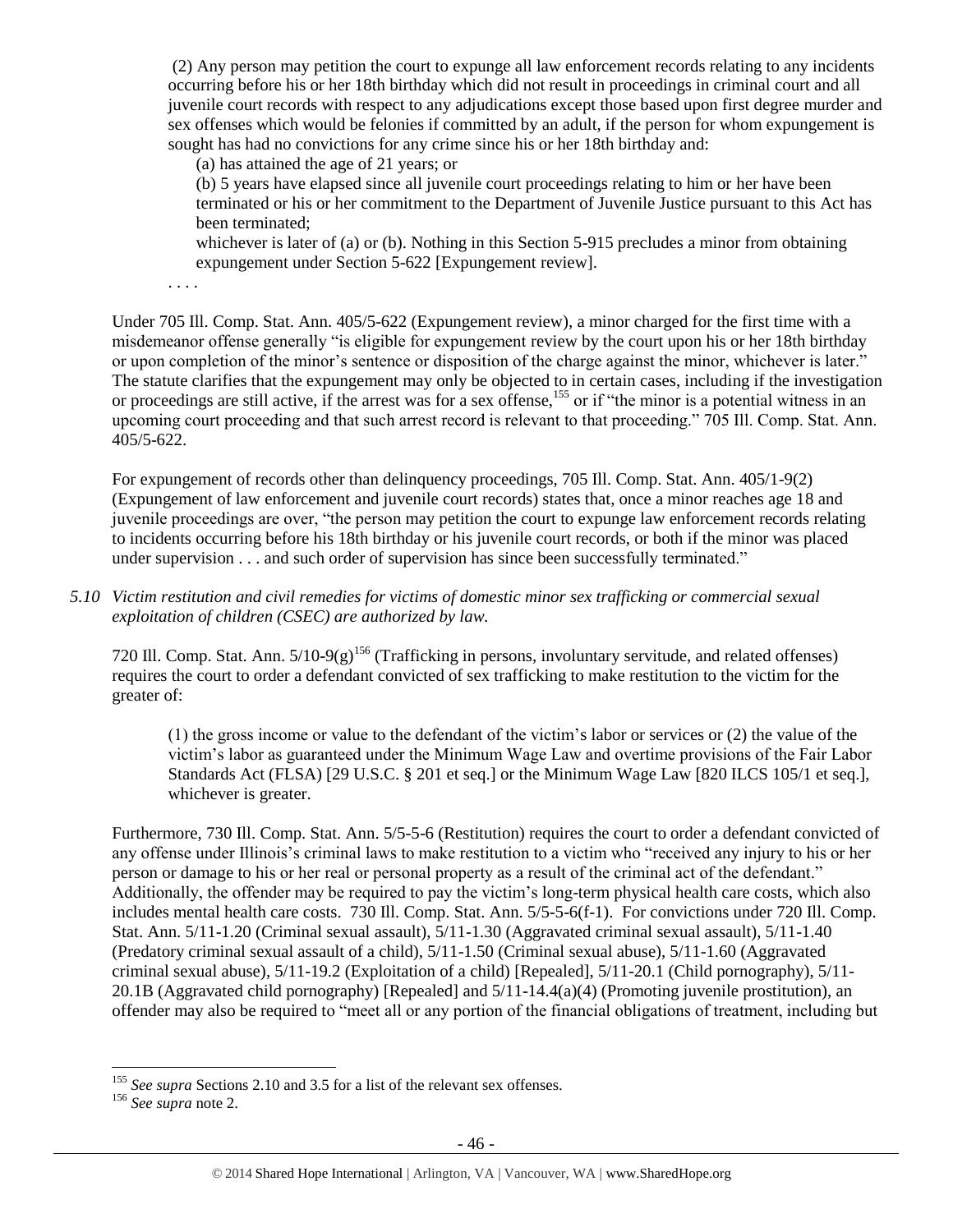not limited to medical, psychiatric, or rehabilitative treatment or psychological counseling, prescribed for the victim or victims of the offense. 730 Ill. Comp. Stat. Ann. 5/5-5-6(g).

Civil remedies are available to victims of domestic minor sex trafficking in the Predator Accountability Act located in Chapter 740 (Civil liabilities). The Predator Accountability Act was enacted for the purpose of allowing "persons who have been or who are subjected to the sex trade to seek civil damages and remedies from individuals and entities that recruited, harmed, profited from, or maintained them in the sex trade." 740 Ill. Comp. Stat. Ann. 128/5. Specifically, 740 Ill. Comp. Stat. Ann. 128/15 (Cause of action) provides a civil cause of action to victims of 720 Ill. Comp. Stat. Ann. 5/10-9 (Trafficking in persons, involuntary servitude, and related offenses), 5/11-14.4(a)(2)–(4) (Promoting juvenile prostitution), 5/11-20.1(Child pornography).

*5.11 Statutes of limitations for civil and criminal actions for child sex trafficking or commercial sexual exploitation of children (CSEC) offenses are eliminated or lengthened sufficiently to allow prosecutors and victims a realistic opportunity to pursue criminal action and legal remedies.*

720 Ill. Comp. Stat. Ann. 5/3-5(b) (General Limitations) establishes the generally applicable statute of limitations for criminal offenses, which is 3 years for felonies and 1.5 years for misdemeanors, unless otherwise specified. 720 Ill. Comp. Stat. Ann. 5/3-5(a) eliminates the statute of limitations when the prosecution is for violations of 720 Ill. Comp. Stat. Ann. 5/11-20.1(a)(1) (Child pornography), or "any offense involving sexual conduct<sup>157</sup> or sexual penetration,<sup>158</sup> as defined by Section 11-0.1 of this Code in which the DNA profile of the offender is obtained and entered into a DNA database within 10 years after the commission of the offense," so long as the offense is reported to law enforcement within 3 years of its commission, unless a longer time is provided.

Additionally, 720 Ill. Comp. Stat. Ann. 5/3-6(d) (Extended limitations) tolls the statute of limitations for certain CSEC offenses and trafficking offenses until at least 1 year after the victim turns 18. 720 Ill. Comp. Stat. Ann. 5/3-6states:

 (b-5) When the victim is under 18 years of age at the time of the offense, a prosecution for involuntary servitude, involuntary sexual servitude of a minor, or trafficking in persons and related offenses under Section 10-9 of this Code may be commenced within one year of the victim attaining the age of 18 years. However, in no such case shall the time period for prosecution expire sooner than 3 years after the commission the offense.

…

(d) A prosecution for child pornography, aggravated child pornography, indecent solicitation of a child, soliciting for a juvenile prostitute, juvenile pimping, exploitation of a child, or promoting juvenile prostitution except for keeping a place of juvenile prostitution may be commenced within one year of the victim attaining the age of 18 years. However, in no such case shall the time period for prosecution expire sooner than 3 years after the commission of the offense. When the victim is under 18 years of age, a prosecution for criminal sexual abuse may be commenced within one year of the victim attaining the age of 18 years. However, in no such case shall the time period for prosecution expire sooner than 3 years after the commission of the offense.

Because both involve "sexual conduct or sexual penetration," therefore, prosecutions for violations of 720 Ill. Comp. Stat. Ann.  $5/11$ -14.1<sup>159</sup> (Solicitation of a sexual act) and  $5/11$ -18.1 (Patronizing a minor engaged in prostitution) can be commenced at any time.

<sup>&</sup>lt;sup>157</sup> See supra not[e 22](#page-4-0) for the definition of "sexual conduct."

<sup>&</sup>lt;sup>158</sup> *See supra* not[e 9](#page-2-0) for the definition of "sexual penetration."

<sup>159</sup> *See supra* not[e 8.](#page-2-1)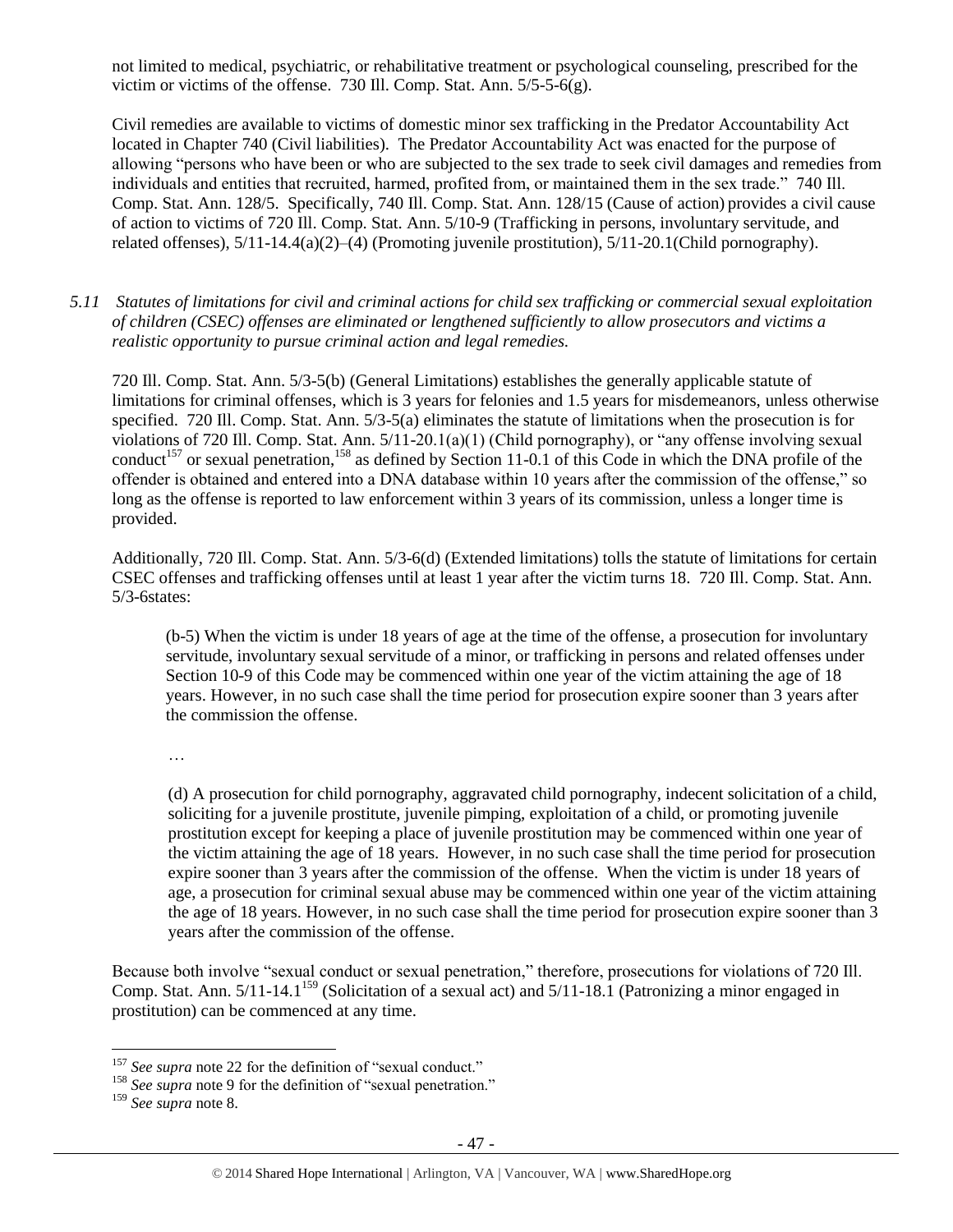Additionally, Illinois law allows for an elongated statute of limitations for certain criminal actions; pursuant to 720 Ill. Comp. Stat. Ann.  $5/3-6(j)(1)^{160}$  (Extended limitations),

When the victim is under 18 years of age at the time of the offense, a prosecution for criminal sexual assault, aggravated criminal sexual assault, predatory criminal sexual assault of a child, aggravated criminal sexual abuse, or felony criminal sexual abuse may be commenced at any time when corroborating physical evidence is available or an individual who is required to report an alleged or suspected commission of any of these offenses under the Abused and Neglected Child Reporting Act fails to do so.

If the conditions above are not met, the statute of limitations to bring an action of criminal sexual assault, aggravated criminal sexual assault, predatory criminal sexual assault of a child, aggravated criminal sexual abuse, or felony criminal sexual abuse is 20 years. 720 ILCS 5/3-6(j)(2).

For civil causes of action arising under the Predator Accountability Act,<sup>161</sup> 735 Ill. Comp. Stat. Ann. 5/13-225(b) (Predator accountability) states,

[A]n action under the Predator Accountability Act must be commenced within 10 years of the date the limitation period begins to run under subsection (d) or within 10 years of the date the plaintiff discovers or through the use of reasonable diligence should discover both (i) that the sex trade<sup>162</sup> act occurred, and (ii) that the defendant caused, was responsible for, or profited from the sex trade act. The fact that the plaintiff discovers or through the use of reasonable diligence should discover that the sex trade act occurred is not, by itself, sufficient to start the discovery period under this subsection (b).

735 Ill. Comp. Stat. Ann. 5/13-225(d)–(f) provide that the statute of limitations is tolled until the minor reaches the age of 18, until the plaintiff is no longer "subject to threats, intimidation, manipulation, or fraud perpetrated by the defendant," and until "the expiration of all limitations periods applicable to the criminal prosecution of the plaintiff for any acts which form the basis of a cause of action."

Other civil actions are subject to varying statutes of limitations; however, pursuant to 735 Ill. Comp. Stat. Ann. 5/13-211 (Minors and persons under legal disability), these otherwise applicable civil statutes of limitations may be extended up to 2 years after the minor turns 18.

735 Ill. Comp. Stat. Ann. 5/13-202.1(a) (No limitations on certain actions—Duties of Department of Corrections and State's Attorneys) provides that civil actions for convictions of or conduct that amounts to a Class X or Class 1 felony at the time of filing have no statute of limitations. Also, 735 Ill. Comp. Stat. Ann. 5/13-202.3 (Actions arising out of injuries by sexual conduct or sexual penetration) states that for civil actions for violations involving sexual conduct or sexual penetration, the applicable statute of limitations is tolled while "the person injured is subject to threats, intimidation, manipulation, or fraud."

735 Ill. Comp. Stat. Ann. 5/13-202 (Personal Injury―penalty) generally assigns a 2 year statute of limitations to civil actions involving injury to the person; however, if the offender is convicted of a Class X felony and causes injury to the person, the applicable statute of limitations is 10 years. 735 Ill. Comp. Stat. Ann. 5/13-214.1.

 $160$  The text of 720 Ill. Comp. Stat. Ann. 5/3-6 included here and elsewhere in this report includes amendments made by the passage of House Bill 1063 and Senate Bill 1851 during the 98th session of the Illinois Legislature and enacted by P.A. 98-0379 and 98-0293, respectively (effective Jan. 1, 2014).

<sup>&</sup>lt;sup>161</sup> See supra Section 2.8 for the offenses to which the Predator Accountability Act applies.

<sup>&</sup>lt;sup>162</sup> 735 Ill. Comp. Stat. Ann. 5/13-225(a) defines "sex trade" and "victim of the sex trade" as having the meanings as set forth in 740 Ill. Comp. Stat. Ann. 128/10*. See supra* Section 5.1 for these definitions.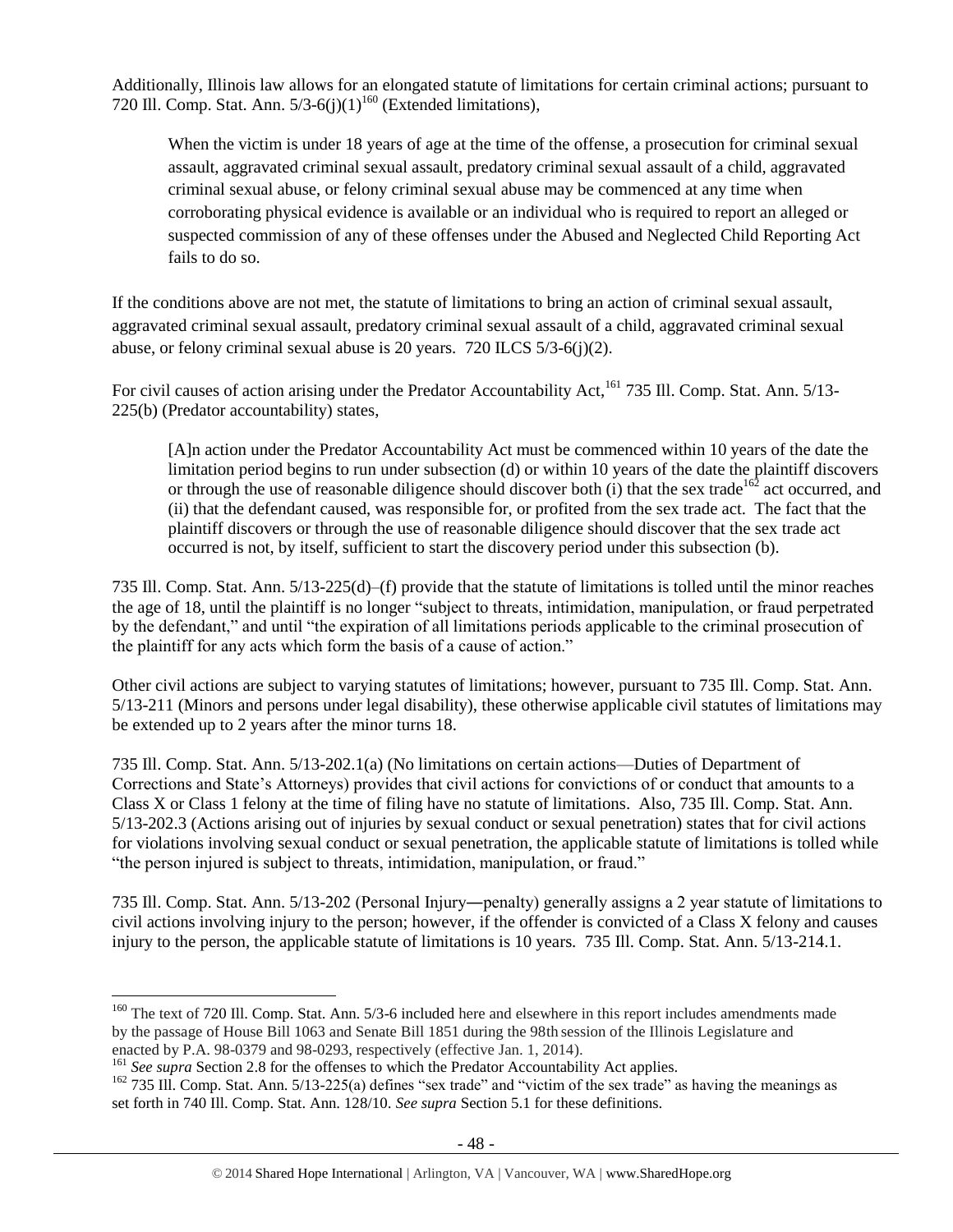#### **FRAMEWORK ISSUE 6: CRIMINAL JUSTICE TOOLS FOR INVESTIGATION AND PROSECUTIONS**

#### *Legal Components:*

- *6.1 Training on human trafficking and domestic minor sex trafficking for law enforcement is statutorily mandated or authorized.*
- *6.2 Single party consent to audio-taping is permitted in law enforcement investigations.*
- *6.3 Wiretapping is an available tool to investigate domestic minor sex trafficking.*
- *6.4 Using a law enforcement posing as a minor to investigate buying or selling of commercial sex acts is not a defense to soliciting, purchasing, or selling sex with a minor.*
- *6.5 Using the Internet to investigate buyers and traffickers is a permissible investigative technique.*
- *6.6 Law enforcement and child welfare agencies are mandated to promptly report missing and recovered children. \_\_\_\_\_\_\_\_\_\_\_\_\_\_\_\_\_\_\_\_\_\_\_\_\_\_\_\_\_\_\_\_\_\_\_\_\_\_\_\_\_\_\_\_\_\_\_\_\_\_\_\_\_\_\_\_\_\_\_\_\_\_\_\_\_\_\_\_\_\_\_\_\_\_\_\_\_\_\_\_\_\_\_\_\_\_\_\_\_\_\_\_\_\_*

#### *Legal Analysis:*

 $\overline{a}$ 

*6.1 Training on human trafficking and domestic minor sex trafficking for law enforcement is statutorily mandated or authorized.*

50 Ill. Comp. Stat. Ann. 705/7(a) (Rules and standards for schools) provides,

The Board shall adopt rules and minimum standards for such schools which shall include but not be limited to the following:

a. The curriculum for probationary police officers which shall be offered by all certified schools . . . . shall include specific training in techniques for immediate response to and investigation of cases of . . . sexual assault of adults and children. The curriculum shall include training in techniques designed to promote effective communication at the initial contact with crime victims and ways to comprehensively explain to victims and witnesses their rights under the Rights of Crime Victims and Witnesses Act and the Crime Victims Compensation Act. . . . The curriculum for permanent police officers shall include but not be limited to (1) refresher and inservice training in any of the courses listed above in this subparagraph, (2) advanced courses in any of the subjects listed above in this subparagraph, (3) training for supervisory personnel, and (4) specialized training in subjects and fields to be selected by the board....

50 Ill. Comp. Stat. Ann. 705/10.1 (Additional training programs) allows the Board to "initiate, administer, and conduct training programs for permanent police officers and permanent county corrections officers in addition to the basic recruit training program." 50 Ill. Comp. Stat. Ann. 705/10.10 (Training in child abduction and missing endangered senior alert system) further mandates that the Board conduct training programs for law enforcement personnel with regards to the "statewide coordinated child abduction alert system."

- 6.1.1 Recommendation: Amend the Illinois Police Training Act to specifically include domestic minor sex trafficking training for law enforcement officers..
- *6.2 Single party consent to audiotaping is permitted in law enforcement investigations.*

Illinois may permit single party consent to audiotaping. Illinois' Eavesdropping Law, 720 ILCS 5/14-1 et seq., was found unconstitutional by the Illinois Supreme Court on March 20, 2014.<sup>163</sup> Prior to the Supreme Court's ruling, 720 Ill. Comp. Stat. Ann. 5/14-2(a)(1) (Elements of the offense; affirmative defense) made it a crime when someone

<sup>163</sup> *See People v. Melongo*, 6 N.E.3d 120 (2014) and *People v. Clark*, 6 N.E.3d 154 (2014).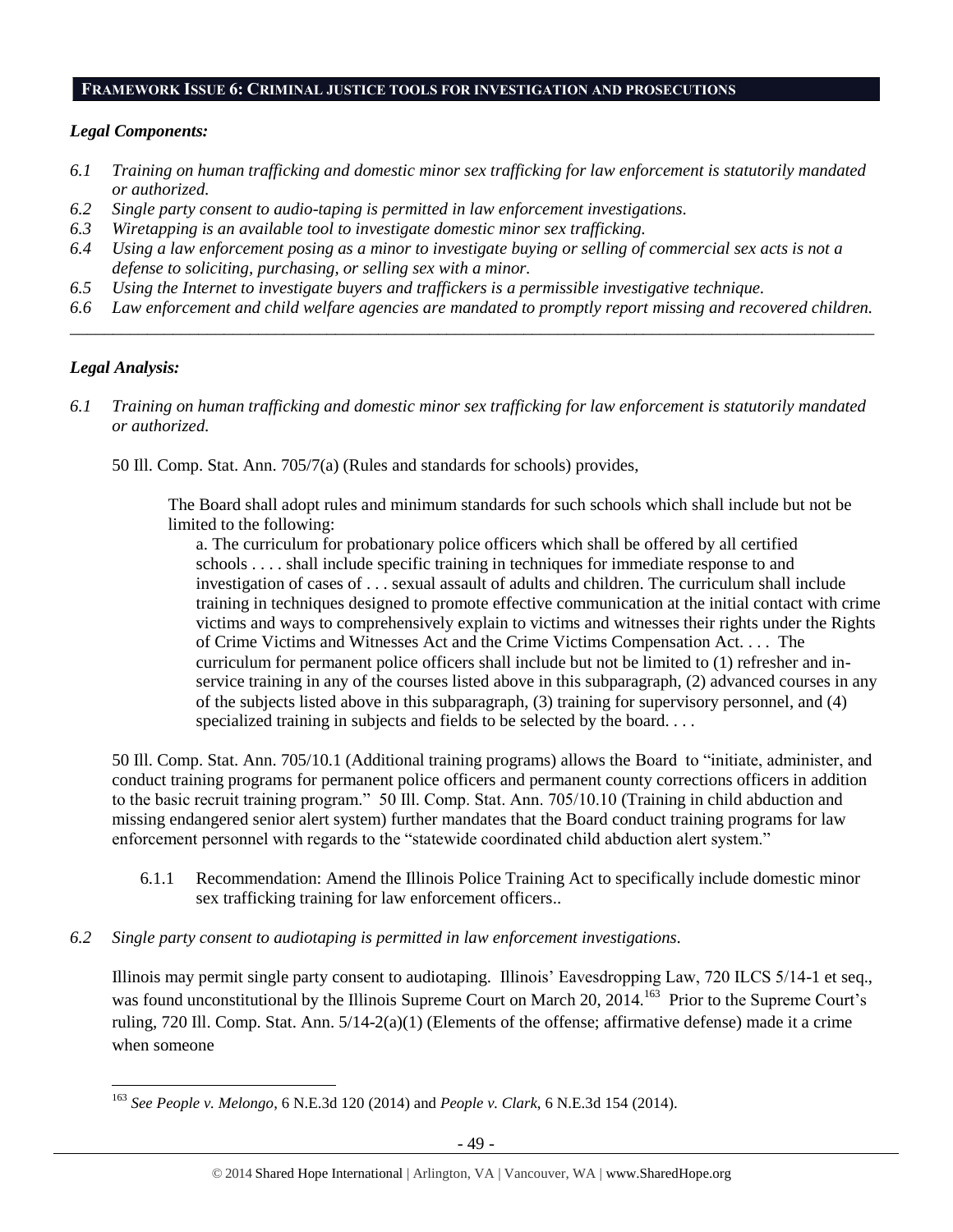[k]nowingly and intentionally uses an eavesdropping device for the purpose of hearing or recording all or any part of any conversation or intercepts, retains, or transcribes electronic communication unless he does so (A) with the consent of all of the parties to such conversation or electronic communication or (B) in accordance with Article 108A [Authorization for use of eavesdropping device] or Article 108B [Electronic criminal surveillance] . . .

Additionally, 720 Ill. Comp. Stat. Ann.  $5/14-3(g)$ ,  $(g-6)^{164}$  (Exemptions) made the following activities exempt from the criminal provisions of the Illinois Eavesdropping Law:

(g) With prior notification to the State's Attorney of the county in which it is to occur, recording or listening with the aid of any device to any conversation where a law enforcement officer, or any person acting at the direction of law enforcement, is a party to the conversation and has consented to it being intercepted or recorded under circumstances where the use of the device is necessary for the protection of the law enforcement officer or any person acting at the direction of law enforcement, in the course of an investigation of a forcible felony, a felony offense of involuntary servitude, involuntary sexual servitude of a minor, or trafficking in persons under Section 10-9 of this Code [720 ILCS 5/10-9 [Trafficking in persons, involuntary servitude, and related offenses], an offense involving prostitution, solicitation of a sexual act, or pandering, . . . Any recording or evidence derived as the result of this exemption shall be inadmissible in any proceeding, criminal, civil or administrative, except (i) where a party to the conversation suffers great bodily injury or is killed during such conversation, or (ii) when used as direct impeachment of a witness concerning matters contained in the interception or recording. The Director of the Department of State Police shall issue regulations as are necessary concerning the use of devices, retention of tape recordings, and reports regarding their use;

. . . .

 $\overline{a}$ 

(g-6) With approval of the State's Attorney of the county in which it is to occur, recording or listening with the aid of any device to any conversation where a law enforcement officer, or any person acting at the direction of law enforcement, is a party to the conversation and has consented to it being intercepted or recorded in the course of an investigation of involuntary servitude, involuntary sexual servitude of a minor, trafficking in persons, child pornography, aggravated child pornography, indecent solicitation of a child, child abduction, luring of a minor, sexual exploitation of a child, predatory criminal sexual assault of a child, aggravated criminal sexual abuse in which the victim of the offense was at the time of the commission of the offense under 18 years of age, criminal sexual abuse by force or threat of force in which the victim of the offense was at the time of the commission of the offense under 18 years of age, or aggravated criminal sexual assault in which the victim of the offense was at the time of the commission of the offense under 18 years of age. . . . Any recording or evidence obtained or derived in the course of an investigation of [any of the above listed offenses] . . . shall, upon motion of the State's Attorney or Attorney General prosecuting any case involving [any of the above listed offenses] . . . be reviewed in camera with notice to all parties present by the court presiding over the criminal case, and, if ruled by the court to be relevant and otherwise admissible, it shall be admissible at the trial of the criminal case. Absent such a ruling, any such recording or evidence shall not be admissible at the trial of the criminal case;

6.2.1 Recommendation: Amend Illinois' Eavesdropping Law or enact a law to clearly permit single party consent for law enforcement to use audiotaping in investigations of trafficking and CSEC offenses and use of the resulting evidence in prosecutions.

<sup>&</sup>lt;sup>164</sup> The text of 720 Ill. Comp. Stat. Ann. 5/14-3 included here and elsewhere in this report includes amendments made by the passage of House Bill 2994 during the 98th session of the Illinois Legislature and enacted by P.A. 0463 (effective Aug. 16, 2013).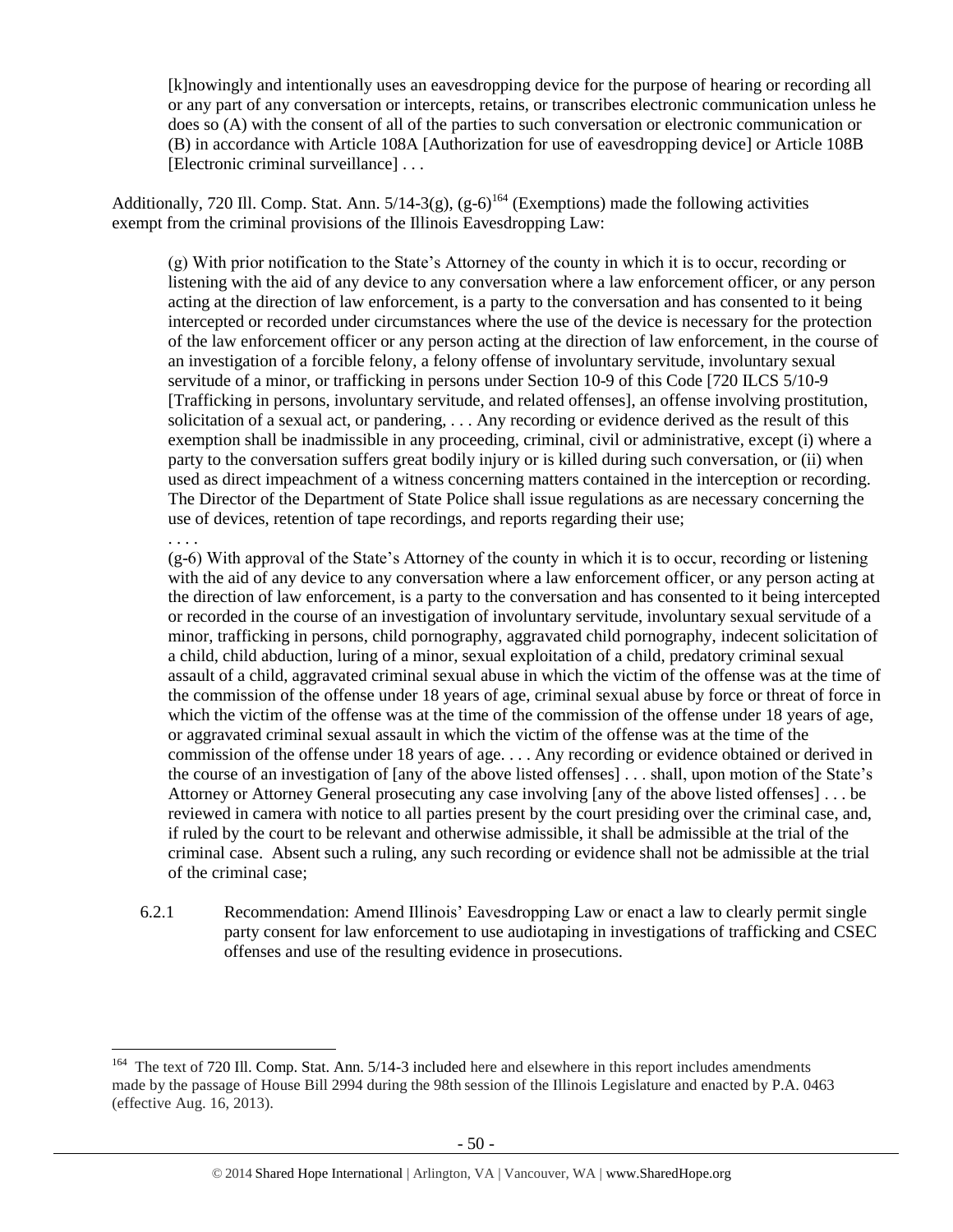#### *6.3 Wiretapping is an available tool to investigate domestic minor sex trafficking.*

Illinois specifically allows law enforcement to use wiretapping in investigations relating to 720 Ill. Comp. Stat. Ann.  $5/10-9(c)-(f)^{165}$  (Trafficking in persons, involuntary servitude, and related offenses).

725 Ill. Comp. Stat. Ann. 5/108B-2 (Request for application for interception) authorizes a State's Attorney to "apply for an order authorizing interception of private communications," as provided in Article 108B (Electronic criminal surveillance). 725 Ill. Comp. Stat. Ann. 5/108B-5(a) (Requirements for order of interception) permits a judge to enter an order

authorizing the interception of a private communication, if the chief judge determines on the basis of the application submitted by the applicant, that:

(1) There is probable cause for belief that (A) the person whose private communication is to be intercepted is committing, has committed, or is about to commit an offense enumerated in [725 Ill. Comp. Stat. Ann.  $5/108B-3$ ,  $^{166}$  or (B) the facilities from which, or the place where, the private communication is to be intercepted, is, has been, or is about to be used in connection with the commission of the offense, or is leased to, listed in the name of, or commonly used by, the person; and

(2) There is probable cause for belief that a particular private communication concerning such offense may be obtained through the interception; and

(3) Normal investigative procedures with respect to the offense have been tried and have failed or reasonably appear to be unlikely to succeed if tried or too dangerous to employ; and

(4) The electronic criminal surveillance officers to be authorized to supervise the interception of the private communication have been certified by the Department.

Furthermore, 725 Ill. Comp. Stat. Ann. 5/108A-2 (Authorized disclosure or use of information) and 5/108B-2a (Authorized disclosure or use of information) allow a law enforcement officer who "obtained knowledge of the contents of any conversation overheard or recorded by use of an eavesdropping device or evidence derived therefrom" to disclose such information to another law enforcement or prosecuting attorney if the eavesdropping was authorized.

725 Ill. Comp. Stat. Ann. 5/108B-3(a) (Authorization for the interception of private communication) permits a judge to authorize,

[T]he interception of a private communication when no party has consented to the interception and (i) the interception may provide evidence of, or may assist in the apprehension of a person who has committed, is committing or is about to commit, a violation of . . . 10-9 [720 ILCS 5/10-9] (involuntary servitude, involuntary sexual servitude of a minor, or trafficking in persons), paragraph (1), (2), or (3) of subsection (a) of Section 11-14.4 [720 ILCS 5/11-14.4] (promoting juvenile prostitution), subdivision (a)(2)(A) or (a)(2)(B) of Section 11-14.3 [720 ILCS  $5/11$ -14.3] (promoting prostitution)11-15.1 [720 ILCS 5/11-15.1] (soliciting for a minor engaged in prostitution) [Repealed], 11-16 [720 ILCS 5/11-17] (pandering) [Repealed], 11-17.1 [720 ILCS 5/11-17.1] (keeping a place of juvenile prostitution) [Repealed], 11-18.1 [720 ILCS 5/11-18.1] (patronizing a minor engaged in prostitution), 11-19.1 [720 ILCS 5/11-19.1] (juvenile pimping and aggravated juvenile pimping) [Repealed], ...

*6.4 Using a law enforcement posing as a minor to investigate buying or selling of commercial sex acts is not a defense to soliciting, purchasing, or selling sex with a minor.*

<sup>165</sup> *See supra* not[e 2.](#page-0-0)

<sup>&</sup>lt;sup>166</sup> Offenses listed in 725 Ill. Comp. Stat. Ann. 5/108B-3 include violations of 720 Ill. Comp. Stat. Ann. 5/10-9 (Trafficking in persons, involuntary servitude, and related offenses), 5/11-18.1 (Patronizing a minor engaged in prostitution), and 5/29B-1 (Money laundering).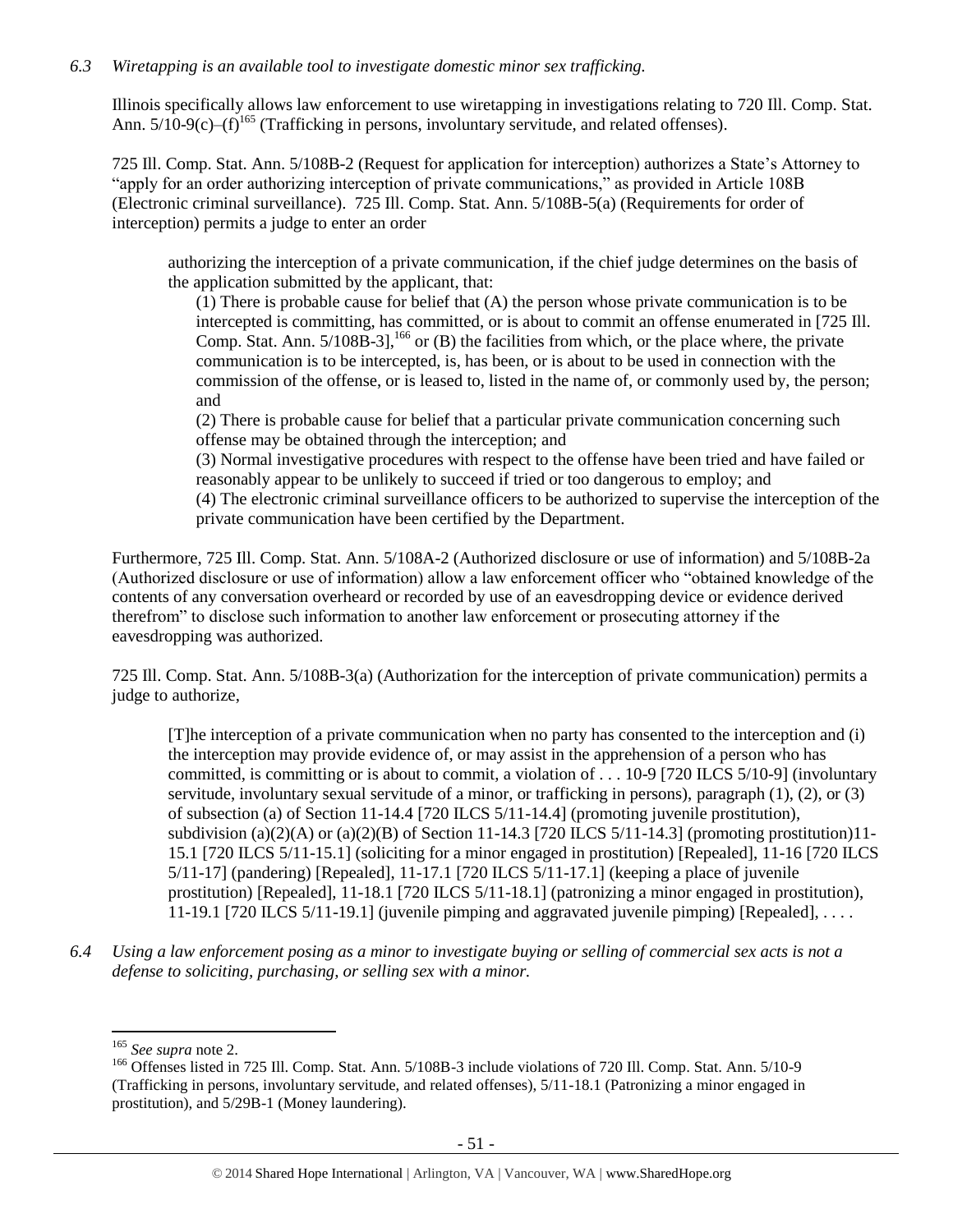No law expressly permits the use of a decoy by law enforcement in the investigation of minor sex trafficking. However, certain sexual offense laws do provide that the involvement of law enforcement in the investigation of the crime is not a defense. For example, 720 Ill. Comp. Stat. Ann. 5/10-5.1(f)(3) (Luring of a minor) states that "[i]t shall not be a defense to the prosecution of any offense under this Section 10-5.1 if the person who is contacted by the offender is posing as a minor and is in actuality an adult law enforcement officer."

720 Ill. Comp. Stat. Ann. 5/11-6(a), (a-5) (Indecent solicitation of a child) and 5/11-9.1(a) (Sexual exploitation of a child) state that the offenses can be committed against either a child or "one whom he or she believes to be a child," leaving open the possibility of the use of a law enforcement decoy in these investigations.

## *6.5 Using the Internet to investigate buyers and traffickers is a permissible investigative technique.*

720 Ill. Comp. Stat. Ann. 5/10-5.1(a)(3) (Luring of a minor) makes it a crime when a person "21 years of age or older ... knowingly contacts or communicates electronically<sup>167</sup> to the minor: ... for an unlawful purpose.<sup>168</sup> It expressly states, "It shall not be a defense to the prosecution of any offense under this Section 10-5.1 if the person who is contacted by the offender is posing as a minor and is in actuality an adult law enforcement officer." 720 Ill. Comp. Stat. Ann. 5/10-5.1(f)(3).

Several laws permit law enforcement to use the Internet to investigate buyers and traffickers by stating that the offense can be committed against a person merely believed to be a child. 720 Ill. Comp. Stat. Ann. 5/11- 6 (Indecent solicitation of a child), 5/11-6.6 (Solicitation to meet a child), and 5/11-9.1 (Sexual exploitation of a child) make it unlawful for any person to solicit "a child or one whom he or she believes to be a child" to engage in a sexual act, or to meet for an unlawful purpose through use of the Internet.<sup>169</sup> Also, 720 Ill. Comp. Stat. Ann. 5/11-25(a) (Grooming) makes it a crime when a person "knowingly uses a computer on-line service, [or] Internet service" to solicit or attempt to solicit "a child, a child's guardian, or another person believed by the person to be a child or a child's guardian" to commit CSEC offenses including: 720 Ill. Comp. Stat. Ann., 5/11-9.1 (Sexual exploitation of a child), 5/11-14.4 (Promoting juvenile prostitution), 5/11-18.1 (Patronizing a minor engaged in prostitution), and 5/11-26 (Traveling to meet a minor).

# *6.6 Law enforcement and child welfare agencies are mandated to promptly report missing and recovered children.*

Under 325 Ill. Comp. Stat. Ann. 40/3 (State Missing Persons Clearinghouse; powers) "[t]he Department shall establish a State Missing Persons Clearinghouse as a resource to promote an immediate and effective community response to missing children." 325 Ill. Comp. Stat. Ann. 40/3 authorizes state missing persons clearinghouses to do the following:

(a) To establish and conduct programs to educate parents, children and communities in ways to prevent the abduction of children.

(b) To conduct training programs and distribute materials providing guidelines for children when dealing with strangers, casual acquaintances, or non-custodial parents, in order to avoid abduction or kidnapping situations.

(c) To compile, maintain and make available data upon the request of law enforcement agencies and other entities deemed appropriate by the Department<sup>170</sup> to assist enforcement agencies in recovering missing children, including but not limited to data regarding the places of shelter commonly used by runaway children in a requested geographical area.

(d) To draft and implement plans for the most efficient use of available resources to publicize information regarding missing children.

<sup>&</sup>lt;sup>167</sup> 720 Ill. Comp. Stat. Ann.  $5/10-5.1(c)(3)$  defines "contacts or communicates electronically" as including "any attempt to make contact or communicate telephonically or through the Internet or text messages."

<sup>&</sup>lt;sup>168</sup> 720 Ill. Comp. Stat. Ann. 5/10-5.1(c)(7) defines "unlawful purpose" as "any misdemeanor or felony violation of State law or a similar federal or sister state law or local ordinance."

<sup>&</sup>lt;sup>169</sup> See supra Section 1.2 for the substantive provisions of 720 Ill. Comp. Stat. Ann. 5/11-6, 5/11-6.6, and 5/11-9.1.

<sup>&</sup>lt;sup>170</sup> 325 Ill. Comp. Stat. Ann. 40/2 (Definitions) defines the "Department" as "the Department of State Police."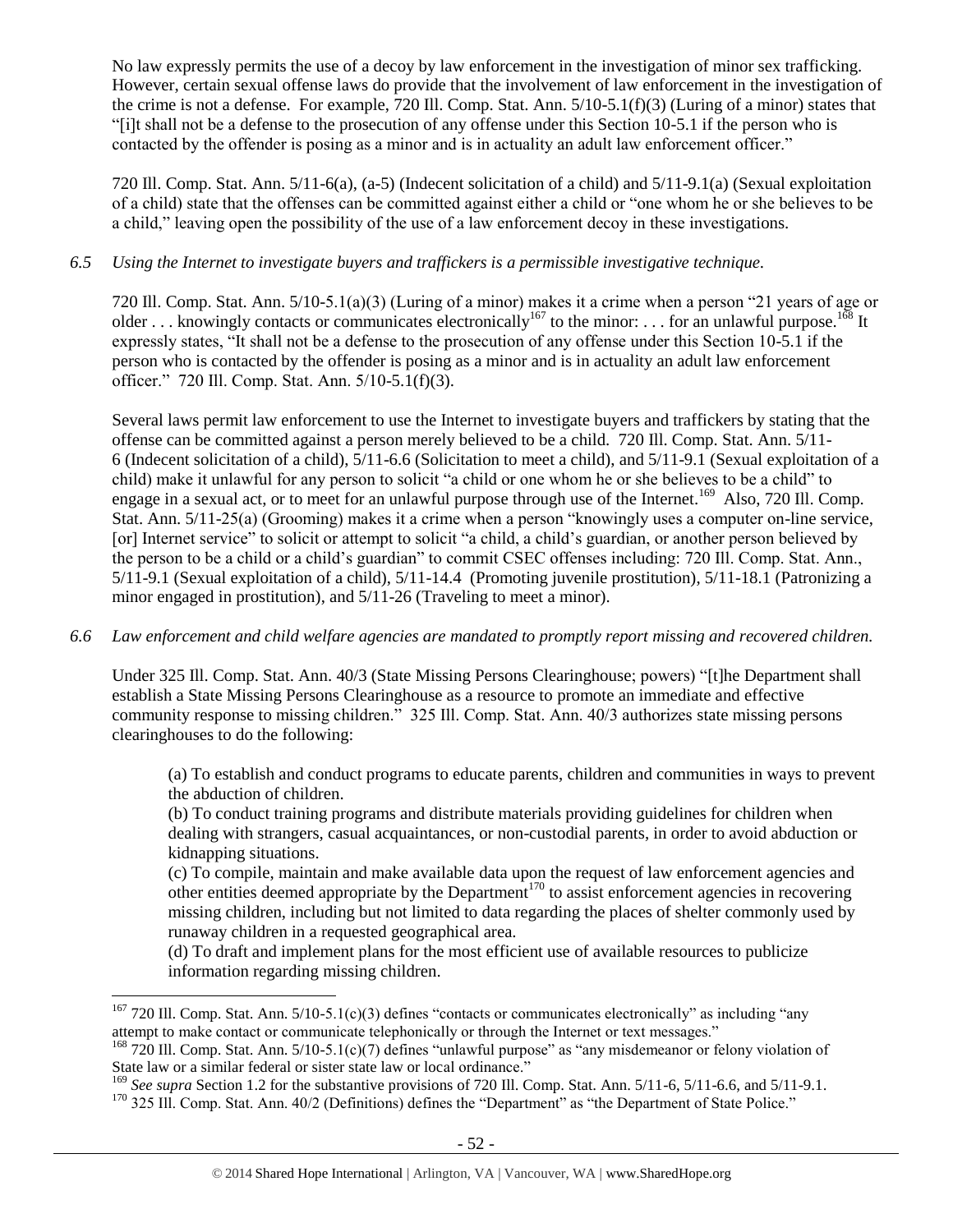(e) To establish and maintain contacts with other state missing persons clearinghouses, law enforcement agencies, and non-profit organizations in order to increase the probability of locating and returning missing children, and to otherwise assist in the recovery and tracking of missing children. (f) To coordinate the tracking and recovery of children under the custody or guardianship of the Department of Children and Family Services whose disappearance has been reported and to produce an annual report indicating the number of children under the custody or guardianship of that Department who have been reported missing and the number who have been recovered.

(g) To conduct other activities as may be necessary to achieve the goals established by this Act.

325 Ill. Comp. Stat. Ann. 40/6 (Department; powers and duties) mandates that the Department "[e]stablish and maintain a statewide Law Enforcement Agencies Data System (LEADS)" to respond to missing children reports, "exchange information regarding lost, missing or runaway children" with a national missing persons service, adopt a statewide or regional alert system for use in missing children cases, and keep information regarding missing children in a secure manner. Additionally, 325 Ill. Comp. Stat. Ann. 40/3.5 (Contact with Department of Children and Family Services) requires,

For each child reported missing and entered into the LEADS network, the Department shall, in the form and manner it determines, contact the Department of Children and Family Services to provide it with the name, age, and sex of the child, and the geographic area from which the child was reported missing so that the Department of Children and Family Services can determine if that child had been abandoned within the previous 2 months.

325 Ill. Comp. Stat. Ann. 40/7 (Law enforcement agencies; duties) further provides that, after receiving a report of a missing child, the recipient law enforcement agency must enter the report into LEADS, submit information regarding the missing or runaway children to the Department, make announcements over the radio with information about the missing child, and notify the State Missing Persons Clearinghouse personnel about the missing child.

Under both the Missing Children Records Act and the Missing Children Registration Law, the Department is required to notify the State Registrar of Vital Records about the disappearance and recovery of a child.<sup>171</sup> 325 Ill. Comp. Stat. Ann. 50/2 ( Department duties) states that "[u]pon entry of a report of a missing person born in Illinois into . . . (LEADS) . . . the Department shall notify the Registrar within 5 business days of the disappearance and shall provide the Registrar with information concerning the identity of the missing person." 325 Ill. Comp. Stat. Ann. 50/2 also requires the Department to notify the last known school of a missing person and, upon finding a missing person, notify both the Registrar and the school. Similarly, 325 Ill. Comp. Stat. Ann. 55/2 (Department duties) requires that the Department, "[u]pon entry of a report of a missing child born in Illinois into [LEADS], . . . notify the Registrar of the disappearance and shall provide the Registrar with information concerning the identity of the missing child." 325 Ill. Comp. Stat. Ann. 55/2 also requires the Department to notify the child's last known school and, upon finding the child, notify both the Registrar and the school.

After being notified by the Department of a missing child, 325 Ill. Comp. Stat. Ann. 55/3 (Registrar duties) requires the Registrar to flag the missing child's birth records, "in such a manner that whenever a copy of the birth certificate or information regarding the birth record is requested, the Registrar shall be alerted to the fact that the certificate is that of a missing child." The Registrar is required to remove the flags if the Department notifies the Registrar that the missing child was recovered. 325 Ill. Comp. Stat. Ann. 55/3. Similarly, a school that is notified of a missing child will flag the child's school records, and, if anyone makes a "request

 $\overline{a}$  $171$  For purposes of the Missing Children Records Act, the term "missing person" is used and refers to a "person 17 years old or younger reported to any law enforcement authority as abducted, lost or a runaway." 325 Ill. Comp. Stat. Ann. 50/1(c). In contrast, the Missing Children Registration Law uses the term "missing child," which refers to "a person under the age of 18 years, reported to any law enforcement authority as abducted, lost or a runaway, whose identity is entered into the Law Enforcement Agencies Data System." 325 Ill. Comp. Stat. Ann. 55/1(c).